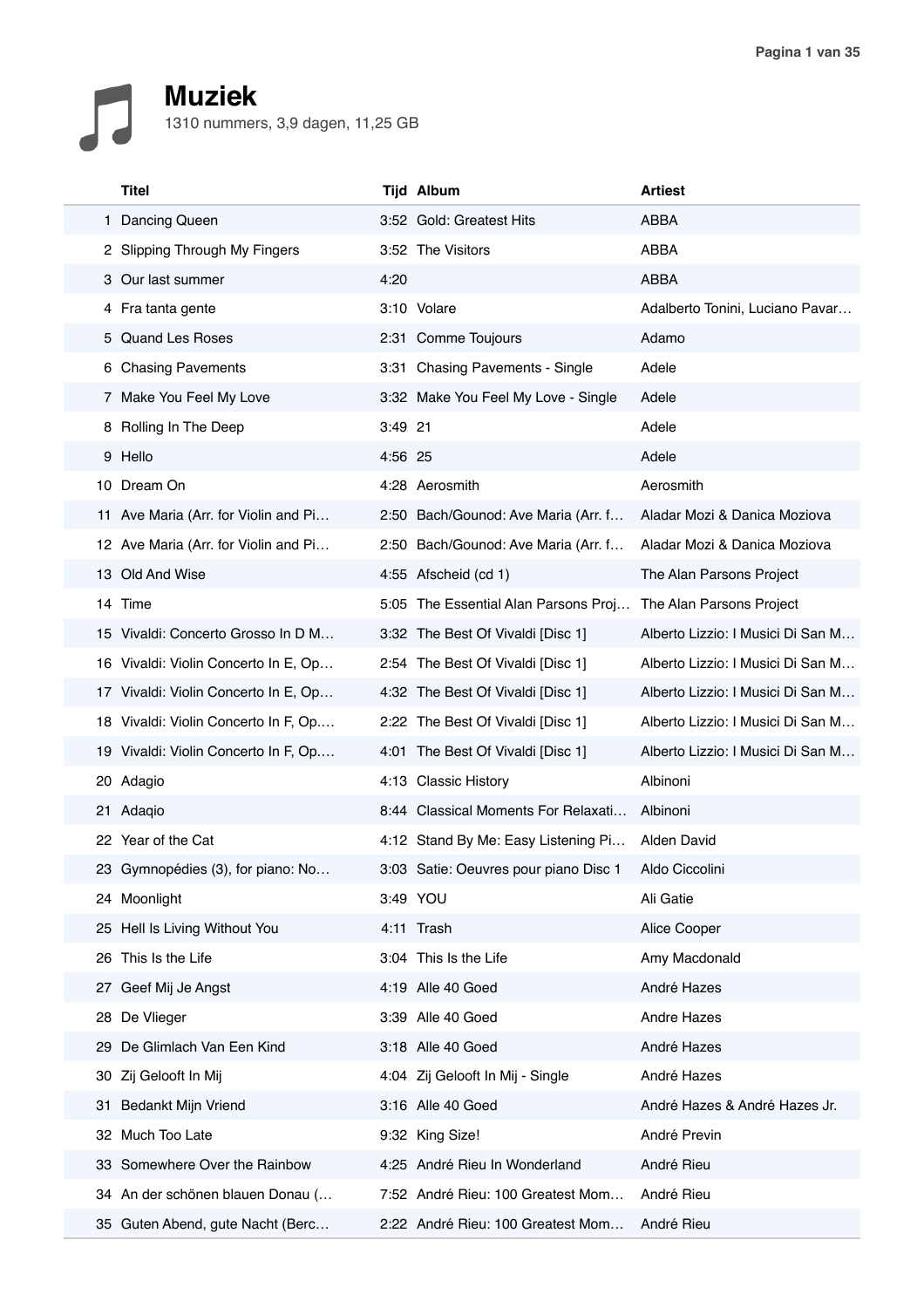|     | Titel                                  | <b>Tijd Album</b>                                                    | <b>Artiest</b>                   |
|-----|----------------------------------------|----------------------------------------------------------------------|----------------------------------|
|     | 36 My Way                              | 5:09 André Rieu: 100 Greatest Mom                                    | André Rieu                       |
|     | 37 Le cygne                            | 3:12 Eine kleine Salonmusik                                          | André Rieu                       |
|     | 38 The Rose, ARV 10                    | 3:35 Les roses de la vie                                             | André Rieu                       |
|     | 39 You Raise Me Up                     | 4:13 Les roses de la vie                                             | André Rieu                       |
|     | 40 Moon River                          | 2:54 Love Around the World                                           | André Rieu                       |
| 41. | The 2nd Waltz                          | 3:44 No. 1 Classics                                                  | André Rieu                       |
| 42  | Romeo & julliette                      | 3:50 Romantic Moments                                                | André Rieu                       |
|     | 43 Blue Spanish Eyes                   | 3:33 Romantic Paradise                                               | André Rieu                       |
|     | 44 Amazing Grace                       | 2:47 100 Greatest Moments                                            | André Rieu & His Johann Strau    |
|     | 45 Hallelujah                          | 3:25 Falling In Love                                                 | André Rieu & Johann Strauss O    |
|     | 46 Hallelujah                          | 3:25 Falling In Love                                                 | André Rieu & Johann Strauss O    |
|     | 47 Time to Say Goodbye (Con te p       | 4:23 Falling In Love                                                 | André Rieu & Johann Strauss O    |
|     | 48 Time to Say Goodbye (Con te p       | 4:23 Falling In Love                                                 | André Rieu & Johann Strauss O    |
|     | 49 L'oiseau                            | 4:01 Passionnément                                                   | André Rieu & Orchestre Johann    |
|     | 50 Con te partiro                      | 4:10 The Best of Andrea Bocelli - Viv                                | Andrea Bocelli                   |
|     | 51 Time to Say Goodbye (Con te p       | 4:12 Bocelli                                                         | Andrea Bocelli                   |
|     | 52 Per amore (For Love), song          | 4:45 Bocelli                                                         | Andrea Bocelli                   |
|     | 53 Macchine da guerra (War Machi       | 4:11 Bocelli                                                         | Andrea Bocelli                   |
|     | 54 E chiove (And It Rains), song       | 4:26 Bocelli                                                         | Andrea Bocelli                   |
|     | 55 Romanza (Romance), song             | 3:45 Bocelli                                                         | Andrea Bocelli                   |
|     | 56 The Power of Love                   | 5:07 Bocelli                                                         | Andrea Bocelli                   |
|     | 57 Le tue parole (Your Words), song    | 4:00 Bocelli                                                         | Andrea Bocelli                   |
|     | 58 Sempre Sempre, for voice & orc      | 4:22 Bocelli                                                         | Andrea Bocelli                   |
|     | 59 Voglio restare così (I Want to St   | 3:51 Bocelli                                                         | Andrea Bocelli                   |
|     | 60 Ave Maria                           | 4:30 No. 1 Classics                                                  | Andrea Bocelli                   |
|     | 61 Vivo per lei                        | 4:25 The Best of Andrea Bocelli - Viv                                | Andrea Bocelli                   |
|     | 62 Time to Say Goodbye (Con te p       | 4:06 The Best of Andrea Bocelli - Viv                                | Andrea Bocelli & Sarah Brightman |
| 63  | Stille Nacht, heilige Nacht            | 3:06 Sacred Arias                                                    | Andrea Bocelli, Orchestra dell'A |
|     | 64 Vivo per lei (I Live For Her), song | 4:26 Bocelli                                                         | Andrea Bocelli; Judy Weiss       |
| 65  | Time to Say Goodbye [Con Te P          | 4:08 Very Best of Sarah Brightman: 1 Andrea Bocelli; Sarah Brightman |                                  |
|     | 66 Xerxes, HWV 40: Ombra mai fù        | 3:07 Handel - 100 Supreme Classical Andreas Scholl, Orchestra of th  |                                  |
| 67  | Don't Cry For Me Argentina             | 5:51 Evita                                                           | Andrew Lloyd Webber & Origina    |
|     | 68 Celtic Gypsy                        | 4:41 Guitarra Celtica                                                | <b>Andrew White</b>              |
| 69  | The Phantarch of Albion                | 4:45 Guitarra Celtica                                                | <b>Andrew White</b>              |
| 70  | Northumbria Road                       | 4:51 Guitarra Celtica                                                | <b>Andrew White</b>              |
| 71  | From Bamburgh's High Walls             | 3:23 Guitarra Celtica                                                | <b>Andrew White</b>              |
|     | 72 Through Cumbrian Hills              | 5:09 Guitarra Celtica                                                | <b>Andrew White</b>              |
|     | 73 Victory Road                        | 3:00 Guitarra Celtica                                                | Andrew White                     |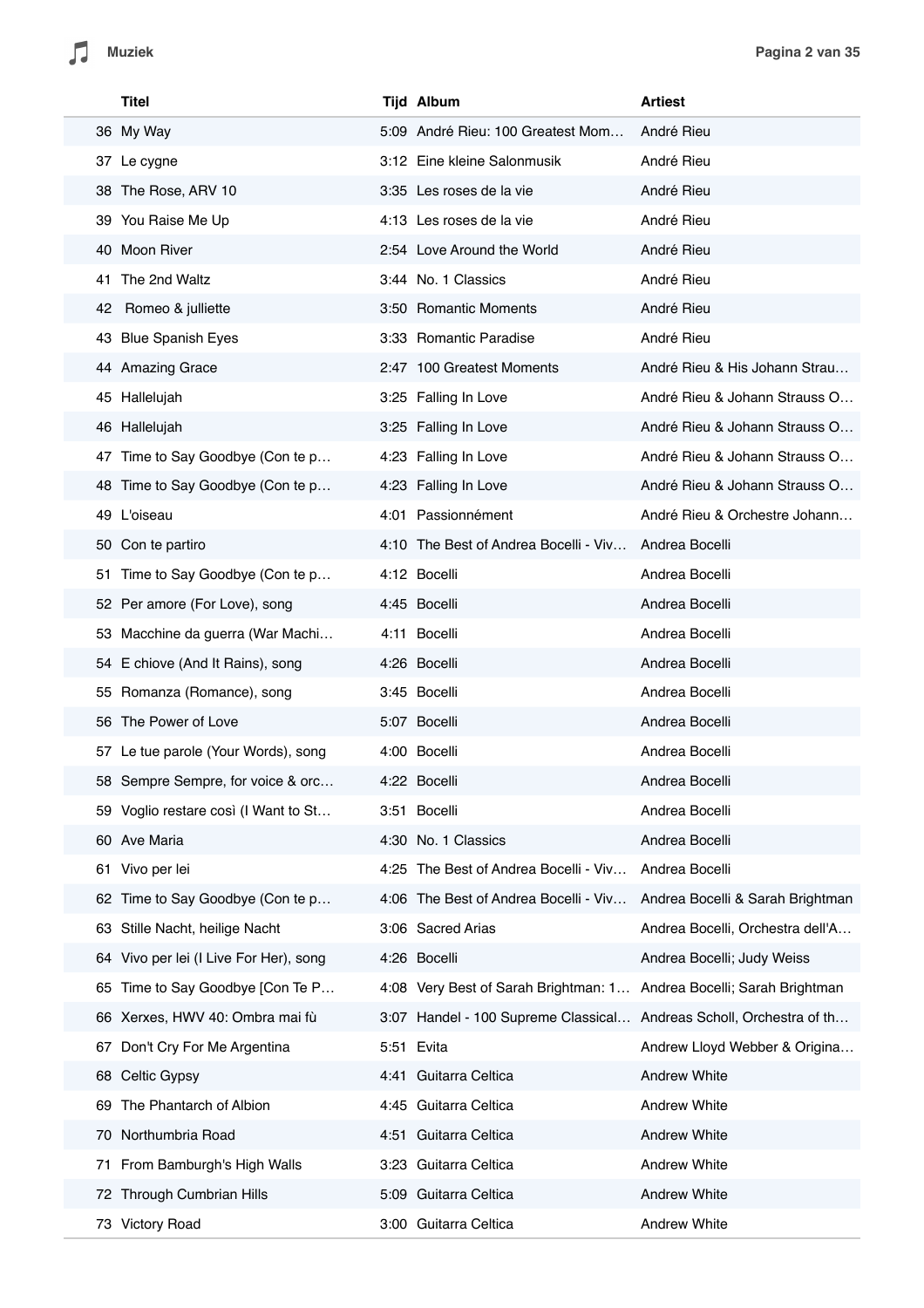Л

|     | Titel                                 |              | <b>Tijd Album</b>                                 | <b>Artiest</b>                   |
|-----|---------------------------------------|--------------|---------------------------------------------------|----------------------------------|
|     | 74 The News from Madrid               |              | 5:23 Guitarra Celtica                             | <b>Andrew White</b>              |
|     | 75 Alma's Farewell                    |              | 2:52 Guitarra Celtica                             | <b>Andrew White</b>              |
|     | 76 Dunstanburgh Dreams                |              | 3:31 Guitarra Celtica                             | <b>Andrew White</b>              |
|     | 77 To Llangranog                      |              | 4:19 Guitarra Celtica                             | <b>Andrew White</b>              |
|     | 78 Lindisfarne Lullaby                |              | 3:18 Guitarra Celtica                             | <b>Andrew White</b>              |
|     | 79 Peggy Gordons                      |              | 4:14 Guitarra Celtica                             | <b>Andrew White</b>              |
|     | 80 Geordies Return                    |              | 6:48 Guitarra Celtica                             | <b>Andrew White</b>              |
|     | 81 A Little Step                      |              | 0:58 Guitarra Celtica                             | <b>Andrew White</b>              |
|     | 82 Traces of Silver                   |              | 2:40 Guitarra Celtica                             | <b>Andrew White</b>              |
|     | 83 Northumbria Road Farewell          |              | 0:39 Guitarra Celtica                             | <b>Andrew White</b>              |
|     | 84 Si, Mi Chiamano Mimi               |              | 4:47 No. 1 Classics                               | Angela Gheorghiu/John Mauceri    |
|     | 85 Il cantico delle creature          |              | 3:36 The Platinum Collection                      | Angelo Branduardi                |
|     | 86 De Roos                            |              | 3:55 Afscheid (cd 1)                              | Ann Christy                      |
|     | 87 De Roos                            |              | 4:51 Het Beste                                    | Ann Christy                      |
|     | 88 Bomb Diggy                         |              | 3:36 From the Heart: The Very Best                | Another Level                    |
|     | 89 Piano Trio in E-Flat, Op. 100 (S   |              | 4:18 Barry Lyndon [Original Soundtra              | Anthony Goldstone; Moray Wels    |
|     | 90 No Cars Go                         |              | 5:38 Neon Bible                                   | <b>Arcade Fire</b>               |
|     | 91 Riot Van                           |              | 2:15 Whatever People Say I Am, Tha Arctic Monkeys |                                  |
|     | 92 Respect                            |              | 2:27 Soul Queen                                   | Aretha Franklin                  |
|     | 93 Think                              |              | 2:19 Soul Queen                                   | Aretha Franklin                  |
|     | 94 I Say a Little Prayer              |              | 3:32 Soul Queen                                   | Aretha Franklin                  |
|     | 95 Je bent een vriend van mij         |              | 2:07 Toy Story                                    | Arno Hintjes                     |
|     | 96 Melvin (Single Version)            |              | 4:15 Melvin - Single                              | Arsenal                          |
|     | 97 Nummer 6                           |              | 5:29 Album onbekend (27/06/2019 1                 | Artiest onbekend                 |
|     | 98 7.burbujas de amor                 | $3:15$ title |                                                   | artist                           |
|     | 99 Piano Concerto in G major (200     |              | 9:25 Ravel & Rachmaninov: Piano C                 | Arturo Benedetti Michelangeli, P |
|     | 100 Spiegel im spiegel (Pärt)         | 9:13         |                                                   | Arvo Pärt                        |
| 101 | Mother (Eurosong 2014)                |              | 3:00 Eurosong 2014                                | Axel Hirsoux                     |
|     | 102 Parce que c'est toi               |              | 4:00 Afscheid CD2/2                               | Axelle Red                       |
|     | 103 Goldberg Variations, BWV 988 -    |              | 3:24 Bach For Meditation                          | Bach                             |
|     | 104 Concerto for 2 violins in D minor |              | 6:52 Bach For Meditation                          | Bach                             |
|     | 105 Harpsichord Concerto, BWV 97      |              | 4:20 Bach For Meditation                          | Bach                             |
|     | 106 Toccata in C major, BWV 564 -     |              | 3:29 Bach For Meditation                          | Bach                             |
|     | 107 Suite No. 3 in D major, BWV 10    |              | 5:06 Bach For Meditation                          | Bach                             |
|     | 108 St. Matthew Passion, BWV 244      |              | 7:15 Bach For Meditation                          | Bach                             |
| 109 | Jesu, Joy of Man's Desiring, BW       |              | 3:53 Bach For Meditation                          | Bach                             |
| 110 | Magnificat in D, BWV 243 - Et e       |              | 2:35 Bach For Meditation                          | Bach                             |
|     | 111 The Well-Tempered Clavier Boo     |              | 4:31 Bach For Meditation                          | Bach                             |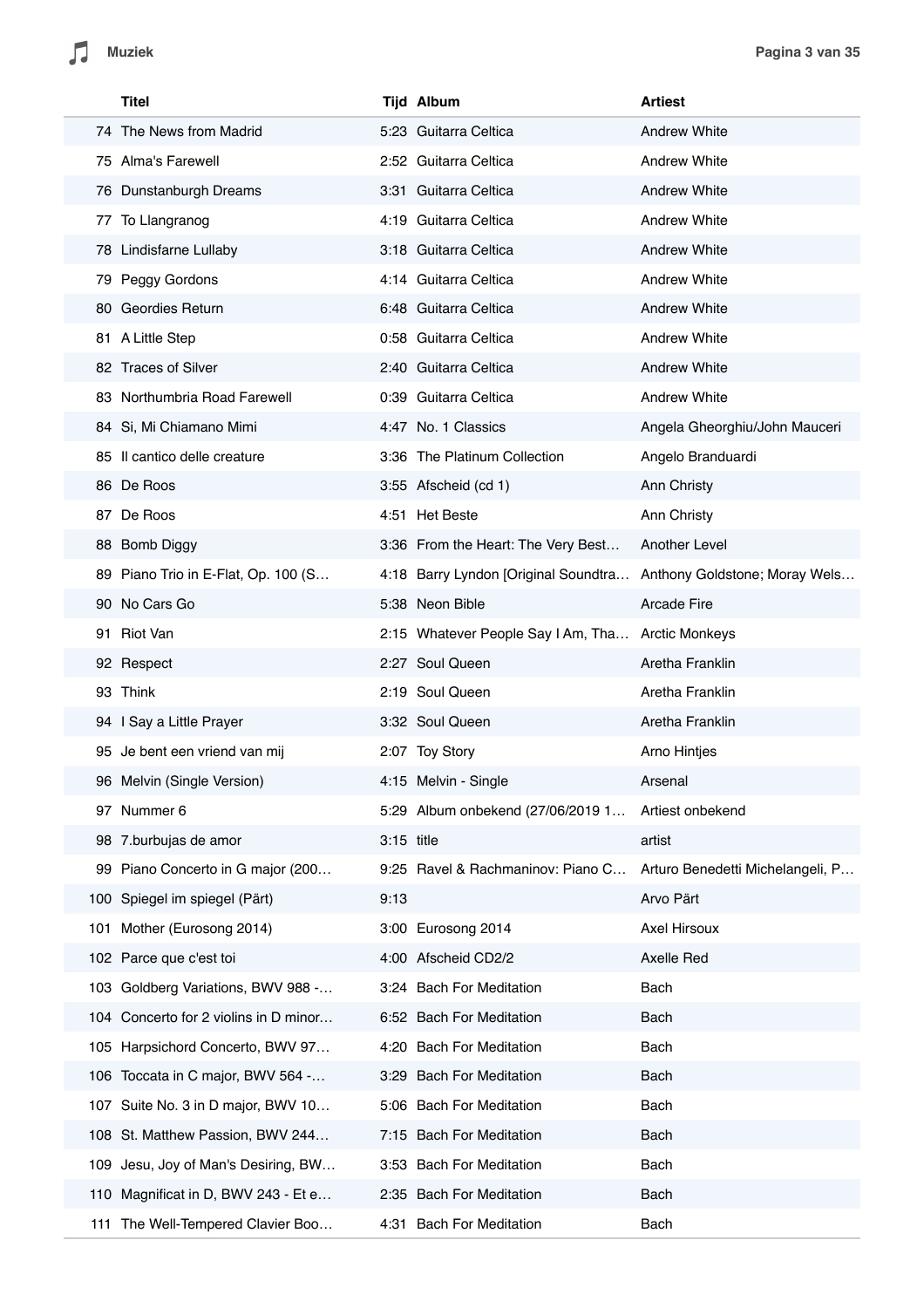| <b>Titel</b>                           |      | <b>Tijd Album</b>                            | <b>Artiest</b>               |
|----------------------------------------|------|----------------------------------------------|------------------------------|
| 112 Ave Maria (Bach-Gounod)            |      | 3:11 Bach For Meditation                     | Bach                         |
| 113 Brandenburg Concerto No. 2 in      |      | 3:20 Bach For Meditation                     | Bach                         |
| 114 Sheep May Safely Graze             |      | 5:19 Bach For Meditation                     | Bach                         |
| 115 Suite No. 2 in B minor, BWV 10     |      | 3:00 Bach For Meditation                     | Bach                         |
| 116 Piano Concerto in E major, BW      |      | 6:02 Bach For Meditation                     | Bach                         |
| 117 Sonata No. 3 in E major, BWV 1     |      | 5:03 Bach For Meditation                     | Bach                         |
| 118 Cello Suite No. 1 in G major, B    |      | 2:40 Bach For Meditation                     | Bach                         |
| 119 Goldberg Variations, BWV 988 -     |      | 1:55 Bach For Meditation                     | Bach                         |
| 120 Suite for solo cello No. 2 in D mi |      | 4:09 Bach: Cello Suites Nos. 1-6 Disc 2 Bach |                              |
| 121 Suite for solo cello No. 2 in D mi |      | 2:49 Bach: Cello Suites Nos. 1-6 Disc 2 Bach |                              |
| 122 Suite for solo cello No. 2 in D mi |      | 2:10 Bach: Cello Suites Nos. 1-6 Disc 2 Bach |                              |
| 123 Suite for solo cello No. 2 in D mi |      | 6:07 Bach: Cello Suites Nos. 1-6 Disc 2 Bach |                              |
| 124 Suite for solo cello No. 2 in D mi |      | 1:20 Bach: Cello Suites Nos. 1-6 Disc 2 Bach |                              |
| 125 Suite for solo cello No. 2 in D mi |      | 1:58 Bach: Cello Suites Nos. 1-6 Disc 2 Bach |                              |
| 126 Suite for solo cello No. 2 in D mi |      | 2:53 Bach: Cello Suites Nos. 1-6 Disc 2 Bach |                              |
| 127 Last Post                          |      | 1:10 Lest We Forget for Anzac Day            | Band Of The Royal Regiment O |
| 128 lemand als jij                     | 3:02 |                                              | <b>Barbara Dex</b>           |
| 129 T'chemo                            |      | 2:35 Adasgiu                                 | Barbara Furtuna              |
| 130 Memory                             |      | 3:53 The Essential Barbra Streisand          | <b>Barbra Streisand</b>      |
| 131 You're the First, The Last, My E   |      | 3:25 The Ultimate Collection                 | <b>Barry White</b>           |
| 132 Slaap M'n Kind                     |      | 3:48 Vlinders, Passie, Stille tranen         | <b>Bart Herman</b>           |
| 133 Hoeveel Ik Van Je Hou (Live Br     |      | 4:00 Bart Peeters Live! 2015-2016            | <b>Bart Peeters</b>          |
| 134 Heist Aan Zee                      |      | 3:43 Essential: Vlaamse Klassiekers          | <b>Bart Peeters</b>          |
| 135 Wat nog komen zou                  |      | 4:00 Op De Groei                             | <b>Bart Peeters</b>          |
| 136 Ga Met Me Mee                      |      | 3:11 Alle 40 Goed                            | Bart Van Den Bossche         |
| 137 Lovely Rita                        |      | 2:42 Sgt. Pepper's Lonely Hearts Clu         | The Beatles                  |
| 138 How Can You Mend a Broken H        |      | 3:58 The Ultimate Bee Gees                   | Bee Gees                     |
| 139 Jenö Jandó / Bagatelle 'Für Elise' | 3:29 | Beethoven For Meditation                     | Beethoven                    |
| 140 Takako Nishizaki, Jenö Jandó /     |      | 5:49 Beethoven For Meditation                | Beethoven                    |
| 141 Stefan Valdar, Capella Istropolit  |      | 8:10 Beethoven For Meditation                | Beethoven                    |
| 142 Madoka Inui, Peter Schmidl, Te     |      | 4:55 Beethoven For Meditation                | Beethoven                    |
| 143 Nicolaus Esterházy Sinfonia, Bé    |      | 8:16 Beethoven For Meditation                | Beethoven                    |
| 144 Janö Jandó / Piano Sonata No       |      | 4:49 Beethoven For Meditation                | Beethoven                    |
| 145 Takako Nishizaki, Slovak Philha    |      | 9:54 Beethoven For Meditation                | Beethoven                    |
| 146 Janö Jandó, Dong-Suk Kang, M       |      | 5:03 Beethoven For Meditation                | Beethoven                    |
| 147 Nicolaus Esterházy Sinfonia, Bé    |      | 9:58 Beethoven For Meditation                | Beethoven                    |
| 148 Jenö Jandó / Piano Sonata No       |      | 5:17 Beethoven For Meditation                | Beethoven                    |
| 149 Symphony N° 6 in F (Pastoral) "    |      | 2:36 Classic History                         | Beethoven                    |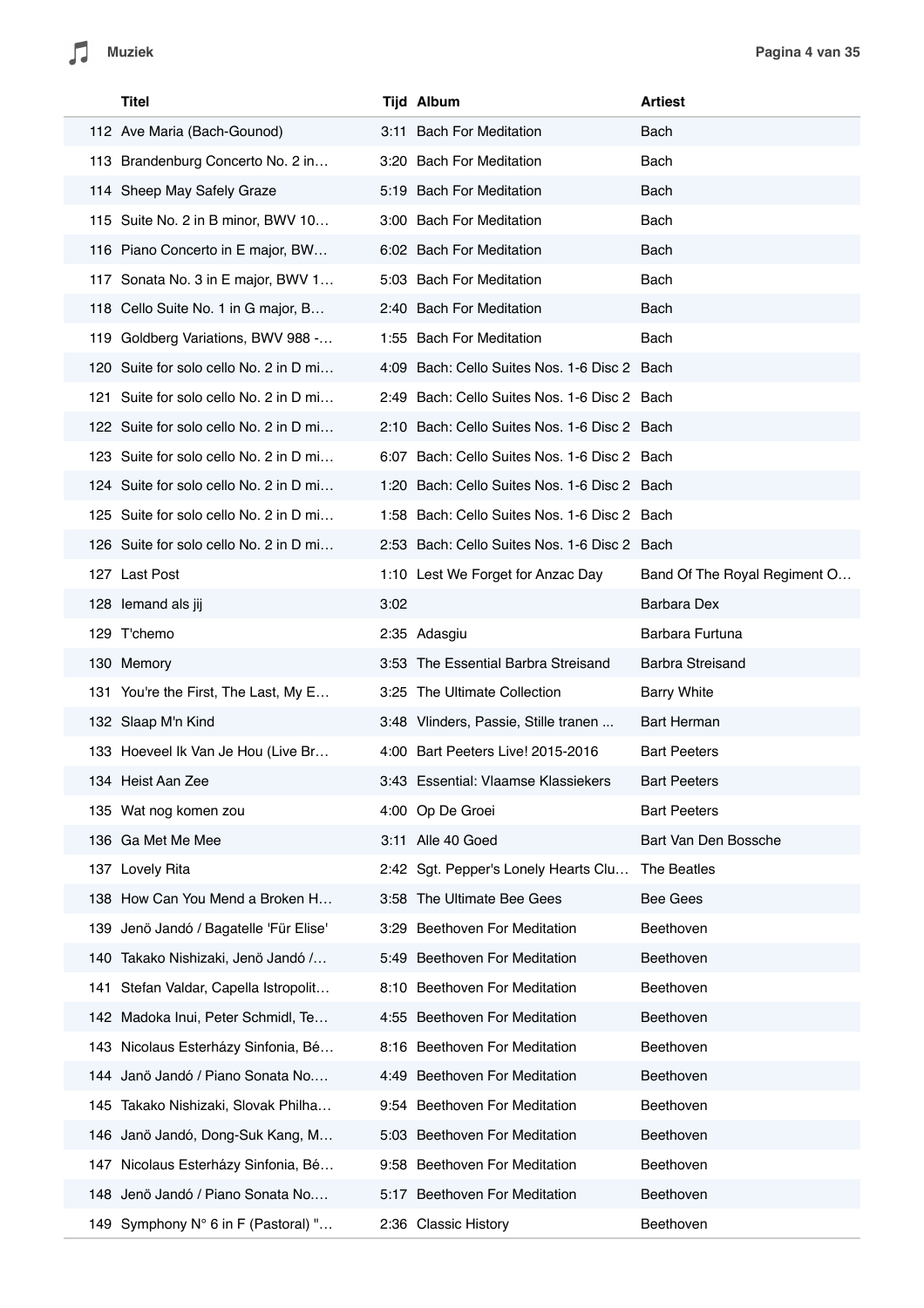

| Titel                                 |      | <b>Tijd Album</b>                     | <b>Artiest</b>                |
|---------------------------------------|------|---------------------------------------|-------------------------------|
| 150 Take My Breath Away (Love The     |      | 4:16 Top Gun (Original Motion Pictur  | <b>Berlin</b>                 |
| 151 Tears in heaven / in the Style of |      | 4:10 Vol. 2                           | <b>Best Instrumentals</b>     |
| 152 The Rose                          |      | 3:41 The Rose (The Original Soundtr   | <b>Bette Midler</b>           |
| 153 Rock Around the Clock             |      | 2:09 Ultratop 1001 Hits               | Bill Haley & His Comets       |
| 154 Edelweiss                         |      | 2:16 The Sound of Music (40th Anniv   | Bill Lee & Charmian Carr      |
| 155 The Last Goodbye                  |      | 4:07 The Hobbit: The Battle of the Fi | <b>Billy Boyd</b>             |
| 156 Your Song                         |      | 6:32 360 Degrees of Billy Paul        | <b>Billy Paul</b>             |
| 157 Vaya con Dios                     |      | 4:02 Bing Crosby: The Radio Years,    | <b>Bing Crosby</b>            |
| 158 City Lights                       |      | 2:55 City Lights - Single             | <b>Blanche</b>                |
| 159 Zo Stil                           |      | 3:57 Hier - Het Beste Van 20 Jaar BL  | <b>BLØF</b>                   |
| 160 Knockin' On Heaven's Door         |      | 2:32 Dylan (Deluxe Version)           | Bob Dylan                     |
| 161 Mother of Muses                   |      | 4:29 Rough and Rowdy Ways             | Bob Dylan                     |
| 162 Knockin' on Heaven's Door         | 2:31 |                                       | Bob Dylan                     |
| 163 what a wonderful day              |      | 2:37 duivels in de hel                | bobbejaan schoepen            |
| 164 De Lichtjes Van de Schelde        |      | 2:58 The World of Bobbejaan - Song    | Bobbejaan Schoepen            |
| 165 Dennie Christian, Guust Flater    | 3:40 |                                       | bofbit                        |
| 166 Always                            |      | 5:53 Greatest Hits: The Ultimate Coll | Bon Jovi                      |
| 167 Hallelujah (Live from Live Earth) |      | 6:01 Lost Highway - Single            | Bon Jovi                      |
| 168 Schemering                        |      | 3:25 Achter Glas                      | Boudewijn de Groot            |
| 169 Verdronken Vlinder                |      | 2:28 Afscheid (cd 1)                  | Boudewijn De Groot            |
| 170 Avond                             |      | 4:34 Toen En Nu                       | Boudewijn de Groot            |
| 171 De Zwemmer                        |      | 3:46 Van Een Afstand                  | Boudewijn de Groot            |
| 172 Verdronken Vlinder                |      | 2:27 Vijf Jaar Hits                   | Boudewiin de Groot            |
| 173 Keep Holding On                   |      | 2:46 Acoustic Sessions, Vol. 2        | Boyce Avenue                  |
| 174 Hungarian Dance N° 5              |      | 2:17 Classic History                  | <b>Brahms</b>                 |
| 175 De steen                          |      | 4:13 Afscheid CD2/2                   | <b>Bram Vermeulen</b>         |
| 176 De Steen                          |      | 4:23 De Beste Van: Bram Vermeulen     | <b>Bram Vermeulen</b>         |
| 177 Testament                         |      | 3:21 De Beste Van: Bram Vermeulen     | <b>Bram Vermeulen</b>         |
| 178                                   |      | 3:21 De Beste Van: Bram Vermeulen     | <b>Bram Vermeulen</b>         |
| 179 De Steen                          |      | 3:22 Rode Wijn                        | <b>Bram Vermeulen</b>         |
| 180 De Steen                          |      | 4:23 Voltooid Verleden Tijd           | <b>Bram Vermeulen</b>         |
| 181 Sealed with a Kiss                |      | 2:42 De Pre Historie: 1962, Vol. 2    | <b>Brian Hyland</b>           |
| 182 If I Needed You                   |      | 3:05 The Broken Circle Breakdown      | The Broken Circle Breakdown B |
| 183 Kol Nidrei, Op.47                 |      | 10:33 Classical Moments For Relaxati  | <b>Bruch</b>                  |
| 184 Heaven                            |      | 4:04 Anthology                        | <b>Bryan Adams</b>            |
| 185 (Everything I Do) I Do It for You |      | 6:34 Anthology                        | <b>Bryan Adams</b>            |
| 186 Ombra Mai Fu                      |      | 3:04 No. 1 Classics                   | <b>Bryn Terfel</b>            |
| 187 Elk Einde Is Een Nieuw Begin      |      | 3:02 Elk Einde Is Een Nieuw Begin -   | Buurman                       |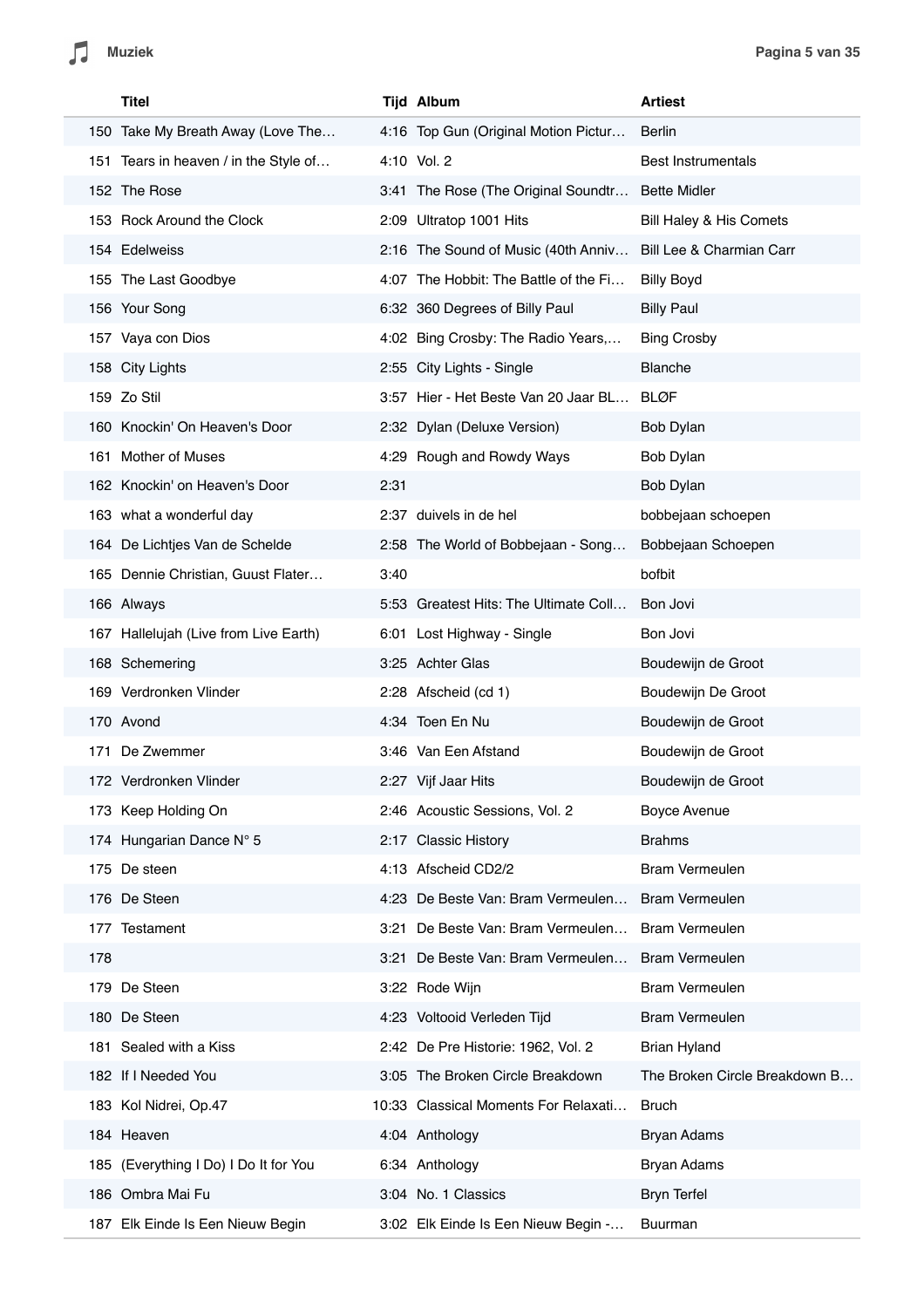|         | Titel                                | <b>Tijd Album</b>                             | <b>Artiest</b>                |
|---------|--------------------------------------|-----------------------------------------------|-------------------------------|
|         | 188 Homeward Bound (Arr. McKay       | 4:11 Homeward Bound - Single                  | <b>BYU Vocal Point</b>        |
|         | 189 You Are the Reason (Duet Versi   | 3:10 You Are the Reason (Duet Versi           | Calum Scott & Leona Lewis     |
|         | 190 Le Carnaval Des Animaux-The      | 3:10 Classical Moments For Relaxati           | Camille Saint-Saëns           |
|         | 191 Ave Verum Corpus                 | 1:53 Liedjes om bij Stil te Staan Disc 5      | Capella Cantabile             |
|         | 192 Cantique de Jean Racine, Op. 11  | 5:21 Agnus Dei (Vols. I & II)                 | Capricorn, Edward Higginbotto |
|         | 193 You've Got a Friend              | 5:10 Tapestry                                 | Carole King                   |
|         | 194 Father and Son                   | 3:39 Remember Cat Stevens - The U Cat Stevens |                               |
|         | 195 Voi Che Sapete                   | 2:50 No. 1 Classics                           | Cecilia Bartoli               |
|         | 196 My Heart Will Go On (Love The    | 4:40 Céline Dion - My Love - Ultimat          | Céline Dion                   |
|         | 197 The Power of Love                | 4:47 Céline Dion - My Love - Ultimat          | Céline Dion                   |
|         | 198 The Prayer (Duet with Andrea B   | 4:27 Céline Dion - My Love - Ultimat          | Céline Dion                   |
|         | 199 Pour que tu m'aimes encore       | 4:14 D'eux                                    | Céline Dion                   |
|         | 200 Vole                             | 8:41 D'Eux                                    | Celine Dion                   |
| 201 Fly |                                      | 2:58 Falling Into You                         | Céline Dion                   |
|         | 202 Dance With My Father             | 4:36 The Essential: Céline Dion               | Céline Dion                   |
|         | 203 Goodbye's (The Saddest Word)     | 5:21 The Essential: Céline Dion               | Céline Dion                   |
|         | 204 Ave Maria                        | 4:56 These Are Special Times                  | Céline Dion                   |
|         | 205 Sous le vent                     | 3:31 On ne change pas                         | Céline Dion & Garou           |
|         | 206 You Raise Me Up                  | 4:31 Celtic Woman                             | Celtic Woman                  |
|         | 207 À ma fille                       | 3:35 Best of 40 chansons                      | <b>Charles Aznavour</b>       |
|         | 208 La mamma                         | 3:46 Best of 40 chansons                      | <b>Charles Aznavour</b>       |
|         | 209 Yesterday When I Was Young       | 3:35 Greatest Golden Hits                     | <b>Charles Aznavour</b>       |
|         | 210 She                              | 2:33 Greatest Hits And More                   | <b>Charles Aznavour</b>       |
|         | 211 The Old-Fashioned Way            | 3:11 Het Allerbeste Van                       | <b>Charles Aznavour</b>       |
|         | 212 La mer                           | 3:21 Chansons françaises (100 tubes           | <b>Charles Trenet</b>         |
|         | 213 Summertime                       | 3:05 Various Artists: Voices                  | Charlotte Church              |
|         | 214 Berceuse in D flat major, Op. 57 | 5:30 Chopin For Meditation                    | Chopin                        |
|         | 215 Nocturne in D flat major, Op. 27 | 6:20 Chopin For Meditation                    | Chopin                        |
|         | 216 Impromptu in F sharp major, Op   | 5:52 Chopin For Meditation                    | Chopin                        |
|         | 217 Nocturne in C shapr minor, BI 49 | 3:51 Chopin For Meditation                    | Chopin                        |
|         | 218 Nocturne in B flat minor, Op.9 N | 5:41 Chopin For Meditation                    | Chopin                        |
|         | 219 Piano Concerto No.2: Larghetto   | 9:32 Chopin For Meditation                    | Chopin                        |
|         | 220 Nocturne in E minor, Op 72 No.1  | 4:42 Chopin For Meditation                    | Chopin                        |
| 221     | Prelude in D flat majoe, Op. 28      | 5:55 Chopin For Meditation                    | Chopin                        |
|         | 222 Mazurka No. 13 in A minor, Op    | 4:41 Chopin For Meditation                    | Chopin                        |
|         | 223 Andante spianaton in G and Gra   | 4:54 Chopin For Meditation                    | Chopin                        |
|         | 224 Sonata for Cello and Piano in G  | 3:32 Chopin For Meditation                    | Chopin                        |
|         | 225 Grande Valse briliante in A mino | 5:36 Chopin For Meditation                    | Chopin                        |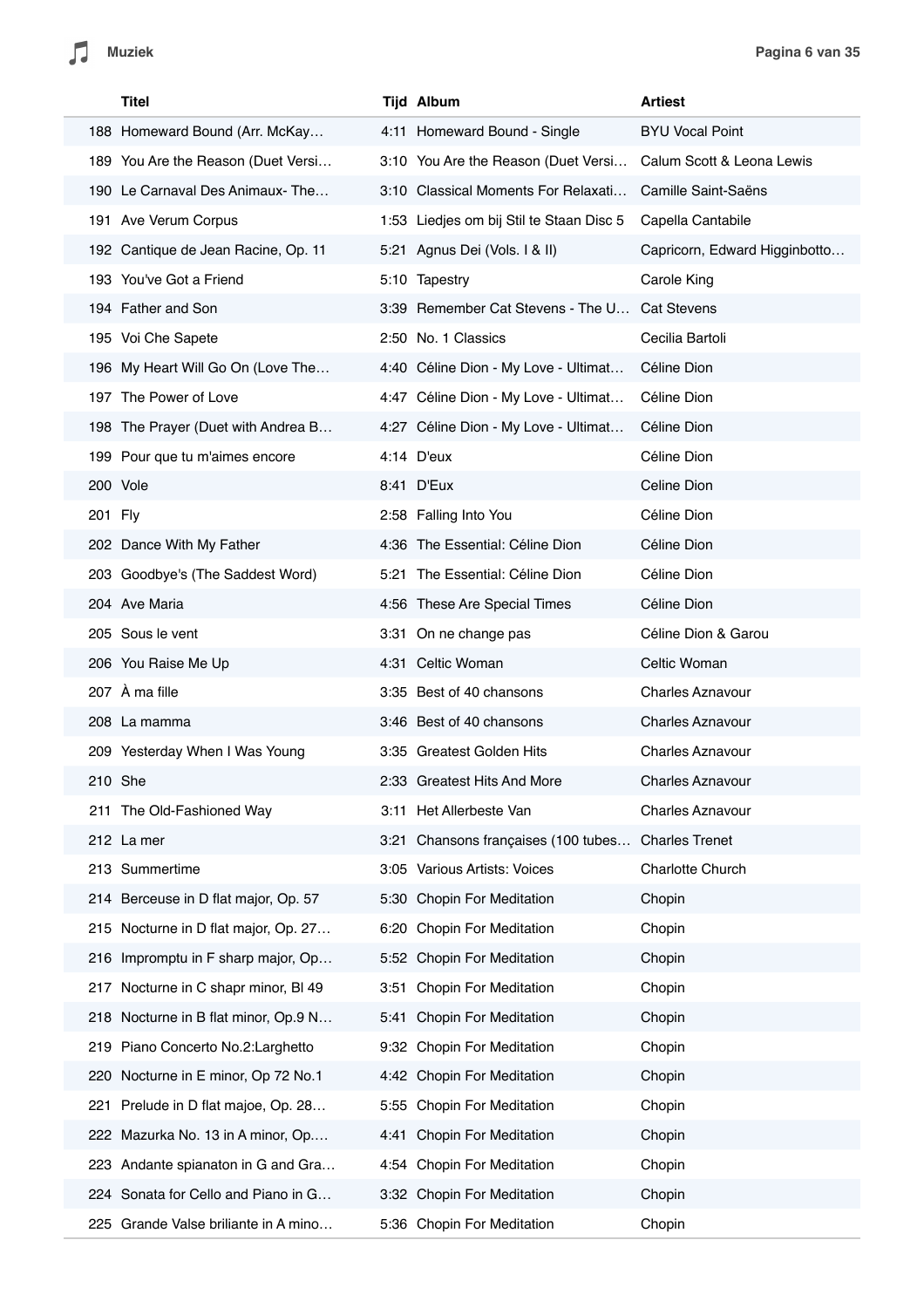|     | <b>Titel</b>                          |      | <b>Tijd Album</b>                     | <b>Artiest</b>                  |
|-----|---------------------------------------|------|---------------------------------------|---------------------------------|
|     | 226 Piano Concerto No.1: Romanza      |      | 11:43 Chopin For Meditation           | Chopin                          |
|     | 227 Prelude op.28 N° 2 in A minor     |      | 2:37 Classic History                  | Chopin                          |
|     | 228 Josephine (2001 Edit)             |      | 3:36 The Very Best of Chris Rea       | Chris Rea                       |
|     | 229 Arms                              |      | 4:21 Lovestrong. (Deluxe Version)     | Christina Perri                 |
|     | 230 Onze Vader                        |      | 2:53 Kerstmis Met Jou                 | Christoff                       |
|     | 231 Onze Vader                        |      | 2:53 Kerstmis Met Jou                 | Christoff                       |
|     | 232 Aline                             |      | 2:56 vive la france 3                 | Christophe                      |
|     | 233 God Be with You Till We Meet A    |      | 3:13 Hymns                            | The Church of Jesus Christ of L |
|     | 234 The Road Ahead                    |      | 4:06 Afscheid (cd 1)                  | City To City                    |
|     | 235 Madame                            |      | 3:51 Vive La France Vol. 2            | Claude Barzotti                 |
|     | 236 Afscheid van een vriend           |      | 4:11 Afscheid CD2/2                   | Clouseau                        |
|     | 237 Ik denk aan jou                   |      | 3:57 Clouseau 20                      | Clouseau                        |
|     | 238 Afscheid Van Een Vriend           |      | 4:10 Essential: Vlaamse Klassiekers   | Clouseau                        |
|     | 239 Domino                            |      | 4:08 Of Zo                            | Clouseau                        |
|     | 240 Afscheid van een vriend           |      | 4:10 Clouseau 20                      | Clouseau & Clouseau             |
|     | 241 The Scientist                     |      | 5:11 Afscheid CD2/2                   | Coldplay                        |
|     | 242 Everglow                          |      | 4:43 A Head Full Of Dreams            | Coldplay                        |
|     | 243 Onze Lieve Vrouw Van Vlaande      |      | 2:38 Acquaintance                     | Cosy Brass Quartet              |
|     | 244 The Balcony Scene (From "Willi    |      | 5:37 Reel Chill                       | Craig Armstrong, Paul Bateman   |
|     | 245 Faith                             |      | 6:44 Faith                            | The Cure                        |
|     | 246 A Forest                          |      | 5:55 Seventeen Seconds                | The Cure                        |
|     | 247 Seventeen Seconds                 |      | 4:00 Seventeen Seconds                | The Cure                        |
|     | 248 How Blue Can You Get? (feat. J    |      | 5:24 Memphis Blues                    | Cyndi Lauper                    |
|     | 249 Crying [Llorando]                 |      | 3:26 The Greatest Hits [Bonus Track   | Czech National Symphony Orch    |
|     | 250 Where the wild roses grow (Nick   | 3:47 |                                       | Daan & Isolde Lasoen            |
|     | 251 La vie en rose                    |      | 4:26 Dalida chante les grands auteurs | Dalida                          |
|     | 252 La vie en rose                    |      | 2:32 Les diamants sont éternels - Int | Dalida                          |
|     | 253 9 Crimes                          |      | 3:44 9 Crimes - Single                | Damien Rice                     |
|     | 254 New England Spring                |      | 6:08 Songbirds at Sunrise             | Dan Gibson's Solitudes          |
|     | 255 Northern Mist                     |      | 6:17 Songbirds at Sunrise             | Dan Gibson's Solitudes          |
|     | 256 Southern Symphony                 |      | 6:53 Songbirds at Sunrise             | Dan Gibson's Solitudes          |
| 257 | <b>Coastal Horizons</b>               |      | 6:25 Songbirds at Sunrise             | Dan Gibson's Solitudes          |
|     | 258 Prairie Glory                     | 5:41 | Songbirds at Sunrise                  | Dan Gibson's Solitudes          |
|     | 259 Dawn in the Valley                | 5:57 | Songbirds at Sunrise                  | Dan Gibson's Solitudes          |
|     | 260 Desert Sunrise                    |      | 7:07 Songbirds at Sunrise             | Dan Gibson's Solitudes          |
| 261 | Pacific Inlet                         |      | 6:18 Songbirds at Sunrise             | Dan Gibson's Solitudes          |
|     | 262 Westenwind                        |      | 3:47 Essential: Vlaamse Klassiekers   | Dana Winner                     |
|     | 263 You Raise Me Up (Live in Bokrijk) |      | 4:34 Kerst Met Dana Winner            | Dana Winner                     |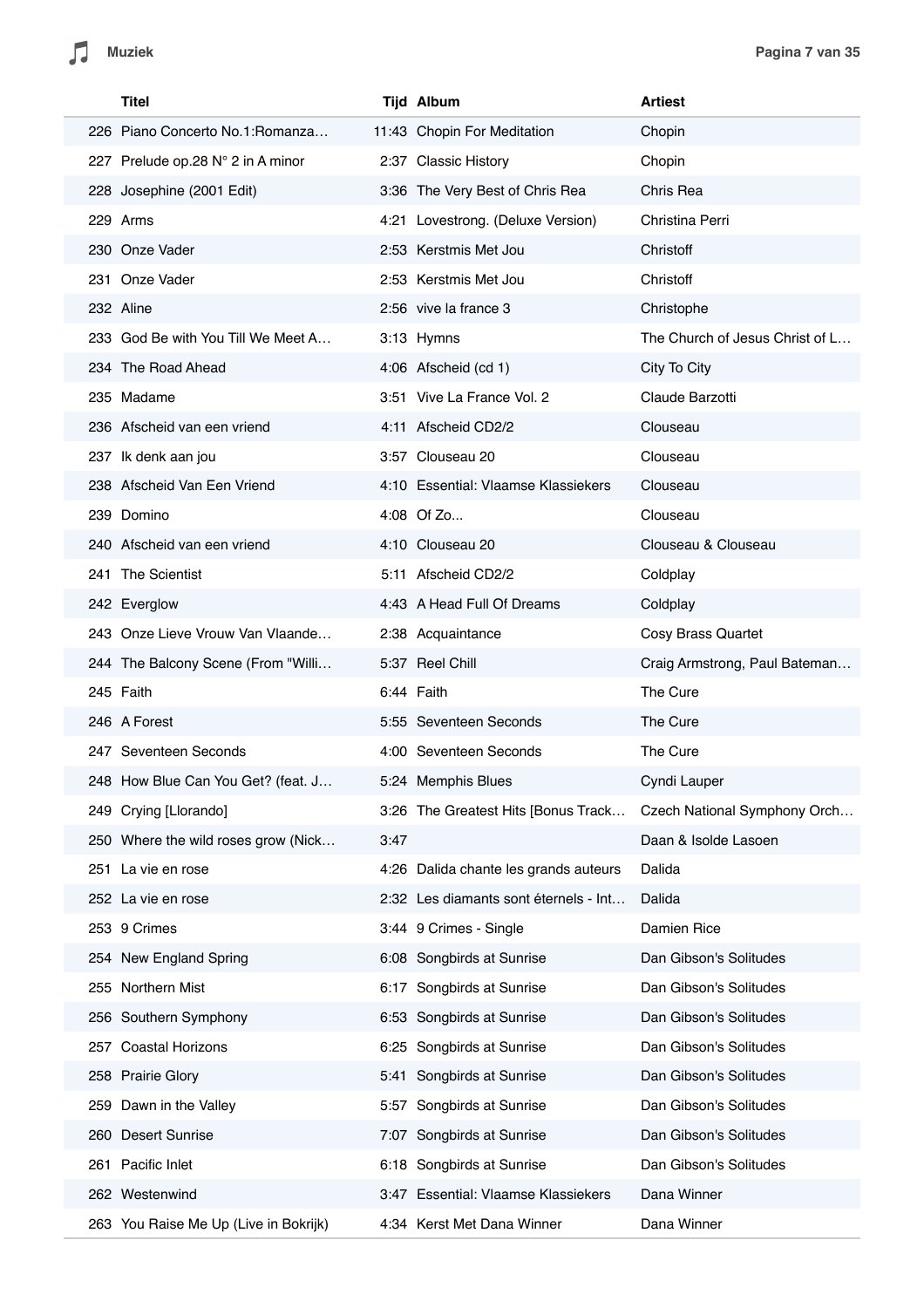| Titel                                  | <b>Tijd Album</b>                                                    | <b>Artiest</b>                   |
|----------------------------------------|----------------------------------------------------------------------|----------------------------------|
| 264 Vaarwel Vader                      | 3:18 Licht En Liefde                                                 | Dana Winner                      |
| 265 Op Het Dak Van De Wereld           | 2:57 Rainbows of Love                                                | Dana Winner                      |
| 266 Wonderlijke Liefde                 | 4:07 Triple Best Of                                                  | Dana Winner                      |
| 267 De Oude Man en de Zee              | 3:43 10 Jaar: Het Allerbeste Van Dan                                 | Dana Winner                      |
| 268 Roller Coaster                     | 4:30 Roller Coaster - Single                                         | Danny Vera                       |
| 269 Butterfly                          | 3:25 Butterfly                                                       | Danyel Gérard                    |
| 270 Heroes                             | 3:37 Afscheid CD2/2                                                  | David Bowie                      |
| 271 'Heroes' (Single Version)          | 3:37 Best of Bowie                                                   | David Bowie                      |
| 272 Starman (2012 Remastered Ver       | 4:14 The Rise and Fall of Ziggy Stard                                | David Bowie                      |
| 273 Ik Wil Je                          | 3:25 Essential: Vlaamse Klassiekers                                  | De Kreuners                      |
| 274 Jeroen Brouwers (Schrijft Een B    | 3:11 Essential: Vlaamse Klassiekers                                  | De Mens & Paul Despiegelaere     |
| 275 De Préhistorie II                  | 2:32 Essential: Vlaamse Klassiekers                                  | De Nieuwe Snaar                  |
| 276 Moeder                             | 3:18 Al Ons Liekes (Deel 10)                                         | De Strangers                     |
| 277 Everybody Loves Somebody           | 2:46 The Very Best of Dean Martin                                    | Dean Martin                      |
| 278 Clair de Lune (From "Suite Berg    | 4:27 Classic History                                                 | Debussy                          |
| 279 Goodbye My Love Goodbye            | 3:53 The Best of Demis Roussos                                       | Demis Roussos                    |
| 280 Voyage voyage                      | 4:25 François                                                        | <b>Desireless</b>                |
| 281 Winterreise, D. 911: I. Gute Nacht | 5:22 Schubert: Lieder - Die schone M                                 | Dietrich Fischer-Dieskau & Gera  |
| 282 Winterreise, D. 911: V. Der Lind   | 4:37 Schubert: Lieder - Die schone M Dietrich Fischer-Dieskau & Gera |                                  |
| 283 Winterreise, D. 911: VIII. Ruckbl  | 2:19 Schubert: Lieder - Die schone M Dietrich Fischer-Dieskau & Gera |                                  |
| 284 Ticket to Heaven                   | 4:26 On Every Street (Remastered)                                    | <b>Dire Straits</b>              |
| 285 De Leeuwenkoning I Liedje: De      | 3:49                                                                 | Disney Belgi                     |
| 286 Disturbed - The Sound Of Silen     | 4:19                                                                 | Disturbed                        |
| 287 Morning From Peer Gynt Suite       | 4:09 Classical Moments For Relaxati                                  | <b>Diverse</b>                   |
| 288 Concert Op. 8                      | 2:18 Classical Moments For Relaxati                                  | <b>Diverse</b>                   |
| Cello Suite Nr In G Major<br>289       | 3:07 Classical Moments For Relaxati                                  | <b>Diverse</b>                   |
| Serenade Nr 13, K 525<br>290           | 5:30 Classical Moments For Relaxati                                  | <b>Diverse</b>                   |
| Romance From Jeux Interdits<br>291     | 2:29 Classical Moments For Relaxati                                  | <b>Diverse</b>                   |
| 292 Symphonie Fantastique Op. 14       | 14:38 Classical Moments For Relaxati                                 | <b>Diverse</b>                   |
| 293 Sonate Nr 9, Op.14, Nr 1 In E M    | 6:22 Classical Moments For Relaxati                                  | <b>Diverse</b>                   |
| 294 Concerto Grosso Nr 2, Op.1- La     | 1:50 Classical Moments For Relaxati                                  | <b>Diverse</b>                   |
| Adagio In C Major, K 356/617a<br>295   | 3:42 Classical Moments For Relaxati                                  | <b>Diverse</b>                   |
| Mallorca, Barcarola, Op.202<br>296     | 7:08 Classical Moments For Relaxati                                  | <b>Diverse</b>                   |
| Suite Nr 3 In D Major, BWV 106<br>297  | 4:43 Classical Moments For Relaxati                                  | <b>Diverse</b>                   |
| Ave Maria<br>298                       | 4:43 Classical Moments For Relaxati                                  | <b>Diverse</b>                   |
| Tears In The Rain (Ingekort)<br>299    | 2:04 Blade Runner 2049 (Original Mo                                  | Diverse Artiesten                |
| 300 I Will Always Love You             | 3:04 Afscheid (cd 1)                                                 | Dolly Parton                     |
| From Here to the Moon and Back<br>301  | 4:24 Joyful Noise (Original Motion Pi                                | Dolly Parton, Kris Kristofferson |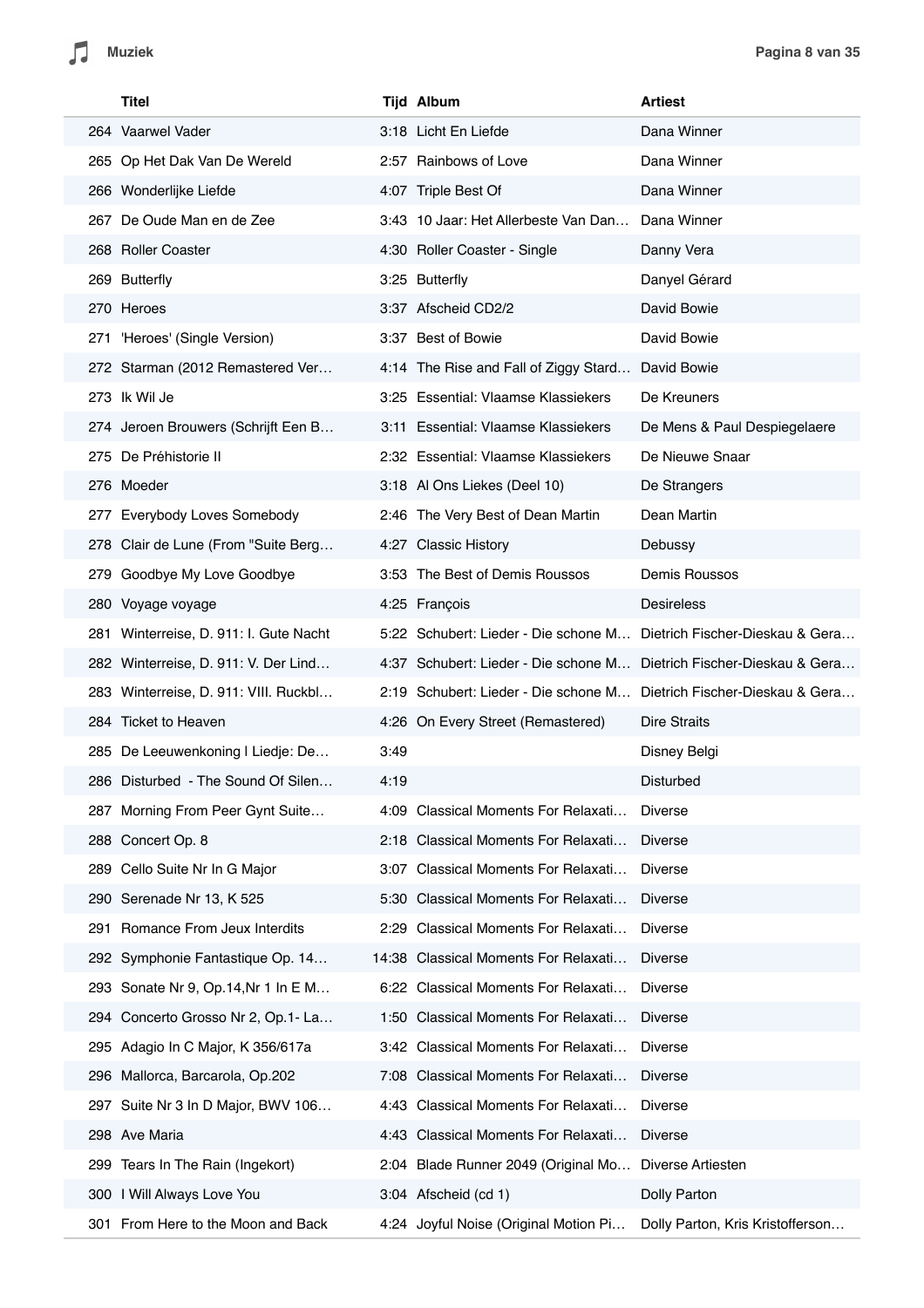|     | Titel                               |      | <b>Tijd Album</b>                                     | <b>Artiest</b>                    |
|-----|-------------------------------------|------|-------------------------------------------------------|-----------------------------------|
|     | 302 Pachelbel: Canon & Gigue In D   |      | 4:31 Classical Moments For Relaxati                   | Don Jackson: London Symphon       |
|     | 303 Vincent                         |      | 3:59 Afscheid CD2/2                                   | Don McLean                        |
|     | 304 Que Sera, Sera                  |      | 2:05 16 Most Requested Songs: Dori                    | Doris Day                         |
|     | 305 I love and I must, Z. 382       |      | 2:46 Purcell: Love Songs                              | Dorothee Mields, Wolfgang Kats    |
|     | 306 Figaro-Parodie                  |      | 4:50 De Grote Successen Van Dorus                     | Dorus                             |
|     | 307 Symphony N° 9 in E minor (Fro   |      | 2:54 Classic History                                  | Dvorak                            |
|     | 308 Society                         |      | 3:56 Into the Wild (Music For the Mot                 | Eddie Vedder                      |
|     | 309 Als Marktkramer Ben Ik Geboren  |      | 3:27 Essential: Vlaamse Klassiekers                   | <b>Eddy Wally</b>                 |
|     | 310 Non, je ne regrette rien        |      | 2:24 The Best of Edith Piaf                           | <b>Edith Piaf</b>                 |
|     | 311 La vie en rose                  |      | 3:06 De Pre Historie - '40 - '45                      | <b>Edith Piaf</b>                 |
|     | 312 La vie en rose                  |      | 3:08 Edith Piaf: 30e Anniversaire (do Edith Piaf      |                                   |
|     | 313 Papillon                        |      | 5:24 In This Light And On This Evening                | Editors                           |
|     | 314 Agnus Dei, Op. 11               |      | 8:03 Agnus Dei (Vols. I & II)                         | Edward Higginbottom & Choir of    |
|     | 315 Fauré: Fauré, Requiem, Op. 48   |      | 3:03 In Classical Mood - Reflections                  | Edward Higginbottom: The Choi     |
|     | 316 Memory                          |      | 4:17 Highlights from Cats (1981 Origi                 | Elaine Paige & Andrew Lloyd W     |
|     | 317 Open Arms                       |      | 4:54 Build A Rocket Boys!                             | Elbow                             |
|     | 318 On A Day Like This              |      | 6:34 The Seldom Seen Kid                              | Elbow                             |
|     | 319 Ave Maria                       |      | 5:41 Meditation                                       | Elīna Garanča, Karel Mark Chic    |
|     | 320 Cheek to Cheek                  |      | 5:55 Ella & Louis                                     | Ella Fitzgerald & Louis Armstrong |
|     | 321 Candle In The Wind              |      | 3:49 Afscheid (cd 1)                                  | Elton John                        |
|     | 322 Sacrifice (Remastered)          |      | 5:06 Diamonds                                         | Elton John                        |
|     | 323 Circle of Life                  |      | 4:52 The Lion King (Special Edition) [ Elton John     |                                   |
|     | 324 Candle In the Wind 1997         |      | 4:10 Something About the Way You L Elton John         |                                   |
|     | 325 She                             |      | 3:10 Notting Hill                                     | Elvis Costello                    |
|     | 326 Love Me Tender                  |      | 2:43 The Essential: Elvis Presley                     | <b>Elvis Presley</b>              |
|     | 327 Always On My Mind               |      | 3:37 The Essential: Elvis Presley                     | <b>Elvis Presley</b>              |
|     | 328 Mama Liked the Roses            |      | 2:47 From Nashville to Memphis - Th                   | <b>Elvis Presley</b>              |
| 329 | <b>Blue Suede Shoes</b>             |      | 1:59 The 50 Greatest Hits                             | <b>Elvis Presley</b>              |
|     | 330 My Way                          |      | 3:51 The Essential Elvis Presley                      | <b>Elvis Presley</b>              |
| 331 | How I Love You                      | 4:19 |                                                       | <b>Engelbert Humperdinck</b>      |
|     | 332 Winter uit De vier jaargetijden |      | 9:21 Liedjes om bij Stil te Staan Disc 5              | English Chamer Orchestra          |
|     | 333 Nimrod, uit Enigma Variations   |      | 4:15 Liedjes om bij Stil te Staan Disc 5              | English Symphony Orchestra        |
|     | 334 The Mission (Penence, The Mis   |      | 9:24 Arena Concerto                                   | Ennio Morricone                   |
| 335 | Mission (from Mission / The Mis     |      | 2:59 Ennio Morricone: Platinum Colle                  | Ennio Morricone                   |
|     | 336 Once Upon A Time In The West    |      | 3:53 Once Upon a Time (The Essenti                    | <b>Ennio Morricone</b>            |
|     | 337 Once Upon A Time In The West    |      | 6:06 Once Upon a Time (The Essenti                    | Ennio Morricone                   |
|     | 338 The Funeral                     |      | 2:11 Una Pistola Per Ringo/Il Ritorno Ennio Morricone |                                   |
|     | 339 Deborah's Theme (From "Once     |      | 3:42 50 Years of Music (92 Original S Ennio Morricone |                                   |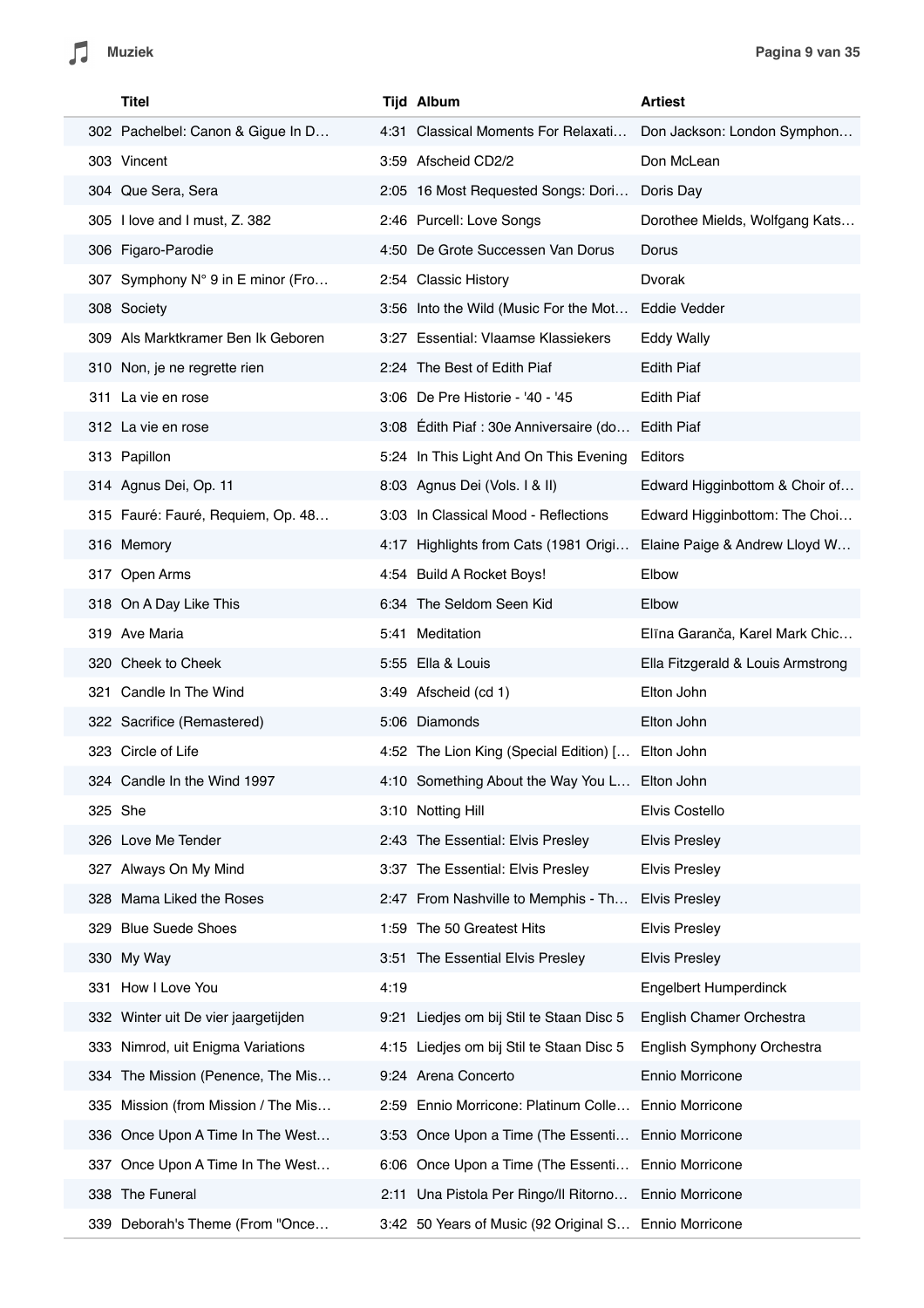|     | Titel                                    |         | <b>Tijd Album</b>                               | <b>Artiest</b>                   |
|-----|------------------------------------------|---------|-------------------------------------------------|----------------------------------|
|     | 340 Hero                                 |         | 4:24 Greatest Hits                              | Enrique Iglesias                 |
|     | 341 Only Time                            |         | 3:39 A Day Without Rain                         | Enya                             |
|     | 342 May It Be                            |         | 3:31 May It Be - Single                         | Enya                             |
|     | 343 Marble Halls                         |         | 3:55 Shepherd Moons (Remastered)                | Enya                             |
|     | 344 Ameno                                |         | 3:50 No. 1 Classics                             | Era                              |
|     | 345 All by myself                        |         | 4:55 Afscheid CD2/2                             | Eric Carmen                      |
|     | 346 All By Myself                        |         | 4:52 Love 100                                   | Eric Carmen                      |
|     | 347 Tears In Heaven                      |         | 4:32 Clapton Chronicles: The Best of            | Eric Clapton                     |
|     | 348 Tears In Heaven                      |         | 4:32 Complete Clapton                           | Eric Clapton                     |
|     | 349 Tears In Heaven                      |         | 4:32 Complete Clapton                           | Eric Clapton                     |
|     | 350 Clarinet Concerto in A major, K      |         | 7:22 The Very Best of Mozart                    | Ernst Ottensamer, Johannes Wil   |
|     | 351 My Immortal                          |         | 4:23 Fallen                                     | Evanescence                      |
|     | 352 Maria Elena                          |         | 2:41 Fleur De Lavande                           | <b>Fapy Lafertin Quartet</b>     |
|     | 353 Hello Josephine                      |         | 2:02 New Orleans Jazz                           | Fats Domino                      |
|     | 354 Cello Concerto E-Minor (Third        |         | 3:53 Barry Lyndon [Original Soundtra            | Festival Strings Lucerne; Pierre |
|     | 355 Gymnopédie No. 1                     |         | 3:41 The 50 Greatest Pieces of Clas             | <b>Finghin Collins</b>           |
|     | 356 Early Morning Wake Up Call           |         | 4:09 Collection                                 | Flash and the Pan                |
|     | 357 Albatross                            |         | 3:10 The Blue Horizon Story, Vol. 1 (           | Fleetwood Mac                    |
|     | 358 Go Your Own Way                      |         | 3:38 Greatest Hits                              | Fleetwood Mac                    |
|     | 359 The Chain                            |         | 4:30 Rumours                                    | Fleetwood Mac                    |
|     | 360 That Was Yesterday                   | 3:45    |                                                 | Foreigner                        |
|     | 361 Ghost (Spirit Healer) - World of     | 1:05:45 |                                                 | The Forge Network HQ             |
|     | 362 J'ai besoin de vous                  |         | 3:48 Débranche ! (Remasterisé)                  | <b>France Gall</b>               |
|     | 363 J'ai besoin de vous (Live 88)        |         | 5:43 Le Tour de France (Remasterisé France Gall |                                  |
|     | 364 Je t'aimais, je t'aime, je t'aimerai |         | 4:38 Samedi soir sur la terre (Remas            | <b>Francis Cabrel</b>            |
| 365 | Radetsky March                           |         | 3:02 RPO Waltzes and Marches                    | Frank Shipway & Royal Philhar    |
|     | 366 Close to You                         |         | 3:58 The Capitol Years                          | Frank Sinatra                    |
| 367 | Close to You                             |         | 3:40 Close to You and More                      | Frank Sinatra                    |
|     | 368 P.S. I Love You                      |         | 4:26 Close to You and More                      | Frank Sinatra                    |
|     | 369 Love Locked Out                      |         | 2:47 Close to You and More                      | Frank Sinatra                    |
|     | 370 Everything Happens to Me             |         | 3:24 Close to You and More                      | Frank Sinatra                    |
| 371 | It's Easy to Remember                    |         | 3:38 Close to You and More                      | Frank Sinatra                    |
| 372 | Don't Like Goodbyes                      |         | 4:54 Close to You and More                      | Frank Sinatra                    |
| 373 | With Every Breath I Take                 |         | 3:42 Close to You and More                      | Frank Sinatra                    |
|     | 374 Blame It on My Youth                 |         | 3:01 Close to You and More                      | Frank Sinatra                    |
|     | 375 It Could Happen to You               |         | 3:16 Close to You and More                      | Frank Sinatra                    |
|     | 376 I've Had My Moments                  |         | 3:52 Close to You and More                      | Frank Sinatra                    |
|     | 377 I Couldn't Sleep a Wink Last Night   | 3:27    | Close to You and More                           | Frank Sinatra                    |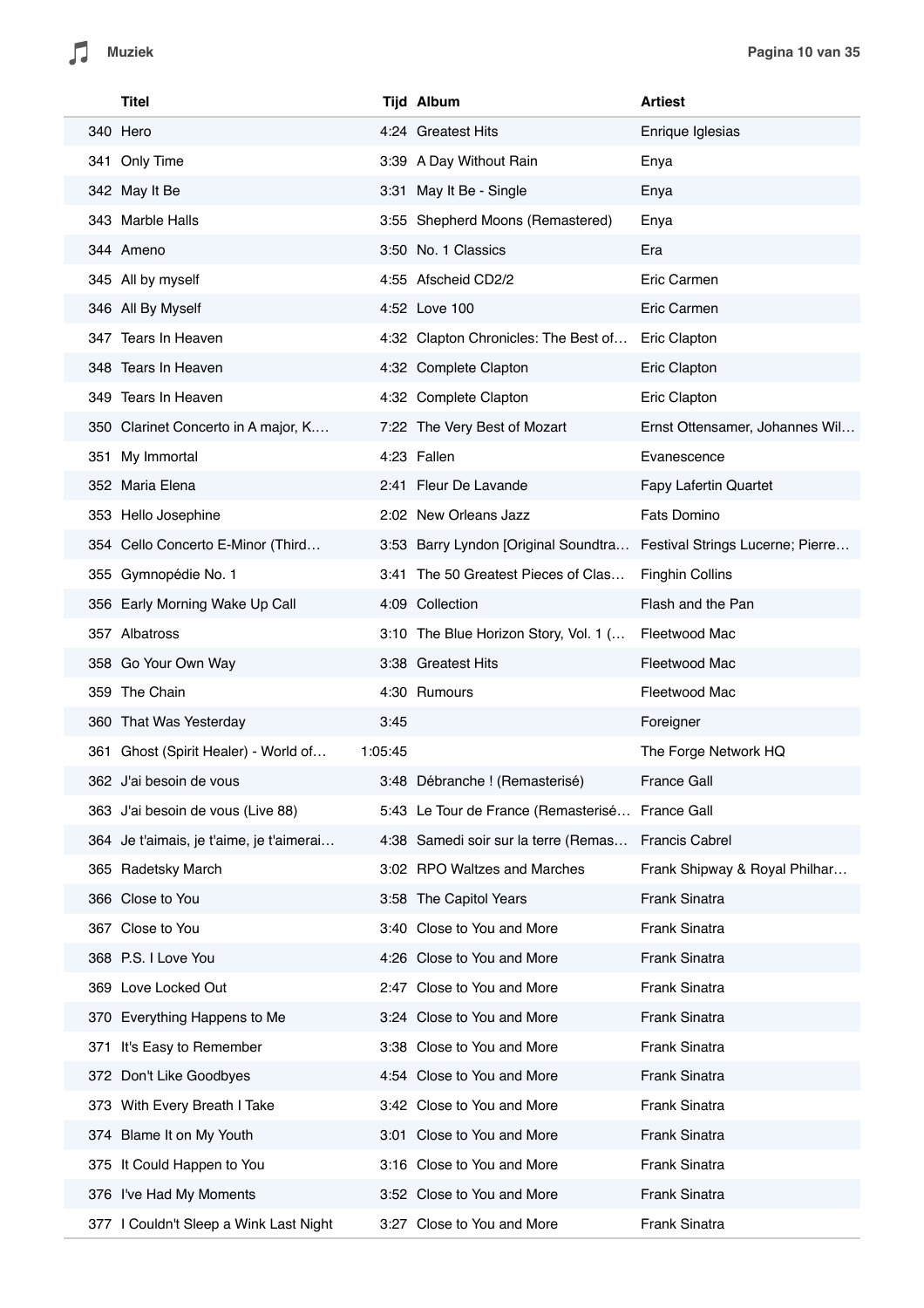|     | Titel                                |      | <b>Tijd Album</b>                                  | <b>Artiest</b>                  |
|-----|--------------------------------------|------|----------------------------------------------------|---------------------------------|
|     | 378 The End of a Love Affair         |      | 4:15 Close to You and More                         | Frank Sinatra                   |
|     | 379 If It's the Last Thing I Do [*]  |      | 4:03 Close to You and More                         | Frank Sinatra                   |
|     | 380 There's a Flaw in My Flue [*]    |      | 2:43 Close to You and More                         | Frank Sinatra                   |
|     | 381 Strangers In the Night           |      | 2:45 Nothing But the Best (Remaster                | Frank Sinatra                   |
|     | 382 My Way                           |      | 4:36 Nothing But the Best (The Frank Frank Sinatra |                                 |
|     | 383 My Way                           |      | 4:36 Nothing But the Best (The Frank Frank Sinatra |                                 |
|     | 384 Wait Till You See Her [*]        |      | 3:09 Close to You and More                         | Frank Sinatra; Hollywood String |
|     | 385 Voor Haar                        |      | 2:54 Frans Halsema: Voor haar - Zijn               | Frans Halsema                   |
|     | 386 The Great Pretender              |      | 3:26 The Platinum Collection                       | <b>Freddie Mercury</b>          |
|     | 387 Junge, komm bald wieder          |      | 3:17 75 Jahre Freddy Quinn - Herzlic               | <b>Freddy Quinn</b>             |
|     | 388 Etude, Op. 10 Nr 3 In E Major    |      | 3:47 Classical Moments For Relaxati                | Frédéric Chopin                 |
|     | 389 Lost Without You                 | 3:53 |                                                    | Freya Ridings                   |
|     | 390 Berceuse D flat major            |      | 5:09 chopin                                        | Fryderyk Chopin                 |
|     | 391 Polonaise A flat major           |      | 7:03 chopin                                        | Fryderyk Chopin                 |
|     | 392 Nocturne E flat major            |      | 4:10 chopin                                        | Fryderyk Chopin                 |
|     | 393 Waltz D flat major               |      | 1:46 chopin                                        | Fryderyk Chopin                 |
|     | 394 Waltz C sharp minor              |      | 3:41 chopin                                        | Fryderyk Chopin                 |
|     | 395 Ballade no3 A flat major         |      | 7:22 chopin                                        | Fryderyk Chopin                 |
|     | 396 Souvenir de Paganini             |      | 4:18 chopin                                        | Fryderyk Chopin                 |
|     | 397 Fantasie-Impromtou C sharp mi    |      | 5:10 chopin                                        | Fryderyk Chopin                 |
|     | 398 Etude E major                    |      | 4:03 chopin                                        | Fryderyk Chopin                 |
|     | 399 Scherzo no2 B flat minor         |      | 9:51 chopin                                        | Fryderyk Chopin                 |
|     | 400 Preludium deszczowe              |      | 5:15 chopin                                        | Fryderyk Chopin                 |
|     | 401 Etiuda rewolucyjna               |      | 2:46 chopin                                        | Fryderyk Chopin                 |
|     | 402 Nocturne B flat minor            |      | 5:13 chopin                                        | Fryderyk Chopin                 |
|     | 403 Barcarolle F sharp major         |      | 7:46 chopin                                        | Fryderyk Chopin                 |
|     | 404 Une Châtelaine En Sa Tour        |      | 6:23 Classical Moments For Relaxati                | Gabriel Fauré                   |
|     | 405 Gabriel Iglesias                 | 4:10 |                                                    | Gabriel Iglesias                |
|     | 406 Hallelujah                       |      | 4:18 Two Compilations                              | Gabriel Rios & Natalia          |
|     | 407 Barcarolle From Akvareller 10 Kl |      | 2:01 Classical Moments For Relaxati                | Gade                            |
|     | 408 Wonderlijke Liefde               |      | 3:37 Onder Vaders' Vleugels                        | Gebak                           |
| 409 | Vaders' Handen                       |      | 3:25 Onder Vaders' Vleugels                        | Gebak                           |
| 410 | Overture From Don Quixote Suite      |      | 3:54 Classical Moments For Relaxati                | Georg Philipp Telemann          |
|     | 411 Verdi: Nabucco - Va, Pensiero {  | 5:17 | In Classical Mood - Reflections                    | Georgi Robev: Sofia Philharmon  |
|     | 412 't Is Weer Voorbij Die Mooie Zo  |      | 3:14 Komplete Kleinkunstkollektie Vo               | Gerard Cox                      |
|     | 413 You'll Never Walk Alone          |      | 2:41 You'll Never Walk Alone                       | Gerry & The Pacemakers          |
|     | 414 Zo bijzonder (ENKEL REFREIN)     | 0:47 |                                                    | <b>Gers Pardoel</b>             |
|     | 415 Time To Say Goodbye              |      | 4:07 The Feeling of Romance                        | Gheorghe Zamfir                 |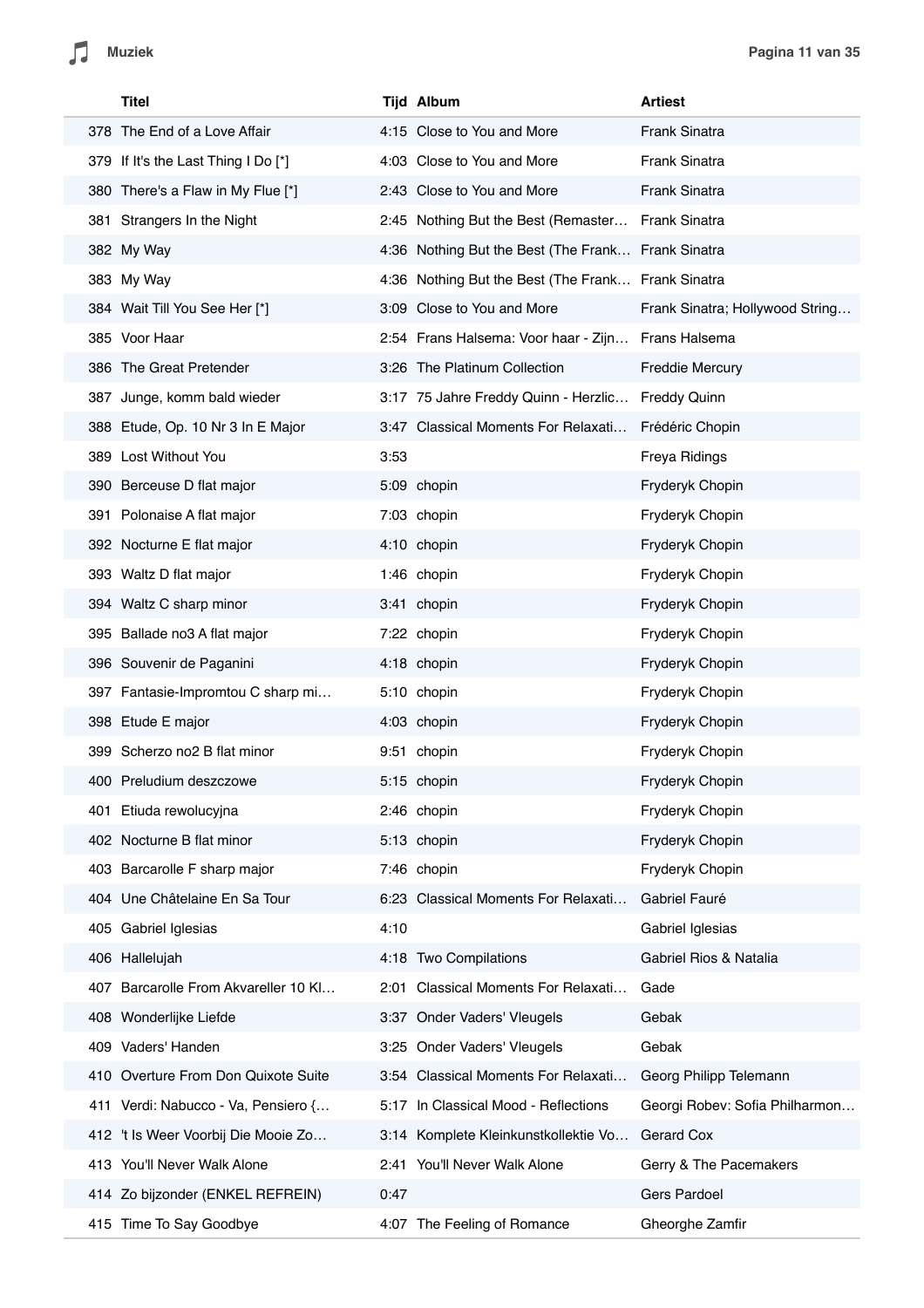|          | <b>Titel</b>                             |      | <b>Tijd Album</b>                    | <b>Artiest</b>                  |
|----------|------------------------------------------|------|--------------------------------------|---------------------------------|
|          | 416 The Lonely Shepherd                  |      | 4:25 The Lonely Shepherd             | Gheorghe Zamfir & James Last    |
|          | 417 Adagio for Strings and Organ in      |      | 4:31 The Lonely Shepherd             | Gheorghe Zamfir, Harry van Ho   |
|          | 418 Domasnea                             |      | 5:15 Flute de Pan et Orgue - Les plu | Gheorghe Zamfir/Nicolaf Licaret |
|          | 419 Jebel                                |      | 4:44 Flute de Pan et Orgue - Les plu | Gheorghe Zamfir/Nicolaf Licaret |
| 420 Arad |                                          |      | 6:56 Flute de Pan et Orgue - Les plu | Gheorghe Zamfir/Nicolaf Licaret |
|          | 421 Doina de jale                        |      | 7:22 Flute de Pan et Orgue - Les plu | Gheorghe Zamfir/Nicolaf Licaret |
|          | 422 Sarmis & Trefla                      |      | 9:02 Flute de Pan et Orgue - Les plu | Gheorghe Zamfir/Nicolaf Licaret |
|          | 423 Flora                                |      | 4:25 Flute de Pan et Orgue - Les plu | Gheorghe Zamfir/Nicolaf Licaret |
|          | 424 Anna                                 |      | 3:08 Flute de Pan et Orgue - Les plu | Gheorghe Zamfir/Nicolaf Licaret |
|          | 425 Oltera                               |      | 6:48 Flute de Pan et Orgue - Les plu | Gheorghe Zamfir/Nicolaf Licaret |
|          | 426 Doina de la visina                   |      | 5:21 Flute de Pan et Orgue - Les plu | Gheorghe Zamfir/Nicolaf Licaret |
|          | 427 Muntilor cu brazi inalti si ferice c |      | 6:53 Flute de Pan et Orgue - Les plu | Gheorghe Zamfir/Nicolaf Licaret |
|          | 428 Mult ma-ntreaba inima                |      | 2:51 Flute de Pan et Orgue - Les plu | Gheorghe Zamfir/Nicolaf Licaret |
|          | 429 Et Maintenant                        |      | 3:39 De Pre Historie 1962 - Vol 1    | Gilbert Bécaud                  |
|          | 430 Et maintenant                        |      | 2:41 L'essentiel : Gilbert Bécaud    | <b>Gilbert Becaud</b>           |
|          | 431 Panis angelicum                      |      | 4:46 Religious Aires & Songs         | Giuseppe Giacomini & Orchestr   |
|          | 432 Moonlight serenade                   |      | 3:27 De Pre Historie 40-45           | <b>Glenn Miller</b>             |
|          | 433 Over the Rainbow                     |      | 2:27 The Greatest Hits Of            | Glenn Miller and His Orchestra  |
|          | 434   Will Survive                       |      | 4:50 The Universal Masters Collectio | Gloria Gaynor                   |
|          | 435   Will Survive                       |      | 4:53 The 20th Century Disco vol. 1   | Gloria Gaynor                   |
|          | 436 Kon Ik Maar Even Bij Je Zijn         |      | 4:42 Zoveel - Het Beste Van Gordon   | Gordon                          |
|          | 437 Runrig - The Old Boys                | 5:14 |                                      | <b>Grey Wolf</b>                |
|          | 438 Peer Gynt Suite N° 1 op.46 "Mo       |      | 3:41 Classic History                 | Grieg                           |
|          | 439 Morning from Peer Gynt Suite N       |      | 3:52 Grieg For Meditation            | Grieg                           |
|          | 440 Solveig's song from Peer Gynt        |      | 3:44 Grieg For Meditation            | Grieg                           |
|          | 441 Im Volkston from Two Norwegia        |      | 4:27 Grieg For Meditation            | Grieg                           |
|          | 442 Last Spring from Elegiac Melodi      |      | 5:27 Grieg For Meditation            | Grieg                           |
|          | 443 Melodie Op38 No3                     |      | 2:33 Grieg For Meditation            | Grieg                           |
|          | 444 Air:Andante religioso from Holb      |      | 5:46 Grieg For Meditation            | Grieg                           |
|          | 445 Sarabande: Andante from Holbe        |      | 3:53 Grieg For Meditation            | Grieg                           |
|          | 446 Erotik from Lyric Piees Op43 No5     |      | 3:47 Grieg For Meditation            | Grieg                           |
|          | 447 Melodies of Norway EG 108 Icel       |      | 1:10 Grieg For Meditation            | Grieg                           |
|          | 448 The First Meeting from Two Mel       |      | 3:57 Grieg For Meditation            | Grieg                           |
|          | 449 Arietta from Lyric Pieces Op12       |      | 1:16 Grieg For Meditation            | Grieg                           |
|          | 450 Noturno from Lyric Suite Op54        |      | 4:34 Grieg For Meditation            | Grieg                           |
|          | 451 Summer Evening Op71 No2              |      | 2:46 Grieg For Meditation            | Grieg                           |
|          | 452 Aase's Death from Peer Gynt S        |      | 4:40 Grieg For Meditation            | Grieg                           |
|          | 453 I Love only You Op5 No3              |      | 1:38 Grieg For Meditation            | Grieg                           |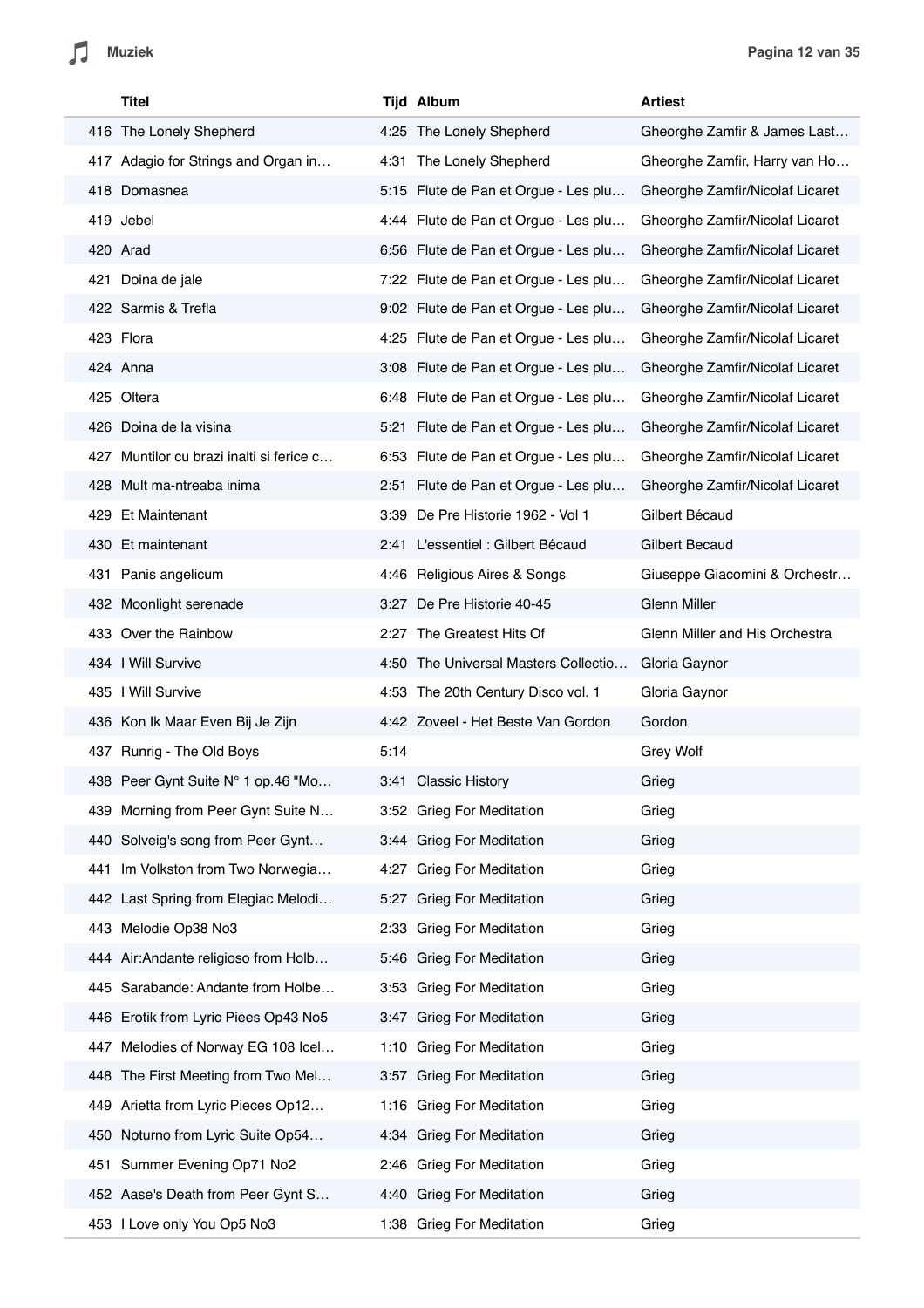| Titel                              | <b>Tijd Album</b>                        | <b>Artiest</b>                  |
|------------------------------------|------------------------------------------|---------------------------------|
| 454 Cradle Song from Lyric Pieces  | 4:36 Grieg For Meditation                | Grieg                           |
| 455 My Friend (Radio Edit)         | 4:00 Essential - Chill Out               | Groove Armada                   |
| 456 Op Het Zeildoek Van De Botsau  | 3:53 Essential: Vlaamse Klassiekers      | Guido Belcanto                  |
| 457 Knockin' On Heaven's Door      | 5:36 Greatest Hits                       | Guns N' Roses                   |
| 458 November Rain                  | 8:57 Guns N' Roses: Greatest Hits        | Guns N' Roses                   |
| 459 De Weg                         | 4:27 Het Beste Van Guus Meeuwis          | <b>Guus Meeuwis</b>             |
| 460 Concerto Grosso in G, op.6 N°  | 2:02 Classic History                     | Haendel                         |
| 461 Hallelujah                     | 4:55 Cover Sessions 01                   | Hannah Trigwell                 |
| 462 Now We Are Free                | 4:14 Gladiator [2000 Original Score]     | Hans Zimmer                     |
| 463 Try to Remember                | 4:04 Harry Belafonte: Greatest Hits      | Harry Belafonte                 |
| 464 Edelweiß                       | 4:00 Ich sag auf Wiedersehen             | Heino                           |
| 465 Queen for Tonight              | 2:11 The Very Best of Helen Shapiro      | Helen Shapiro                   |
| 466 Ave Maria                      | 5:19 Weihnachten (Neue Deluxe Ver        | Helene Fischer                  |
| 467 Snurt                          | 4:54 Hello Troll                         | Helge Lien Trio                 |
| 468 Natsukashii                    | 3:54 Natsukashii                         | Helge Lien Trio                 |
| 469 Hallelujah                     | 3:58 The Comeback Album                  | Helmut Lotti                    |
| 470 Met de Vlam In de Pijp         | 3:09 Het Beste Van Henk Wijngaard,       | Henk Wijngaard                  |
| 471 Jardin d'hiver                 | 2:48 Chambre avec vue                    | Henri Salvador                  |
| 472 Moonlight Sonata               | 3:02 Liedjes om bij Stil te Staan Disc 5 | Henry Mancini en orkest         |
| 473 IV. Adagietto. Sehr Langsam    | 11:53 Mahler: Symphony No.5              | Herbert Von Karajan: Berliner P |
| 474 Country Roads                  | 3:13 Greatest Hits (No. 1 Gold Select    | Hermes House Band               |
| 475 Somewhere Over The Rainbow     | 3:35 Chilled Piano Soundtrack            | Hollywood Studio Orchestra      |
| 476 The Journey to the Grey Haven  | 7:35 The Lord of the Rings - The Ret     | <b>Howard Shore</b>             |
| 477 St James Infirmary             | 6:25 Let Them Talk                       | <b>Hugh Laurie</b>              |
| 478 You Don't Know My Mind         | 3:39 Let Them Talk                       | Hugh Laurie                     |
| <b>Buddy Bolden's Blues</b><br>479 | 3:13 Let Them Talk                       | Hugh Laurie                     |
| 480 Battle of Jericho              | 3:48 Let Them Talk                       | Hugh Laurie                     |
| 481 After You've Gone              | 4:09 Let Them Talk                       | Hugh Laurie                     |
| 482 Swanee River                   | 2:43 Let Them Talk                       | Hugh Laurie                     |
| 483 The Whale Has Swallowed Me     | 3:37 Let Them Talk                       | Hugh Laurie                     |
| 484 John Henry                     | 3:34 Let Them Talk                       | Hugh Laurie                     |
| 485 Police Dog Blues               | 3:33 Let Them Talk                       | Hugh Laurie                     |
| 486 Tipitina                       | 5:07 Let Them Talk                       | Hugh Laurie                     |
| 487 Winin' Boy Blues               | 3:00 Let Them Talk                       | Hugh Laurie                     |
| 488 They're Red Hot                | 1:12 Let Them Talk                       | Hugh Laurie                     |
| 489 Baby Please Make a Change      | 4:58 Let Them Talk                       | Hugh Laurie                     |
| 490 Let Them Talk                  | 4:10 Let Them Talk                       | Hugh Laurie                     |
| 491 Pachelbel: Canon in D          | 4:42 100 Classical Hits                  | I Musici                        |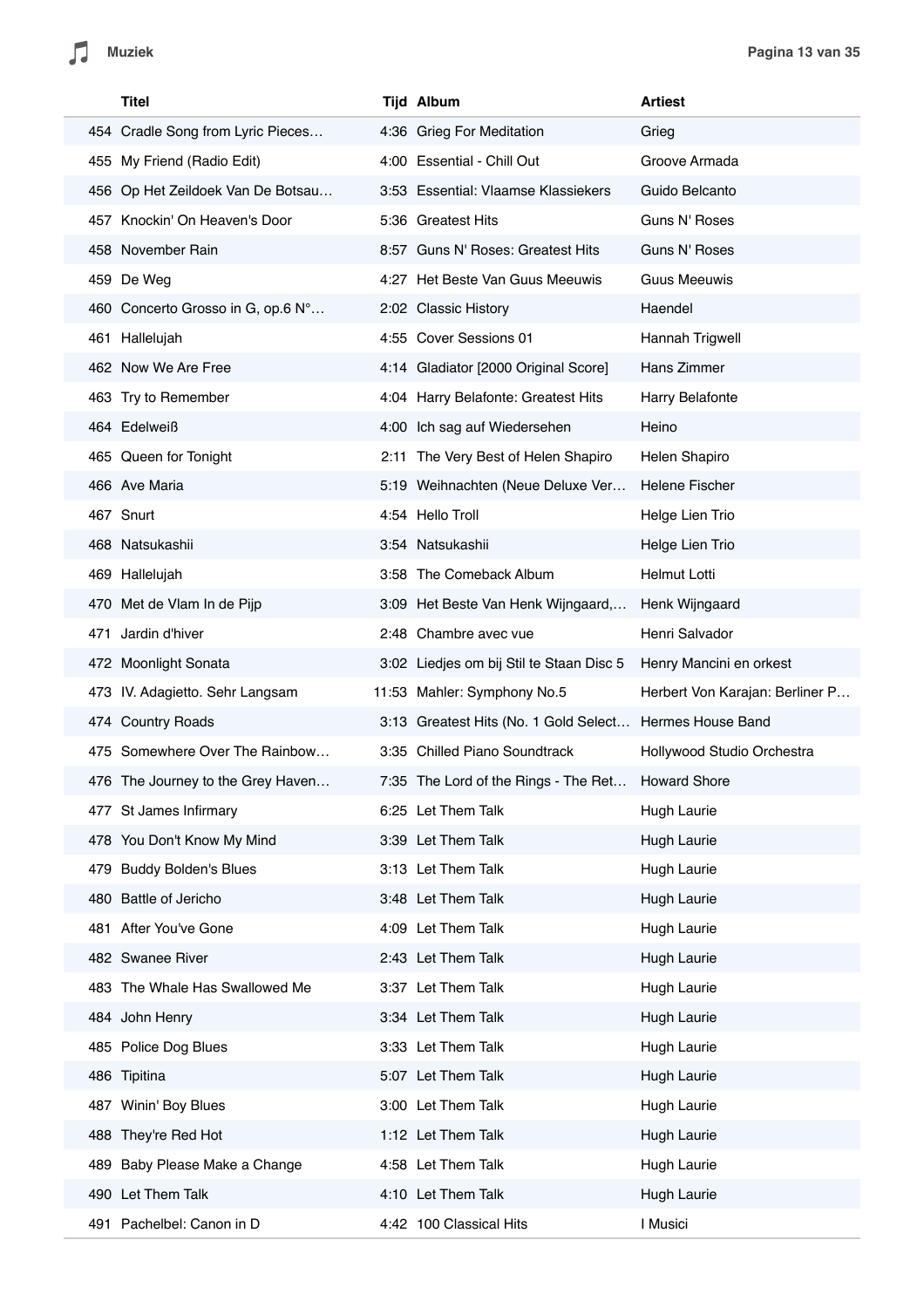| Titel                                 | Tijd Album                            | <b>Artiest</b>                 |
|---------------------------------------|---------------------------------------|--------------------------------|
| 492 Etein Eta Joan/Je Seme et Je M    | 4:45 Umani                            | I Muvrini                      |
| 493 Brahms: Violin Concerto In D, O   | 9:26 In Classical Mood - Reflections  | Igor Oistrach; Raphael Frühbec |
| 494 My Heart Will Go On [#][Il Mio C  | 4:20 The Greatest Hits                | Il Divo                        |
| 495   Will Always Love You [#][Siem   | 4:16 The Greatest Hits                | Il Divo                        |
| 496 Can't Help Falling in Love [#]    | 4:15 The Greatest Hits                | Il Divo                        |
| 497 Alone [#][Solo]                   | 4:32 The Greatest Hits                | Il Divo                        |
| 498 Unchained Melody [Senza Cate      | 3:50 The Greatest Hits                | Il Divo                        |
| 499 Amazing Grace                     | 4:31 The Greatest Hits                | Il Divo                        |
| 500 Hero                              | 4:18 The Greatest Hits                | Il Divo                        |
| 501 Unbreak My Heart [Regresa A Mi]   | 4:41 The Greatest Hits                | Il Divo                        |
| 502 Somewhere                         | 3:31 The Greatest Hits                | Il Divo                        |
| 503 Passera                           | 4:42 The Greatest Hits                | Il Divo                        |
| 504 All by Myself [Solo Otra Vez]     | 3:55 The Greatest Hits                | Il Divo                        |
| 505 Mama                              | 3:20 The Greatest Hits                | Il Divo                        |
| 506 Adagio                            | 4:38 The Greatest Hits                | Il Divo                        |
| 507 Without You [Desde el Dia Que     | 3:54 The Greatest Hits                | Il Divo                        |
| 508 Caruso                            | 3:55 The Greatest Hits                | Il Divo                        |
| 509 Don't Cry for Me Argentina        | 5:17 The Greatest Hits                | Il Divo                        |
| 510 My Way [A Mi Manera]              | 4:29 The Greatest Hits                | Il Divo                        |
| 511 Time to Say Goodbye [Con Te P     | 4:22 The Greatest Hits                | Il Divo                        |
| 512 Hallelujah (Aleluya)              | 3:20 The Greatest Hits (Deluxe Versi  | Il Divo                        |
| 513 Nights in White Satin [Notte di L | 4:19 The Greatest Hits [Bonus Track   | Il Divo                        |
| 514 Nella Fantasia                    | 4:28 The Greatest Hits [Bonus Track   | Il Divo                        |
| 515 Ave Maria                         | 4:53 The Greatest Hits [Bonus Track   | Il Divo                        |
| 516 La Vida sin Amor                  | 3:40 The Greatest Hits [Bonus Track   | Il Divo                        |
| Every Time I Look at You<br>517       | 3:29 The Greatest Hits [Bonus Track   | Il Divo                        |
| 518 The Power of Love [La Fuerza      | 5:00 The Greatest Hits [Bonus Track   | Il Divo                        |
| 519 You Raise Me Up [Por Ti Seré]     | 4:02 The Greatest Hits [Bonus Track   | Il Divo                        |
| 520 She                               | 2:50 The Greatest Hits [Bonus Track   | Il Divo                        |
| Hallelujah [Aleluya]<br>521           | 3:20 The Greatest Hits [Bonus Track   | Il Divo                        |
| 522 Pour Que Tu M'aimes Encore        | 3:55 The Greatest Hits [Bonus Track   | Il Divo                        |
| The Impossible Dream [Live]<br>523    | 4:06 The Greatest Hits [Bonus Track   | Il Divo                        |
| 524 O Holy Night                      | 4:00 The Greatest Hits [Bonus Track   | Il Divo                        |
| Over the Rainbow<br>525               | 3:32 Somewhere Over The Rainbow:      | Israel Kamakawiwo'ole          |
| De Werkmens<br>526                    | 2:35 30 Kleinkunst Klassiekers Deel   | Ivan Heylen                    |
| Perpetuum Mobile, op.257<br>527       | 3:09 Classic History                  | J. Strauss Jr                  |
| Brandenburg Concerto N° 2 in F<br>528 | 3:20 Classic History                  | J.S. Bach                      |
| Mahler: Symphony #5 In C Shar<br>529  | 11:18 In Classical Mood - Reflections | Jacek Kasprzyk: London Symph   |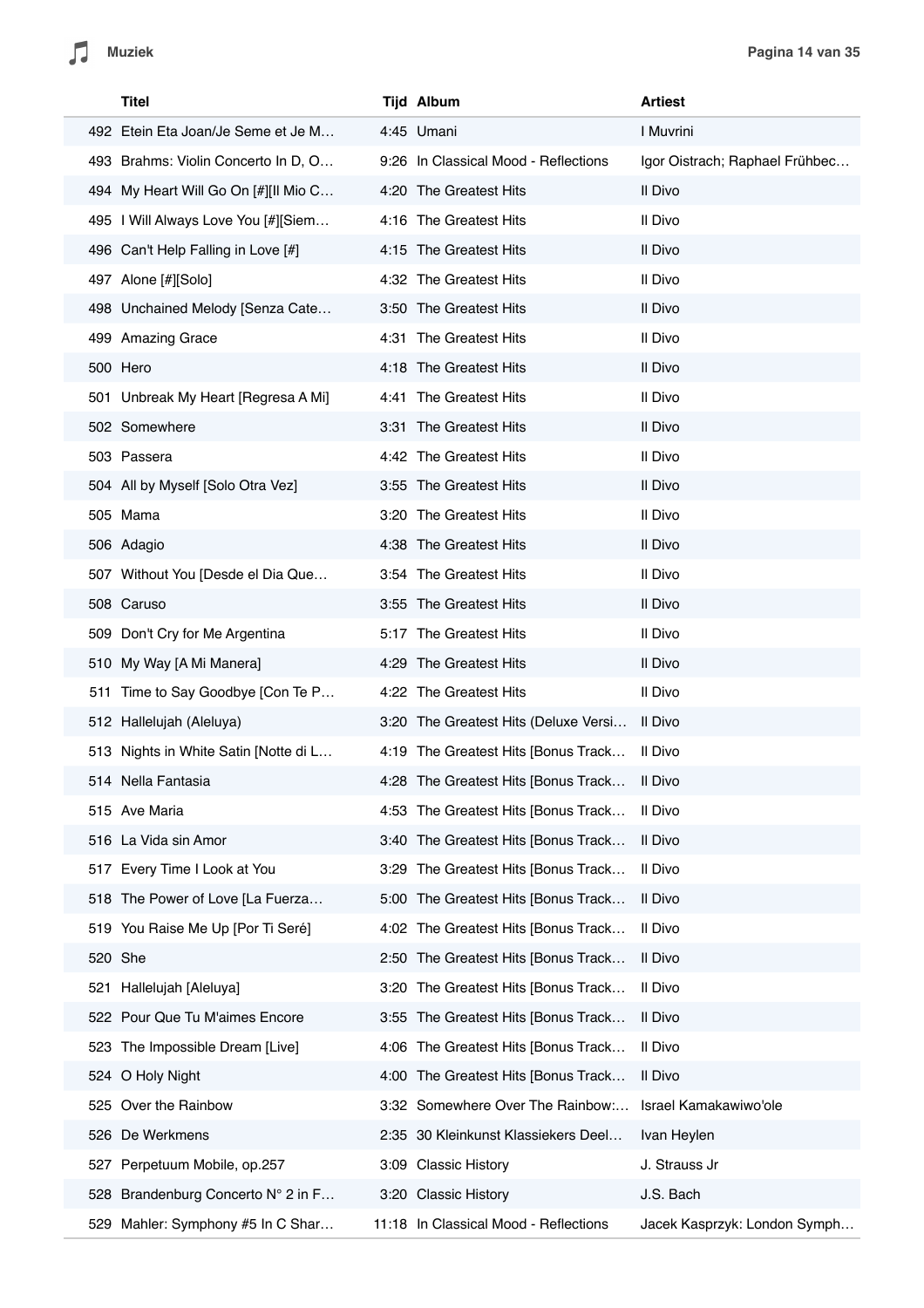$\sqrt{2}$ 

| Titel                       |                                         | <b>Tijd Album</b>                                                   | <b>Artiest</b>              |
|-----------------------------|-----------------------------------------|---------------------------------------------------------------------|-----------------------------|
|                             | 530 Concerto for Clarinet and Orche     | 2:50 Out of Africa (Music from the Mo Jack Brymer, Academy of St. M |                             |
| 531 Better Together         |                                         | 3:28 In Between Dreams                                              | Jack Johnson                |
| 532 Ne Me Quitte Pas        |                                         | 4:11 Afscheid (cd 1)                                                | Jacques Brel                |
| 533 Ne Me Quitte Pas        |                                         | 4:11 Afscheid CD 1                                                  | Jacques Brel                |
|                             | 534 La Chanson Des Vieux Amants         | 4:28 Infiniment (Double album) [Rem                                 | Jacques Brel                |
| 535 Ne me quitte pas        |                                         | 4:10 Infiniment (Double album) [Rem                                 | Jacques Brel                |
|                             | 536 Mijn vlakke land (Le plat pays)     | 2:55 Jacques Brel, vol. 6 : J'arrive                                | Jacques Brel                |
| 537 Le plat pays            |                                         | 2:43 Le meilleur de la chanson franç                                | Jacques Brel                |
|                             | 538 Il est cinq heures, paris s'éveille | 2:54 Tous les goûts sont dans ma nat                                | Jacques Dutronc             |
| 539 Goodbye my lover        |                                         | 3:56 Afscheid CD2/2                                                 | James Blunt                 |
| 540 Goodbye My Lover        |                                         | 3:54 Back to Bedlam                                                 | James Blunt                 |
|                             | 541 Romance / Theme From Elvira         | 5:31 James Last And Friends                                         | James Last                  |
|                             | 542 Albinoni: Adagio in G Minor         | 4:40 James Last: The Best of Classic                                | James Last & James Last and |
|                             | 543 De Fanfare Van Honger En Dorst      | 5:22 Essential: Vlaamse Klassiekers                                 | Jan De Wilde                |
|                             | 544 Ik Zing Dit Lied Voor Jou Alleen    | 4:13 Ik Zing Dit Lied Voor Jou Alleen                               | Jan Smit                    |
|                             | 545 Ik Zing Dit Lied Voor Jou Alleen    | 4:13 Ik Zing Dit Lied Voor Jou Alleen                               | Jan Smit                    |
|                             | 546 de doden die nog levend zijn        | 3:57 anatomie van de melancholie                                    | jan swerts                  |
| 547 YANGTZE'S SONG          |                                         | 3:27 Rivers Of My Heart                                             | Janu                        |
| 548 HOT PARANA              |                                         | 3:42 Rivers Of My Heart                                             | Janu                        |
|                             | 549 YELLOW BIRDS OF ORINOCO             | 3:36 Rivers Of My Heart                                             | Janu                        |
| 550 VOLGA                   |                                         | 3:15 Rivers Of My Heart                                             | Janu                        |
| 551                         | BETWEEN SCHELDT AND LYS                 | 3:31 Rivers Of My Heart                                             | Janu                        |
| 552 CONGO RIVERDANCE        |                                         | 4:26 Rivers Of My Heart                                             | Janu                        |
|                             | 553 RAFTING ON THE ZAMBEZI              | 4:11 Rivers Of My Heart                                             | Janu                        |
|                             | 554 WHTIE FELUCCA ON THE NILE           | 4:20 Rivers Of My Heart                                             | Janu                        |
| 555 PASION                  |                                         | 3:22 Rivers Of My Heart                                             | Janu                        |
| 556 AMUR                    |                                         | 4:02 Rivers Of My Heart                                             | Janu                        |
| GUADALQUIVIR<br>557         |                                         | 3:28 Rivers Of My Heart                                             | Janu                        |
| 558 AMAZONIA                |                                         | 4:31 Rivers Of My Heart                                             | Janu                        |
|                             | 559 ZITHER MUSIC ON THE DANU            | 5:32 Rivers Of My Heart                                             | Janu                        |
| 560 Here's to Love          |                                         | 3:44 Here's to Love - Single                                        | Jasper Steverlinck          |
| 561                         | That's Not How Dreams Are Made          | 3:19 That's Not How Dreams Are Ma                                   | Jasper Steverlinck          |
|                             | 562 On Ne Voit Pas Le Temps Passer      | 2:25 1965 - 1966 : Potemkine - Maria                                | Jean Ferrat                 |
|                             | 563 Maintenant je sais (Version Orig    | 3:14 15 titres de Jean Gabin : Mainte                               | Jean Gabin                  |
| 564 Soul in a Picture       |                                         | 8:26 Soul in a Picture                                              | Jef Neve Trio               |
| 565 Hallelujah              |                                         | 6:48 Afscheid (cd 1)                                                | Jeff Buckley                |
| 566 Hallelujah (Radio Edit) |                                         | 4:15 Hallelujah (Radio Edit) - Single                               | Jeff Buckley                |
| The Power of Love<br>567    |                                         | 4:40 The Definitive 80's                                            | Jennifer Rush               |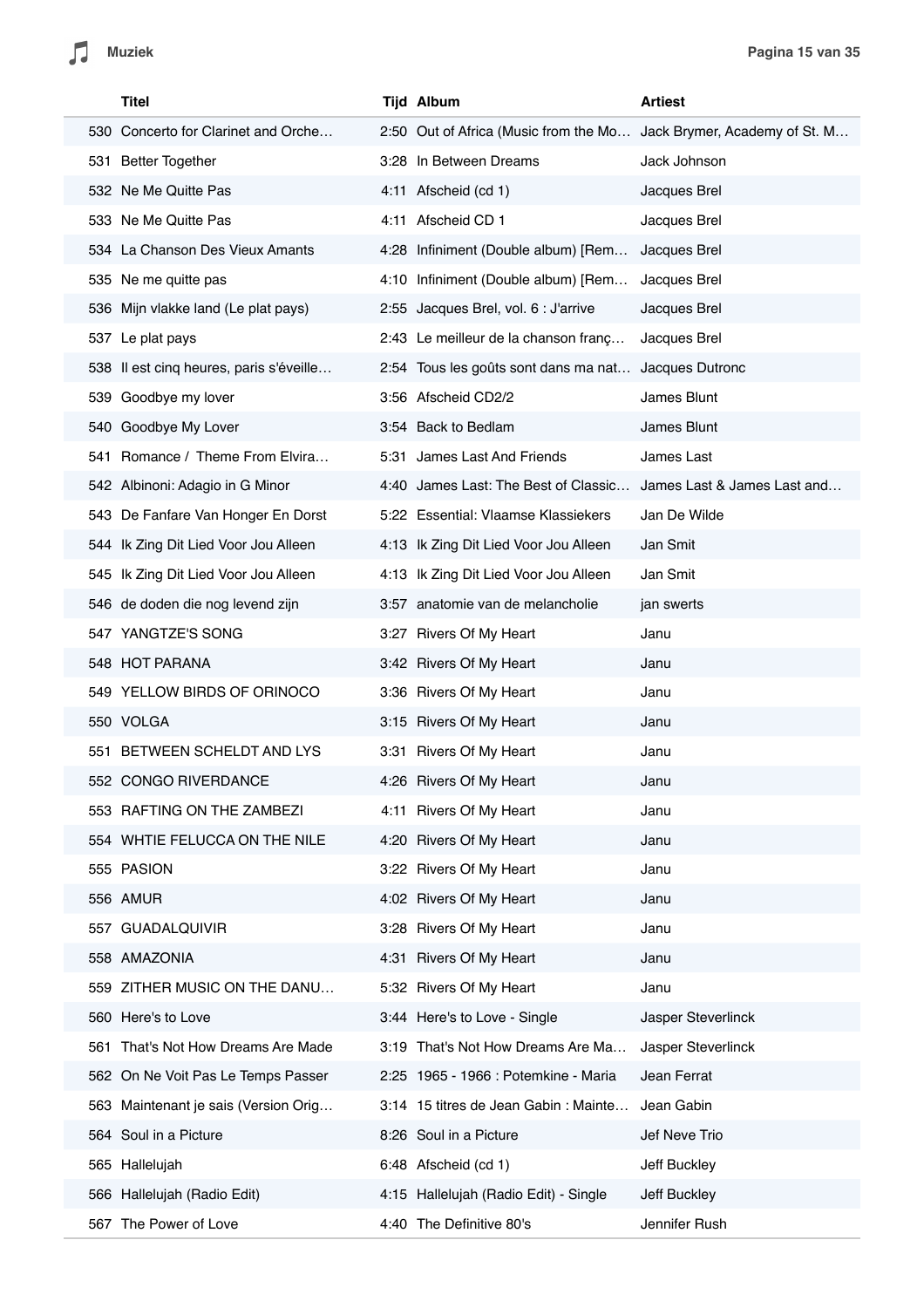| Titel                                |           | <b>Tijd Album</b>                                      | <b>Artiest</b>                   |
|--------------------------------------|-----------|--------------------------------------------------------|----------------------------------|
| 568 Amazing Grace                    |           | 3:24 No. 1 Classics                                    | Jessye Norman                    |
| 569 Lichtjes Van de Schelde          |           | 3:17 101 Hits: 20 Jaar Jo Vally (Deel 1)               | Jo Vally                         |
| 570 Chega de Saudade                 |           | 2:02 The Greatest Hits Collection                      | João Gilberto                    |
| 571 Up Where We Belong               |           | 3:54 The Best of Joe Cocker                            | Joe Cocker                       |
| 572 Canon in d Major - Johann Pach   |           | 6:12 Canon in d major by Johan Pac                     | Johan Pachelbel                  |
| 573 Laat me nu toch niet alleen      |           | 4:10 Afscheid CD2/2                                    | Johan Verminnen                  |
| 574 In De Rue Des Bouchers           |           | 3:31 Essential: Vlaamse Klassiekers                    | Johan Verminnen                  |
| 575 Annie's Song                     |           | 3:00 Playlist: The Very Best of John                   | John Denver                      |
| 576 Fly Away                         |           | 4:09 Playlist: The Very Best of John                   | John Denver                      |
| 577 Imagine                          |           | 3:08 Imagine (Remastered)                              | John Lennon                      |
| 578 Music                            |           | 5:52 True Rock                                         | John Miles                       |
| 579 You're the One That I Want       |           | 2:49 Grease (The Original Soundtrac                    | John Travolta & Olivia Newton-J  |
| 580 Wayfaring Stranger               |           | 3:20 American III: Solitary Man                        | Johnny Cash                      |
| 581 How Deep Is Your Love            |           | 3:44 You Light Up My Life                              | Johnny Mathis                    |
| 582 How Long Will I Love You         | 2:46      |                                                        | Jon Boden                        |
| 583 Intouchables (Una Mattina)       |           | 6:43 Intouchables (Una Mattina) - Sin Jonas Kvarnström |                                  |
| 584 Both Sides Now                   |           | 4:34 Clouds                                            | Joni Mitchell                    |
| 585 And I Love Her                   |           | 3:13 Lover-Dose                                        | Jose Alberto                     |
| 586 My Way                           |           | 4:08 Love Is                                           | José Carreras & Robert Farnon    |
| 587 Fantasie #3                      |           | 5:02 Klara Top 75 (Deel 3)                             | Jozef De Beenhouwer              |
| 588 Turn, Turn, Turn! (To Everything |           | 3:39 The Very Best of Judy Collins                     | Judy Collins                     |
| 589 Saint-Saëns: Carnival Of The A   |           | 2:59 In Classical Mood - Reflections                   | Julian Lloyd Webber, Yitkin Seow |
| 590 Fais-Moi Une Place               |           | 3:34 100 Chansons                                      | Julien Clerc                     |
| 591 This Melody                      | 3:44      |                                                        | Julien Clerc                     |
| 592 Quiereme Mucho                   |           | 4:06 Julio Iglesias: The 24 Greatest                   | Julio Iglesias                   |
| 593 Caruso (Remastered Version)      | $5:50$ 1  |                                                        | Julio Iglesias                   |
| 594 How Sweet It Is (To Be Loved B   |           | 3:00 Jr. Walker & the All Stars: The D                 | Junior Walker & The All Stars    |
| 595 Wanneer Zie Ik Jou Terug         |           | 3:21 MaMaSé!                                           | K <sub>3</sub>                   |
| 596 Oma's Aan De Top                 |           | 3:23 MaMaSé!                                           | K <sub>3</sub>                   |
| 597 Je Hebt Een Vriend               |           | 3:25 Tele Romeo                                        | K <sub>3</sub>                   |
| 598 Slaapliedje                      | 5:47 Plop |                                                        | Kabouter Plop                    |
| 599 Dust In The Wind                 |           | 3:22 Afscheid (cd 1)                                   | Kansas                           |
| 600 ust In The Wind                  |           | 3:22 Afscheid (cd 1)                                   | Kansas                           |
| 601 Evidemment                       |           | 3:09 Afscheid (cd 1)                                   | Kate Ryan                        |
| 602 Nine Million Bicycles            |           | 3:17 Piece By Piece                                    | Katie Melua                      |
| 603 Les yeux de la mama              |           | 3:22 Ensemble                                          | Kendji Girac                     |
| 604 Apocalypse                       |           | 3:12 Apocalypse Second World War                       | Kenji Kawai                      |
| 605 Darlin' Forever                  |           | 2:44 Oceans Of Time                                    | Kenny Vance & The Planotones     |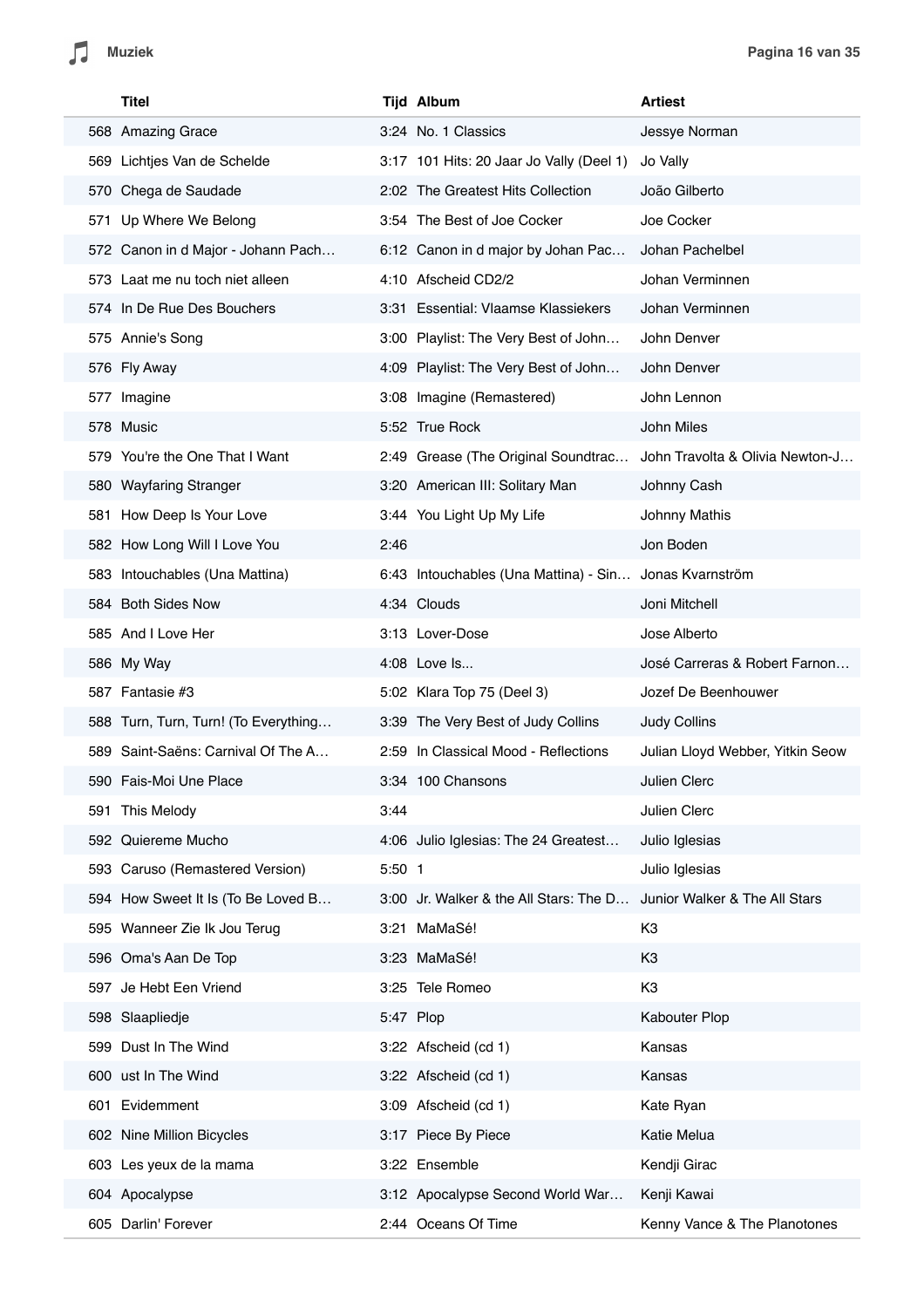$\sqrt{2}$ 

| Titel                                |      | <b>Tijd Album</b>                                                | Artiest                         |
|--------------------------------------|------|------------------------------------------------------------------|---------------------------------|
| 606 Te Lourdes Op De Bergen          |      | 2:56 Wij Groeten U, O Koningin (Mari Kinderkoor 'De Madeliefjes' |                                 |
| 607 Agnus Dei                        |      | 3:53 Tutto Pavarotti                                             | Kurt Herbert Adler, Luciano Pav |
| 608 Oh Lieve Vrouwe Toren            |      | 3:11 Oh Lieve Vrouwe Toren                                       | La Esterella                    |
| 609 Ave Maria                        |      | 2:51 Oh Lieve Vrouwe Toren                                       | La Esterella                    |
| 610 Jealous                          |      | 4:48 Jealous - Single                                            | Labrinth                        |
| 611 Need You Now                     |      | 4:38 Need You Now (2010)                                         | Lady Antebellum                 |
| 612 Always Remember Us This Way      |      | 3:30 A Star Is Born Soundtrack                                   | Lady Gaga                       |
| 613 Raindrops On a Leaf (Live Uit Li |      | 2:42 Raindrops On a Leaf (Live Uit Li                            | Lady Linn                       |
| 614 bakerman                         |      | 3:13 Eskimo vol 2                                                | laidback                        |
| 615 Le Renard Et La Belette          |      | 3:17 Dorothea                                                    | Laïs                            |
| 616 't Smidje                        |      | 2:57 Essential: Vlaamse Klassiekers                              | Laïs                            |
| 617 Gabriel                          |      | 3:47 Afscheid (cd 1)                                             | Lamb                            |
| 618 Gabriel                          |      | 2:54 Afscheid CD2/2                                              | Lamb                            |
| 619 Tu es mon autre (Single Version) |      | 3:42 Les 50 plus belles chansons de                              | Lara Fabian                     |
| 620 Ik Mis Je Zo Papa                |      | 3:23 Verliefd                                                    | Laura Omloop                    |
| 621 You Say                          |      | 4:35 Look Up Child                                               | Lauren Daigle                   |
| 622 Metamorphosis: Metamorphosis     |      | 7:39 Glass: Metamorphosis, The Hours Lavinia Meijer              |                                 |
| 623 Metamorphosis: I'm Going to M    |      | 3:41 Glass: Metamorphosis, The Hours Lavinia Meijer              |                                 |
| 624 Stairway to Heaven               |      | 8:02 Mothership (Remastered)                                     | Led Zeppelin                    |
| 625 Wand'rin' Star (Paint Your Wago  |      | 4:28 Paint Your Wagon (Soundtrack f Lee Marvin                   |                                 |
| 626 You'll Never Walk Alone          |      | 3:30 You'll Never Walk Alone - Single                            | Lee Towers                      |
| 627 Requiem                          |      | 4:53 Live At The Confucius Restaura                              | Lennie Tristano                 |
| 628 Un Dia de Noviembre              |      | 3:25 Concierto de Lieja                                          | Leo Brouwer                     |
| 629 When I Need You                  |      | 4:10 The Show Must Go On: The Ver Leo Sayer                      |                                 |
| 630 Rhapsody in blue                 |      | 6:36 No. 1 Classics                                              | Leonard Bernstein               |
| 631 Night Comes On                   |      | 4:39 The Essential Leonard Cohen                                 | Leonard Cohen                   |
| 632 Hallelujah                       |      | 4:39 The Essential Leonard Cohen                                 | Leonard Cohen                   |
| 633 Vergeet-Mij-Nietje               |      | 3:03 Essential: Vlaamse Klassiekers                              | Leopold 3                       |
| 634 Leer mij te zien                 |      | 3:47 Verloren en Gewonnen                                        | Liesbeth List                   |
| 635 Kon Ik Maar Even Bij Je Zijn     |      | 4:43 #LikeMe (Original Soundtrack)                               | #LikeMe Cast                    |
| 636 Shadow of the Day (Fade Out)     |      | 4:20 Minutes To Midnight                                         | Linkin Park                     |
| 637 Hello                            |      | 4:09 Afscheid CD2/2                                              | Lionel Richie                   |
| 638 Liebestraum N° 3                 |      | 3:44 Classic History                                             | Liszt                           |
| 639 Figures                          |      | 3:05 Worry - EP                                                  | Little Comets                   |
| 640 1-800-273-8255 (feat. Alessia C  |      | 4:10 Everybody (Deluxe)                                          | Logic                           |
| 641 London Grammar - Strong [Offic   | 4:02 |                                                                  | London Grammar                  |
| 642 Adagio for Strings, Op. 11a      |      | 8:23 Samuel Barber 100 Years: Adag                               | London Philharmonic Orchestra   |
| 643 Adagio for Strings               |      | 8:23 The 50 Greatest Pieces of Clas                              | London Philharmonic Orchestra   |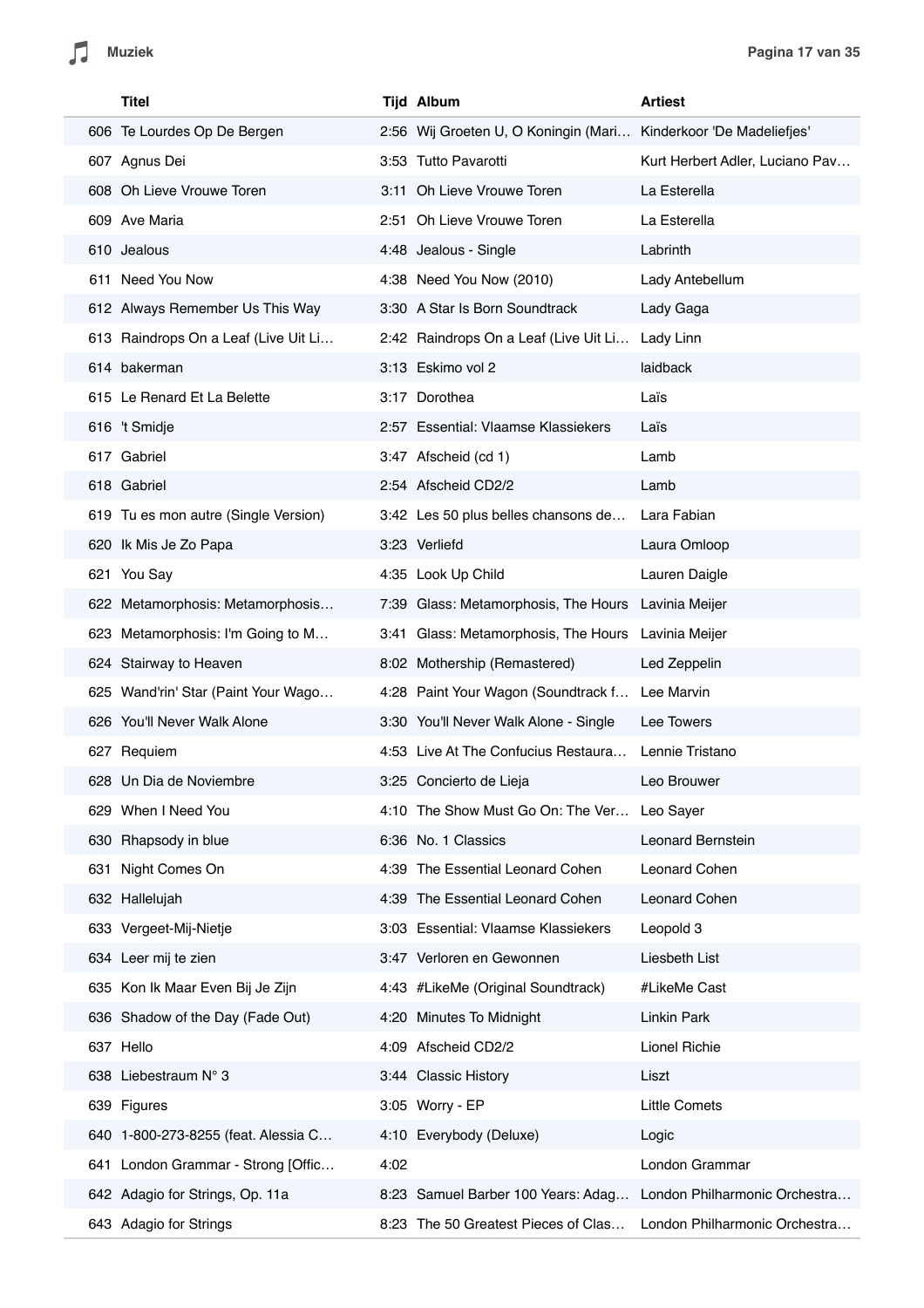| Titel                               |           | <b>Tijd Album</b>                        | <b>Artiest</b>                 |
|-------------------------------------|-----------|------------------------------------------|--------------------------------|
| 644 Mr. Hollands Opus               |           | 4:00 No. 1 Classics                      | London Philharmonic Orchestra, |
| 645 Adagio for Strings              |           | 7:27 Liedjes om bij Stil te Staan Disc 5 | London Promenade Orchestra     |
| 646 Pavane                          |           | 4:04 Liedjes om bij Stil te Staan Disc 5 | London Promenade Orchestra     |
| 647 Vocalise                        |           | 4:26 Liedjes om bij Stil te Staan Disc 5 | London Promenade Orchestra     |
| 648 The Death of Ase uit Peer Gynt  |           | 4:22 Liedjes om bij Stil te Staan Disc 5 | London Promenade Orchestra     |
| 649 What a wonderful world          |           | 2:18 Afscheid CD2/2                      | Louis Armstrong                |
| 650 What a Wonderful World          |           | 3:20 Louis Armstrong: Greatest Hits      | Louis Armstrong                |
| 651 Margrietje                      |           | 4:01 Louis Neefs                         | Louis Neefs                    |
| 652 Mijn Vriend Benjamin            | 4:12 80   |                                          | Louis Neefs                    |
| 653 Margrietje (De Rozen Zullen Blo | 4:00 80   |                                          | Louis Neefs                    |
| 654 Laat Ons Een Bloem              | 2:38 80   |                                          | Louis Neefs                    |
| 655 Jennifer Jennings               | 2:47 80   |                                          | Louis Neefs                    |
| 656 Oh Oh Ik Heb Zorgen             | 2:25 80   |                                          | Louis Neefs                    |
| 657 Sixteen Tons                    | 2:47 80   |                                          | Louis Neefs                    |
| 658 't Heukske                      | 2:37 80   |                                          | Louis Neefs                    |
| 659 De Poppenstoet                  | 2:21 80   |                                          | Louis Neefs                    |
| 660 K Zag Twee Beren                | 2:33 80   |                                          | Louis Neefs                    |
| 661 Mijn Dorpje In De Kempen        | 2:50 80   |                                          | Louis Neefs                    |
| 662 Ein Kleines Kompliment          | 2:42 80   |                                          | Louis Neefs                    |
| 663 Aan De Amsterdamse Grachten     | 2:55 80   |                                          | Louis Neefs                    |
| 664 De Lichtjes Van De Schelde      | $3:00$ 80 |                                          | Louis Neefs                    |
| 665 Wat Een Leven                   | 2:51 80   |                                          | Louis Neefs                    |
| 666 Omdat Ik Van Je Hou             | 4:07 80   |                                          | Louis Neefs                    |
| 667 Susa-Nina                       | 3:35 80   |                                          | Louis Neefs                    |
| 668 Susa-Nina                       | 3:35 80   |                                          | Louis Neefs                    |
| 669 Martine                         | 2:29 80   |                                          | Louis Neefs                    |
| 670 Aan Het Strand Van Oostende     | 3:35 80   |                                          | Louis Neefs                    |
| 671 Annelies Uit Sas Van Gent       | 3:40 80   |                                          | Louis Neefs                    |
| 672 Zondagmiddag Lilian             | 4:54 80   |                                          | Louis Neefs                    |
| 673 't Winkeltje                    | 3:45 80   |                                          | Louis Neefs                    |
| 674 We Zullen Wel Zien              | 3:09 80   |                                          | Louis Neefs                    |
| 675 Zomerzon En Zee                 | 2:55 80   |                                          | Louis Neefs                    |
| 676 Welkom Thuis                    | 3:57 80   |                                          | Louis Neefs                    |
| 677 Ik Kan Je Niet Vergeten         | 3:09 80   |                                          | Louis Neefs                    |
| 678 Kinderen                        | 3:28 80   |                                          | Louis Neefs                    |
| 679 De Duivels Van Loudun           | 4:04 80   |                                          | Louis Neefs                    |
| 680 Atahualpa                       | $3:04$ 80 |                                          | Louis Neefs                    |
| 681 M'n Dorp In De Kempen           | 4:31 80   |                                          | Louis Neefs                    |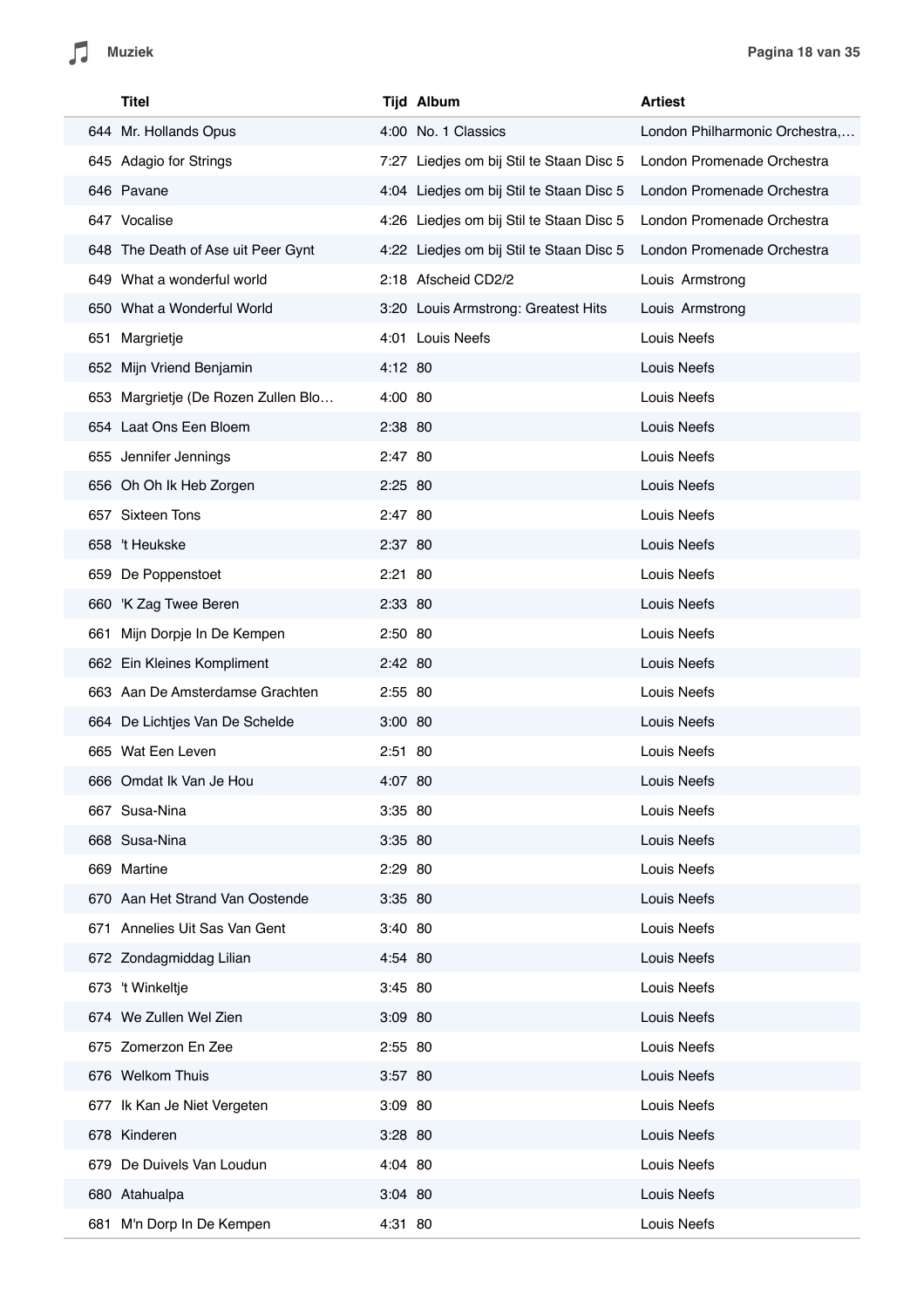| Titel                               |         | <b>Tijd Album</b>                        | <b>Artiest</b>                   |
|-------------------------------------|---------|------------------------------------------|----------------------------------|
| 682 Ik Kan Nooit Zonder Jou         | 4:13 80 |                                          | Louis Neefs                      |
| 683 Vaarwel                         | 2:59 80 |                                          | Louis Neefs                      |
| 684 Handel: Serse - Largo           |         | 3:07 In Classical Mood - Reflections     | <b>Lucerne Festival Strings</b>  |
| 685 Nessun Dorma!                   |         | 2:53 Campioni del Mondo!                 | Luciano Pavarotti                |
| 686 Caruso                          |         | 5:21 Luciano Pavarotti: The Best + B     | Luciano Pavarotti                |
| 687 La Donna E Mobile               |         | 2:49 No. 1 Classics                      | Luciano Pavarotti                |
| 688 Ave Maria                       |         | 4:56 The Three Tenors At Christmas       | Luciano Pavarotti                |
| 689 Ave Maria, "Ellens Gesang III", |         | 4:48 Pavarotti Forever                   | Luciano Pavarotti, National Phil |
| 690 I giorni                        |         | 5:59   Giorni                            | Ludovico Einaudi                 |
| 691 Fairytale                       |         | 3:59 Islands - Essential Einaudi         | Ludovico Einaudi                 |
| 692 Fly                             |         | 4:39 Islands - Essential Einaudi         | Ludovico Einaudi                 |
| 693 Una Mattina                     |         | 3:27 Ludovico Einaudi: Una Mattina       | Ludovico Einaudi                 |
| 694 Ora                             |         | 7:58 Ludovico Einaudi: Una Mattina       | Ludovico Einaudi                 |
| 695 Resta Con Me                    |         | 4:59 Ludovico Einaudi: Una Mattina       | Ludovico Einaudi                 |
| 696 Leo                             |         | 5:12 Ludovico Einaudi: Una Mattina       | Ludovico Einaudi                 |
| 697 A Fuoco                         |         | 4:34 Ludovico Einaudi: Una Mattina       | Ludovico Einaudi                 |
| 698 Dolce Droga                     |         | 3:40 Ludovico Einaudi: Una Mattina       | Ludovico Einaudi                 |
| 699 Dietro Casa                     |         | 3:55 Ludovico Einaudi: Una Mattina       | Ludovico Einaudi                 |
| 700 Come un Fiore                   |         | 4:30 Ludovico Einaudi: Una Mattina       | Ludovico Einaudi                 |
| 701 DNA                             |         | 3:45 Ludovico Einaudi: Una Mattina       | Ludovico Einaudi                 |
| 702 Nuvole Nere                     |         | 5:05 Ludovico Einaudi: Una Mattina       | Ludovico Einaudi                 |
| 703 Questa Volta                    |         | 4:36 Ludovico Einaudi: Una Mattina       | Ludovico Einaudi                 |
| 704 Nuvole Bianche                  |         | 5:59 Ludovico Einaudi: Una Mattina       | Ludovico Einaudi                 |
| 705 Ancora                          |         | 12:10 Ludovico Einaudi: Una Mattina      | Ludovico Einaudi                 |
| 706 Sonata Nr 14 Op.27 Nr.2 In C S  |         | 5:51 Classical Moments For Relaxati      | Ludwig Van Beethoven             |
| 707 Ave maria                       |         | 2:11 20 Chansons d'or                    | Luis Mariano                     |
| 708 Dat Ik Je Mis                   |         | 4:18 Dat Ik Je Mis - Single              | Maaike Ouboter                   |
| 709 Requiem: Kyrie Eleison          |         | 2:46 Liedjes om bij Stil te Staan Disc 5 | Magdalena Hajossyova/Slowaa      |
| 710 J'me tire                       |         | 4:10 Subliminal la face cachée           | Maître Gims                      |
| 711 Love Is All                     |         | 3:47 The Very Best of Malcolm Roberts    | <b>Malcolm Roberts</b>           |
| 712 Als De Dag Van Toen             |         | 3:59 Alle 40 Goed                        | Mama's Jasje                     |
| 713 Zo Ver Weg                      |         | 3:28 Essential: Vlaamse Klassiekers      | Mama's Jasje                     |
| 714 Nessum Dorma                    |         | 3:03 Mantovani Orchestra-Hits            | Mantovani                        |
| 715 Leave a Light On                |         | 2:22 Dear Me, Look Up                    | Marble Sounds                    |
| 716 Mooi                            |         | 5:15 Evenwicht                           | Marco Borsato                    |
| 717 Breng Me Naar Het Water         |         | 4:07 Evenwicht                           | Marco Borsato                    |
| 718 De waarheid                     |         | 5:13 Onderweg                            | Marco Borsato                    |
| 719 Zij                             |         | 4:05 Onderweg                            | Marco Borsato                    |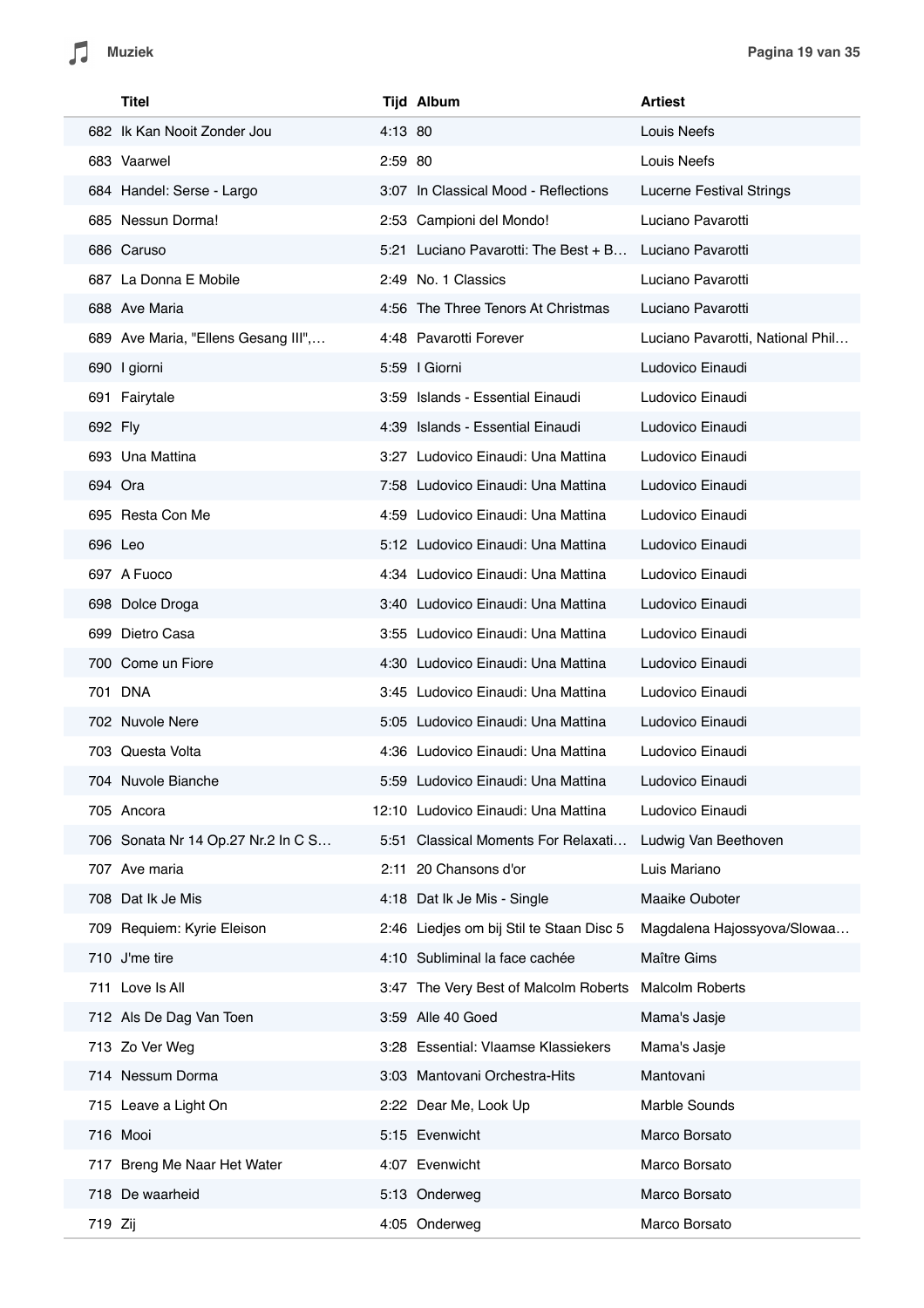$\sqrt{2}$ 

| Titel                                 |      | <b>Tijd Album</b>                     | <b>Artiest</b>                  |
|---------------------------------------|------|---------------------------------------|---------------------------------|
| 720 Opa                               |      | 5:15 Onderweg                         | Marco Borsato                   |
| 721 Nooit meer een morgen             |      | 3:25 Onderweg                         | Marco Borsato                   |
| 722 Samen Voor Altijd (Radioversie)   |      | 2:52 Samen Voor Altijd (Radioversie)  | Marco Borsato                   |
| 723 Afscheid Nemen Bestaat Niet (     |      | 3:47 Symphonica In Rosso - Live 20    | Marco Borsato                   |
| 724 Doe wat je altijd deed            |      | 3:45 Wit licht (Bonus Track Version)  | Marco Borsato                   |
| 725 Afscheid nemen bestaat niet       | 3:47 |                                       | Marco Borsato                   |
| 726 Alles kwijt                       |      | 5:41 Marco                            | Marco Borsato & Jody's Singers  |
| 727 Ik Zou Het Zo Weer Overdoen       |      | 4:09 Duizend Spiegels                 | Marco Borsato & Trijntje Ooster |
| 728 Marco Borsato - Rood              | 5:04 |                                       | Marco Borsato Apr 21            |
| 729 Mariage d'amour "Spring Waltz"    |      | 4:36 Mariage d'amour (Piano) - Single | Marco Velocci                   |
| 730 Gluck: Orphée Et Eurydice: J'ai   |      | 4:24 Maria Callas: Great Moments of   | Maria Callas; Georges Prêtre: O |
| 731 Nocturne No. 1 in B-Flat Minor,   |      | 5:37 Chopin: Nocturnes - A selection  | Maria João Pires                |
| 732 Nocturne No. 2 in E-Flat, Op. 9,  |      | 4:29 Chopin: Nocturnes - A selection  | Maria João Pires                |
| 733 Ogne pena cchiù spietata          |      | 5:58 Il pergolese                     | Maria Pia de Vito, François Cou |
| 734 Butterfly                         |      | 4:34 Mariah Carey: Greatest Hits      | <b>Mariah Carey</b>             |
| 735 I'll Be Seeing You                |      | 2:53 Golden Voices - Mario Lanza (R   | Mario Lanza                     |
| 736 You'll Never Walk Alone           |      | 2:56 100 Hits Legends - Mario Lanza   | Mario Lanza                     |
| 737 Ó Gente da Minha Terra            |      | 4:03 Best of Mariza                   | Mariza                          |
| 738 Meu Fado Meu                      |      | 3:26 Transparente                     | Mariza                          |
| 739 Lili Marlene                      |      | 3:10 Best Of                          | <b>Marlene Dietrich</b>         |
| 740 Rachmaninov-Klavierkonzert No     |      | 5:50 No. 1 Classics                   | Martha Argerich                 |
| 741 Herinneringen                     |      | 4:06 Het allerbeste van Marva         | Marva                           |
| 742 Families Can Be Together Forever  |      | 3:54 A Gift of Love                   | Marvin Goldstein                |
| 743 Méditation From Thaïs             |      | 5:04 Classical Moments For Relaxati   | Massenet                        |
| 744 Catch & Release (Deepend remix)   |      | 3:15 Catch & Release (Deepend Re      | <b>Matt Simons</b>              |
| 745 Satie: Gymnopédie #3              |      | 3:20 In Classical Mood - Reflections  | Maurice Abravanel: Utah Symph   |
| 746 Haydn: Trumpet Concerto In E      |      | 3:24 In Classical Mood - Reflections  | Maurice Murphy; Robert Haydo    |
| Schumann: Scenes From Child<br>747    |      | 2:24 In Classical Mood - Reflections  | Maurizio Zanini                 |
| 748 On the Nature of Daylight (Bonu   |      | 6:35 The Blue Notebooks               | Max Richter Orchestra & Lorenz  |
| 749 Mendelssohn: Violin Concerto I    |      | 7:57 Bruch; Mendelssohn: Violin Con   | Maxim Vengerov; Kurt Masur: L   |
| 750 Paradise By the Dashboard Light   |      | 8:29 Bat Out of Hell                  | Meat Loaf                       |
| 751 A Midsummer Night's Dream "W      | 3:21 | <b>Classic History</b>                | Mendelssohn                     |
| 752 Alfonsina y el mar                |      | 4:41 30 Años                          | Mercedes Sosa                   |
| 753 Nothing Else Matters              |      | 6:29 Metallica                        | Metallica                       |
| 754 Mad World (feat. Gary Jules)      |      | 3:10 Trading Snakeoil for Wolftickets | <b>Michael Andrews</b>          |
| 755 I'll be there                     |      | 3:57 Afscheid CD2/2                   | Michael Jackson                 |
| 756 Une Belle Histoire                |      | 3:15 1000 Klassiekers, Vol. 6         | Michel Fugain                   |
| Tchaikovsky: Piano Concerto #1<br>757 |      | 7:28 In Classical Mood - Reflections  | Michele Campella; Donato Renz   |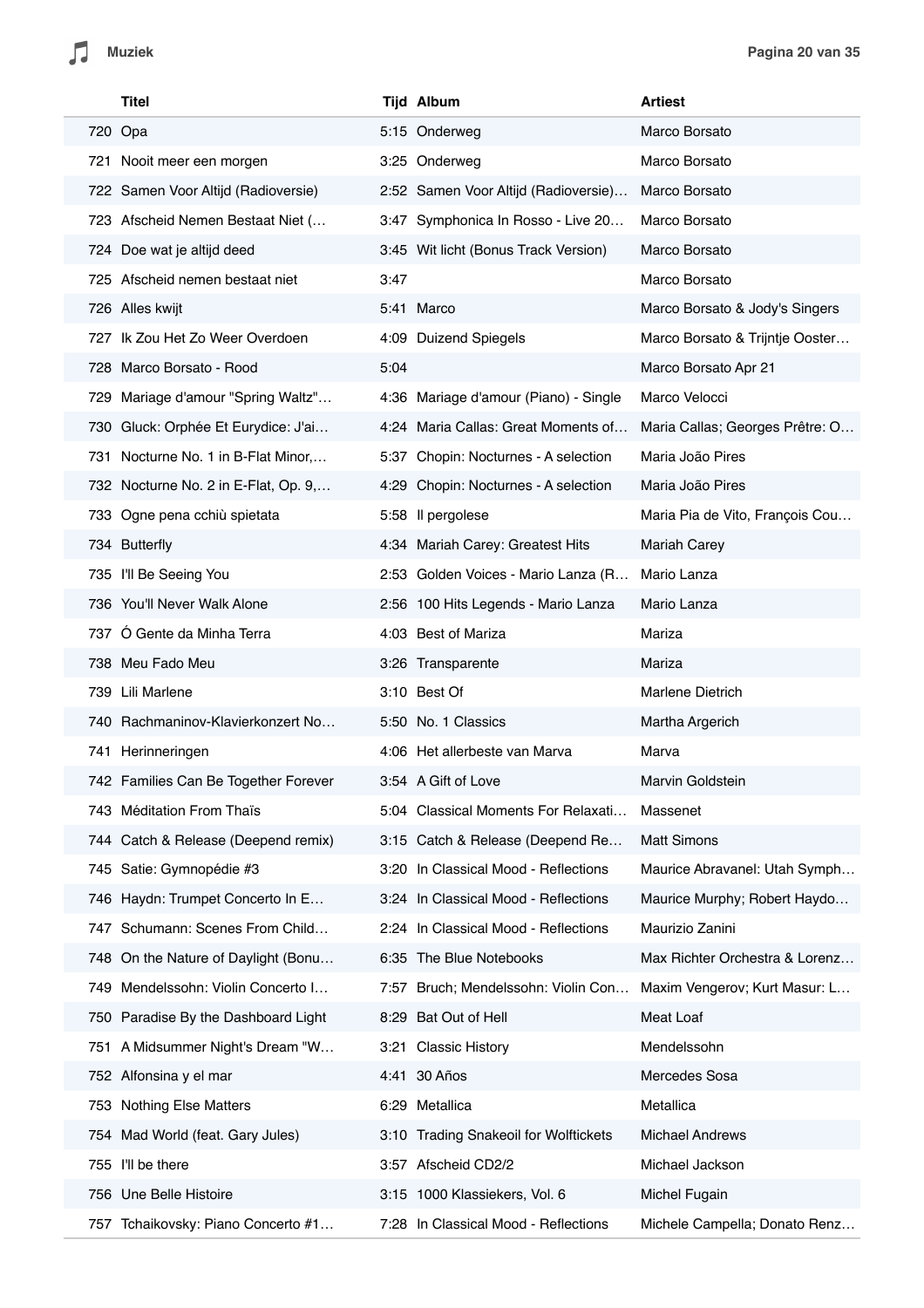| Titel                                  |      | <b>Tijd Album</b>                    | <b>Artiest</b>                   |
|----------------------------------------|------|--------------------------------------|----------------------------------|
| 758 Het Bankje Tussen 't Groen         |      | 3:37 D'er Was Toch Nog lets          | Miel Cools                       |
| 759 De soldaat                         |      | 3:50 Miel Cools - Verzameld          | Miel Cools                       |
| 760 The Fairy Ring, Part 1 (Remast     |      | 12:26 The Fairy Ring (Remastered)    | Mike Rowland                     |
| 761 The Fairy Ring, Part 2 (Remast     |      | 11:15 The Fairy Ring (Remastered)    | Mike Rowland                     |
| 762 The Fairy Ring, Part 3 (Remast     |      | 8:41 The Fairy Ring (Remastered)     | Mike Rowland                     |
| 763 The Fairy Ring, Part 4 (Remast     |      | 12:23 The Fairy Ring (Remastered)    | Mike Rowland                     |
| 764 La dernière valse (The Last Waltz) |      | 3:08 Bonjour Mireille                | Mireille Mathieu                 |
| 765 Go                                 |      | 3:27 Go - The Very Best of Moby (De  | Moby                             |
| 766 Why Does My Heart Feel So Ba       |      | 3:45 Go - The Very Best of Moby (De  | Moby                             |
| 767 Everloving                         |      | 3:26 Play                            | Moby                             |
| 768 Ah Quegli, Occhi Mia Gelosa!       |      | 5:55 No. 1 Classics                  | Montserrat Caballé & José Carr   |
| 769 Love Is Spoken Here - Jenny O      |      | 4:06 Mormon Channel Music Videos     | Mormon Channel                   |
| 770 Serenata Notturna in D, K.239 "    |      | 3:06 Classic History                 | Mozart                           |
| Klarinetconcert - Adagio<br>771        |      | 4:01 Lustrumeditie 5 jaar MKO        | Mozart                           |
| 772 Serenande No. 10 in B flat "Gra    |      | 6:01 Mozart For Relaxation           | Mozart                           |
| 773 Vesperae solennes de confesso      |      | 5:00 Mozart For Relaxation           | Mozart                           |
| 774 Piano Concerto No. 19 in F, K.4    |      | 12:20 Mozart For Relaxation          | Mozart                           |
| 775 Flute Quartet in A, K.298 Andante  |      | 5:47 Mozart For Relaxation           | Mozart                           |
| 776 String Quintet in D, K.593 Largh   |      | 9:47 Mozart For Relaxation           | Mozart                           |
| 777 Requiem, K.626 Benedictus          |      | 5:43 Mozart For Relaxation           | Mozart                           |
| 778 Ave Verum Corpus, K.618            |      | 2:55 Mozart For Relaxation           | Mozart                           |
| 779 Serenade No. 4 in D, K.203 And     |      | 5:31 Mozart For Relaxation           | Mozart                           |
| 780 Concerto in C for Flute and Har    |      | 7:37 Mozart For Relaxation           | Mozart                           |
| 781 Sinfonia Concertante in E flat, K  |      | 9:00 Mozart For Relaxation           | Mozart                           |
| 782 Cosi fan tutte, Soave sia il vento |      | 3:13 Mozart For Relaxation           | Mozart                           |
| 783 Concerto for Flute and Orchestr    |      | 8:18 Haydn: Flute Concerto No. 1 -   | Mozart Festival Orchestra, Alber |
| 784 Concerto for Flute and Orchestr    |      | 6:51 Haydn: Flute Concerto No. 1 -   | Mozart Festival Orchestra, Alber |
| 785 Piano Concerto Nr 21 In C Major    | 7:11 | Classical Moments For Relaxati       | Mozzart                          |
| 786 Guiding Light                      |      | 3:38 Delta                           | Mumford & Sons                   |
| 787 Au coeur de septembre              |      | 3:19 Album onbekend (14/05/2013 1    | Nana Mouskouri                   |
| 788 Alleluia                           |      | 3:28 Alléluia                        | Nana Mouskouri                   |
| 789 Alleluia                           |      | 3:28 Alléluia                        | Nana Mouskouri                   |
| 790 Only Love                          |      | 4:23 Te Mooi Om Te Vergeten          | Nana Mouskouri                   |
| Try to Remember<br>791                 | 3:11 | The Romance of Nana Mouskouri        | Nana Mouskouri                   |
| 792 Toi qui t'en vas                   |      | 3:23 Toi qui t'en vas                | Nana Mouskouri                   |
| 793 Schubert: Piano Quintet In A, "T   |      | 7:09 In Classical Mood - Reflections | The Nash Ensemble                |
| 794 Fascination                        |      | 2:32 In the Mood                     | Nat "King" Cole                  |
| 795 Smile                              |      | 2:52 The Very Best of Nat King Cole  | Nat "King" Cole                  |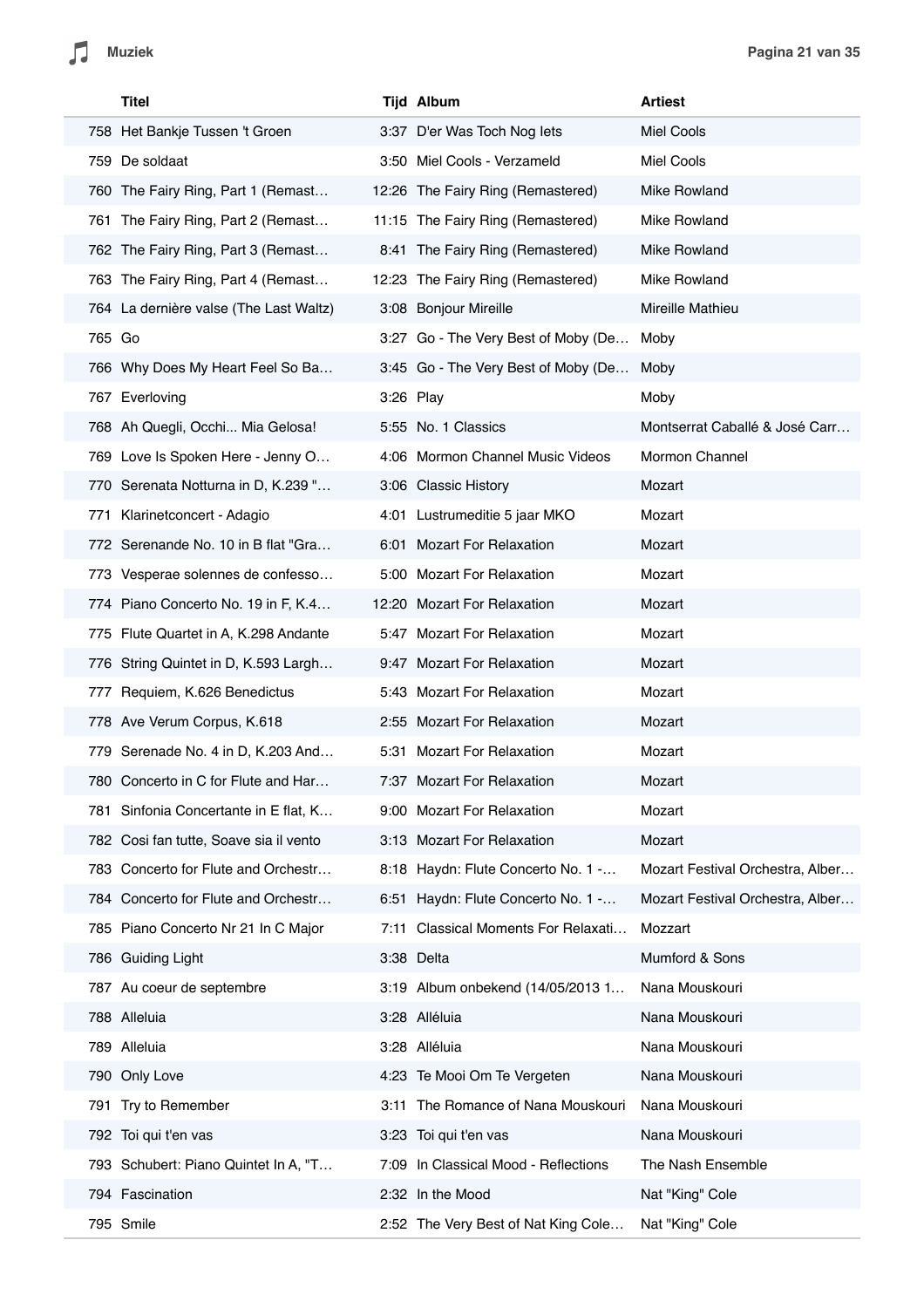|     | Titel                                 | <b>Tijd Album</b>                        | Artiest                              |
|-----|---------------------------------------|------------------------------------------|--------------------------------------|
|     | 796 Too Young                         | 3:13 The World of Nat King Cole          | Nat "King" Cole                      |
|     | 797 Stardust                          | 3:16 The World of Nat King Cole          | Nat "King" Cole                      |
|     | 798 Unforgettable                     | 3:32 The World of Nat King Cole (Bo      | Nat "King" Cole & Natalie Cole       |
|     | 799 When I Fall in Love               | 3:11 De Pre Historie: 1957, Vol. 1       | Nat King Cole                        |
|     | 800 Ramblin' Rose                     | 2:50 De Pre Historie: 1962, Vol. 2       | Nat King Cole                        |
|     | 801 Unforgettable                     | 3:29 Unforgettable With Love             | <b>Natalie Cole</b>                  |
|     | 802 Pergolesi: Salve Regina In F Mi   | 4:41 Pergolesi: Stabat Mater             | Nathalie Stutzmann, Elisabeth        |
|     | 803 Pergolesi: Salve Regina In F Mi   | 4:46 Pergolesi: Stabat Mater             | Nathalie Stutzmann, Elisabeth        |
|     | 804 Pergolesi: Salve Regina In F Mi   | 1:23 Pergolesi: Stabat Mater             | Nathalie Stutzmann, Elisabeth        |
|     | 805 Pergolesi: Salve Regina In F Mi   | 2:35 Pergolesi: Stabat Mater             | Nathalie Stutzmann, Elisabeth        |
|     | 806 Pergolesi: Salve Regina In F Mi   | 1:51 Pergolesi: Stabat Mater             | Nathalie Stutzmann, Elisabeth        |
|     | 807 Pergolesi: Stabat Mater - Stabat  | 4:41 Pergolesi: Stabat Mater             | Nathalie Stutzmann, Elisabeth        |
|     | 808 Pergolesi: Stabat Mater - Cuius   | 2:15 Pergolesi: Stabat Mater             | Nathalie Stutzmann, Elisabeth        |
| 809 | Pergolesi: Stabat Mater - O Qua       | 2:15 Pergolesi: Stabat Mater             | Nathalie Stutzmann, Elisabeth        |
|     | 810 Pergolesi: Stabat Mater - Quae    | 2:22 Pergolesi: Stabat Mater             | Nathalie Stutzmann, Elisabeth        |
|     | 811 Pergolesi: Stabat Mater - Quis E  | 2:51 Pergolesi: Stabat Mater             | Nathalie Stutzmann, Elisabeth        |
|     | 812 Pergolesi: Stabat Mater - Vidit S | 4:08 Pergolesi: Stabat Mater             | Nathalie Stutzmann, Elisabeth        |
|     | 813 Pergolesi: Stabat Mater - Eia M   | 2:26 Pergolesi: Stabat Mater             | Nathalie Stutzmann, Elisabeth        |
|     | 814 Pergolesi: Stabat Mater - Fac Ut  | 2:03 Pergolesi: Stabat Mater             | Nathalie Stutzmann, Elisabeth        |
| 815 | Pergolesi: Stabat Mater - Sanct       | 5:30 Pergolesi: Stabat Mater             | Nathalie Stutzmann, Elisabeth        |
|     | 816 Pergolesi: Stabat Mater - Fac Ut  | 4:03 Pergolesi: Stabat Mater             | Nathalie Stutzmann, Elisabeth        |
|     | 817 Pergolesi: Stabat Mater - Inflam  | 2:18 Pergolesi: Stabat Mater             | Nathalie Stutzmann, Elisabeth        |
|     | 818 Pergolesi: Stabat Mater - Quand   | 4:06 Pergolesi: Stabat Mater             | Nathalie Stutzmann, Elisabeth        |
|     | 819 France (La Marseillaise)          | 3:49 World Masters: European Anthe       | National Anthems Of Europe           |
|     | 820 Belgium (La Brabaconne)           | 3:40 World Masters: European Anthe       | National Anthems Of Europe           |
| 821 | The Swan                              | 3:36 Liedjes om bij Stil te Staan Disc 5 | National Philharmonic Orchestra      |
|     | 822 Adagietto uit Symphony No.5       | 9:41 Liedjes om bij Stil te Staan Disc 5 | National Philharmonic Orchestra      |
|     | 823 Song Sung Blue                    | 3:06 All-Time Greatest Hits              | Neil Diamond                         |
|     | 824 Lonely Looking Sky                | 3:19 Jonathan Livingston Seagull         | Neil Diamond                         |
|     | 825 Be (Introduction of Jonathan)     | 6:34 Jonathan Livingston Seagull (Or     | Neil Diamond                         |
|     | 826 All good things                   | 4:22 Afscheid CD2/2                      | Nelly Furtado                        |
|     | 827 Umiru Jeleni                      | 4:03 Modra Bajka - The Best Of           | Nesa Leptir I Poslednja igra leptira |
|     | 828 The Moldau                        | 12:12 Smetana: The Moldau - EP           | New Symphony Orchestra of Lo         |
|     | 829 Ein bisschen Frieden              | 3:03 Goldschlager, Folge 4               | Nicole                               |
|     | 830 Hey Pa                            | 3:08 Hey Pa - Single                     | Niels Destadsbader                   |
|     | 831 Thais - Meditation                | 5:44 No. 1 Classics                      | Nigel Kennedy                        |
|     | 832 I Wish I Knew How It Would Fee    | 3:07 Nina Simone: The Greatest Hits      | Nina Simone                          |
|     | 833 I Wish I Knew How It Would Fee    | 3:09 Silk & Soul                         | Nina Simone                          |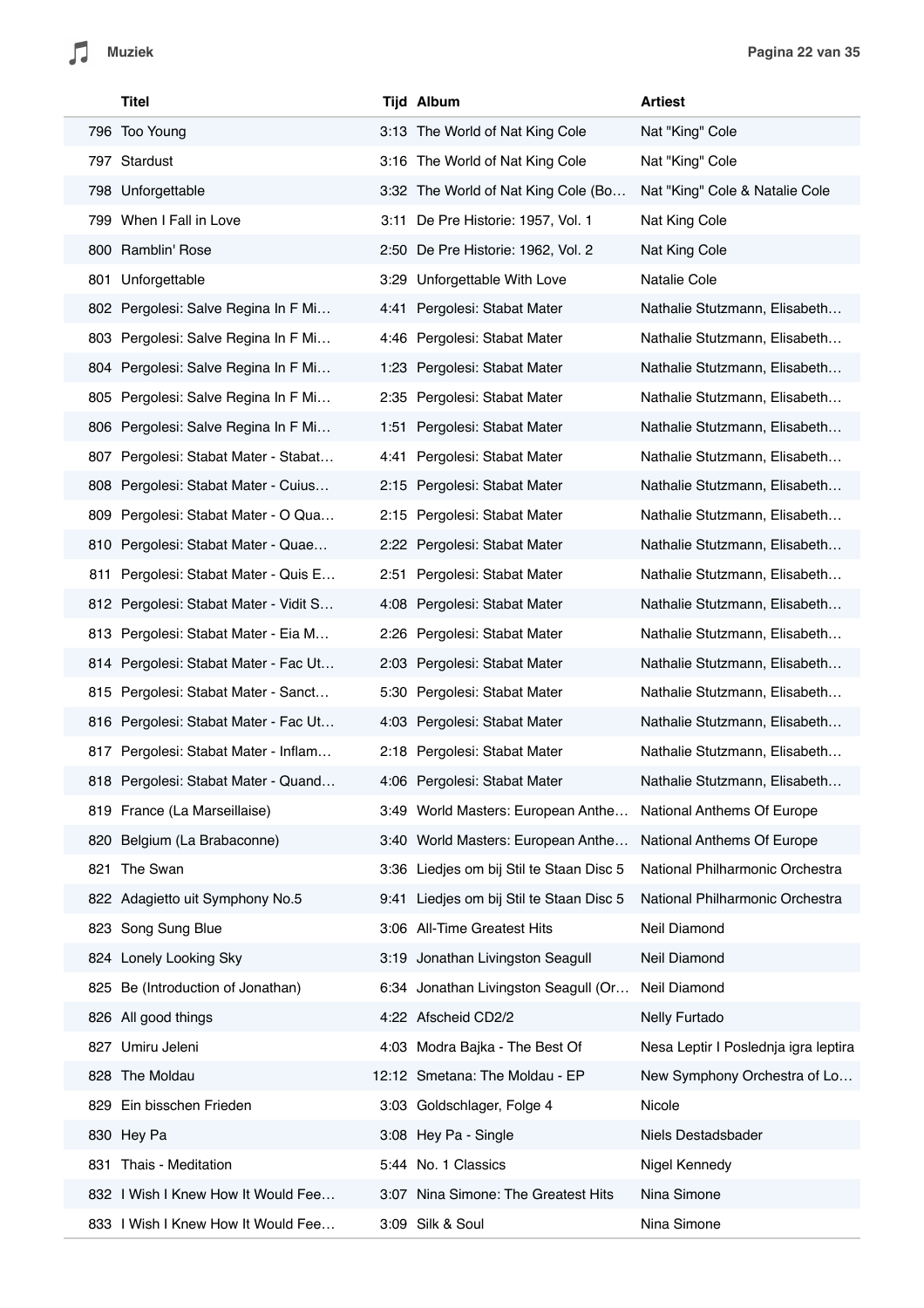|      | Titel                                  |      | <b>Tijd Album</b>                        | <b>Artiest</b>                   |
|------|----------------------------------------|------|------------------------------------------|----------------------------------|
|      | 834 Il silenzio                        |      | 3:07 Il Silenzio                         | Nini Rosso                       |
|      | 835 Shining Star                       |      | 4:08 Soul Is Heavy                       | Nneka                            |
|      | 836 Le vent nous portera               |      | 4:49 Des visages des figures             | Noir Désir                       |
|      | 837 Si t'étais là                      | 2:38 |                                          | Nolwenn Leroy                    |
|      | 838 Vrolijke Vrienden                  |      | 2:25 Essential: Vlaamse Klassiekers      | Nonkel Bob                       |
|      | 839 Ik Hou Van U                       |      | 3:25 Avanti!                             | Noordkaap                        |
|      | 840 Don't Know Why                     |      | 3:06 Come Away With Me                   | Norah Jones                      |
|      | 841 Come away with me                  |      | 3:18 Come Away With Me                   | Norah Jones                      |
|      | 842 Stop Crying Your Heart Out         |      | 5:03 Time Flies 1994-2009 (Deluxe        | Oasis                            |
|      | 843 Reilly: Ace of Spies (Original So  |      | 3:20 Secret Agent File                   | The Olympic Orchestra            |
|      | 844 L'Elisier d'Amore: "Una furtiva la |      | 4:50 Klara's Aria Top 20                 | Orchestra Sinfonica della RAI di |
|      | 845 Suite No. 3 in D, BWV 1068: 2. Air |      | 4:41 50 Classical Masterworks            | Orpheus Chamber Orchestra        |
|      | 846 Strange Entity                     |      | 3:28 De Afrekening 57                    | Oscar and the Wolf               |
|      | 847 Strange Entity                     |      | 4:36 Entity                              | Oscar and the Wolf               |
|      | 848 Soldier's Prayer                   |      | 3:55 Good for Gold                       | <b>Oscar Harris</b>              |
|      | 849 (Sittin' On) The Dock of the Bay   |      | 2:47 The Very Best of Otis Redding       | <b>Otis Redding</b>              |
|      | 850 I'm Your Sacrifice (Radio Edit)    |      | 3:33 I'm Your Sacrifice - Single         | Ozark Henry                      |
|      | 851 Song of the Birds (Cant del Ocel   |      | 3:14 Pablo Casals: Song of the Birds     | Pablo Casals & Prades Festival   |
|      | 852 Azzurro                            |      | 2:44 The Best of Paolo Conte             | Paolo Conte                      |
|      | 853 Holes (Radio Edit)                 |      | 3:39 Holes (Radio Edit) - Single         | Passenger                        |
|      | 854 Love Letters in the Sand           |      | 2:17 De Pre Historie: 1957, Vol. 1       | Pat Boone                        |
|      | 855 Not to Be Forgotten (Our Final     |      | 2:22 Secret Story                        | Pat Metheny Group                |
|      | 856 Je voudrais la connaître           |      | 4:19 Rien ne s'arrête (1987-2001)        | Patricia Kaas                    |
|      | 857 Ave Maria                          |      | 5:15 Liedjes om bij Stil te Staan Disc 5 | Patricia Kern/RCA Symphony O     |
|      | 858 Crazy Love                         |      | 2:26 My Way: Classic Songs [Disc 2]      | Paul Anka                        |
| 859  | Intermezzo From Cavalleria Rus         |      | 3:17 Reel Chill                          | Paul Bateman, Pietro Mascagni    |
| 860  | De Steen                               |      | 3:22 Metropaul (EU Version)              | Paul de Leeuw & Metropole Ork    |
| 861  | Picasso's Last Words (Drink to         | 5:49 | Band on the Run                          | Paul McCartney & Wings           |
|      | 862 Geen Wonder dat ik ween            |      | 2:10 Essential: Vlaamse Klassiekers      | <b>Paul Severs</b>               |
|      | 863 Loop Niet Voorbij                  |      | 3:30 Het Beste Van Paul Severs Nr. 1     | Paul Severs                      |
|      | 864 Just Breathe                       |      | 3:36 Backspacer                          | Pearl Jam                        |
| 865  | Hallelujah                             |      | 4:29 A Pentatonix Christmas              | Pentatonix                       |
| 866  | My Special Prayer                      |      | 3:05 The Complete Percy Sledge Col       | Percy Sledge                     |
| 867  | The Shadow of Your Smile (Lov          | 3:49 | The Very Best of Perry Como              | Perry Como                       |
| 868  | Kiss me goodbye                        |      | 3:52 Best of Petula Clark                | Petula Clark                     |
| 869  | Kiss me goodbye                        |      | 3:52 Best of Petula Clark                | Petula Clark                     |
| 870. | This Is My Song                        |      | 3:16 The Ultimate Petula Clark           | Petula Clark                     |
| 871  | This Is My Song                        |      | 3:16 The Ultimate Petula Clark           | Petula Clark                     |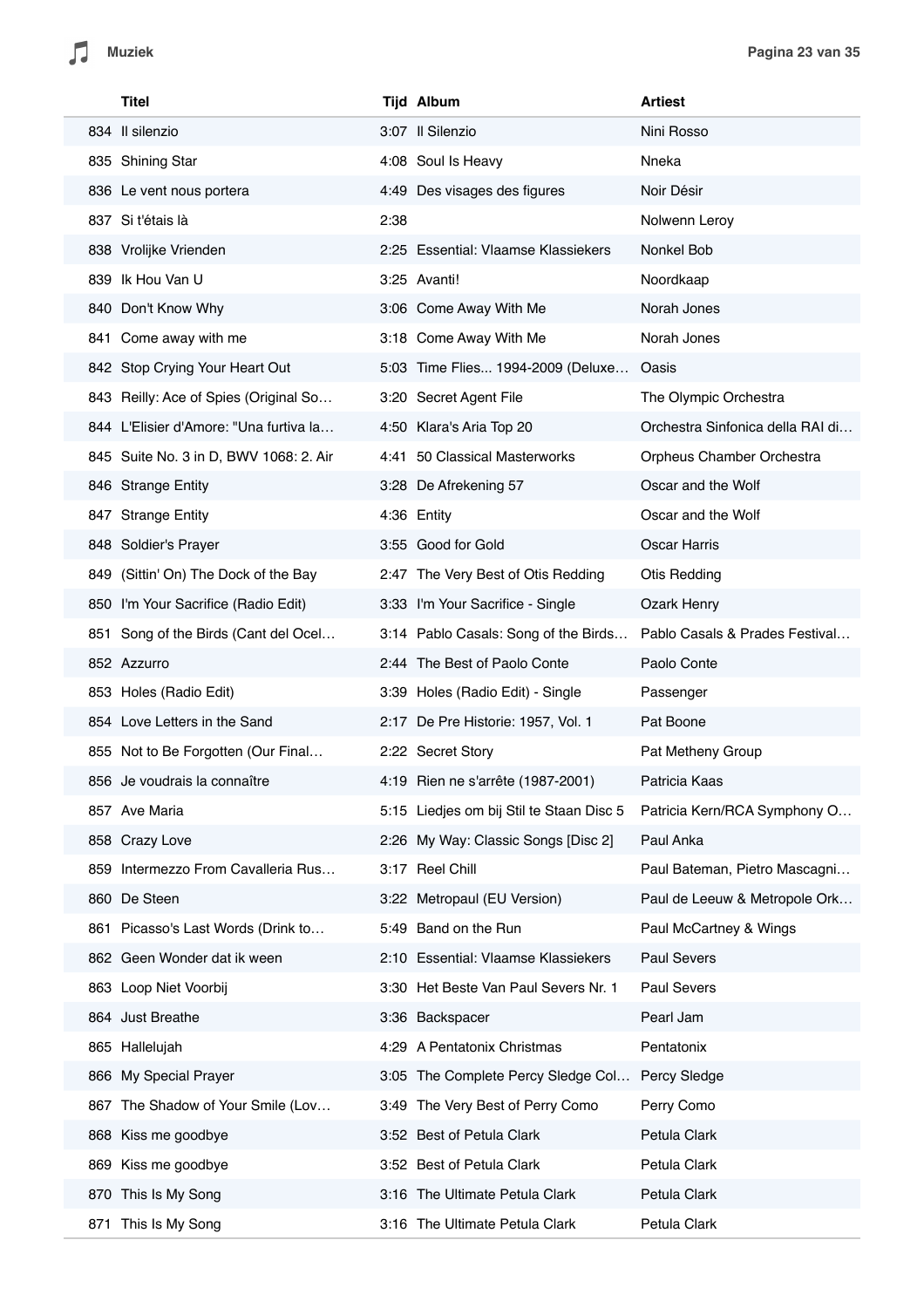|     | Titel                                  |           | <b>Tijd Album</b>                              | <b>Artiest</b>                  |
|-----|----------------------------------------|-----------|------------------------------------------------|---------------------------------|
|     | 872 Against All Odds                   |           | 3:25 Afscheid (cd 1)                           | <b>Phil Collins</b>             |
|     | 873 Against All Odds (Take a Look A    |           | 3:25 My Perfect List: Slows                    | <b>Phil Collins</b>             |
|     | 874 Bach: Goldberg Variations, BW      |           | 2:19 Bach: Goldberg Variations                 | Pi-Hsien Chen                   |
|     | 875 Wish You Were Here                 |           | 5:06 A Foot In the Door: The Best of           | Pink Floyd                      |
|     | 876 Us and Them                        |           | 7:51 Echoes: The Best of Pink Floyd            | Pink Floyd                      |
|     | 877 Wish You Were Here                 |           | 5:35 Wish You Were Here                        | Pink Floyd                      |
|     | 878 Nessun Dorma                       |           | 3:28 No. 1 Classics                            | Placido Domingo                 |
|     | 879 Only You                           |           | 2:34 The Platters [Object Enterprises]         | The Platters                    |
|     | 880 Smoke Gets in Your Eyes            |           | 2:26 The Platters [Object Enterprises]         | The Platters                    |
|     | 881 Only You                           |           | 2:46 The 60's                                  | <b>The Platters</b>             |
|     | 882 Only You                           |           | 2:46 The 60's                                  | The Platters                    |
|     | 883 Circles                            |           | 3:35 Hollywood's Bleeding                      | Post Malone                     |
|     | 884 Danny Boy                          |           | 3:46 Sounds of the Cinema                      | <b>Presidio Brass</b>           |
|     | 885 I'll Be Missing You (feat. Faith E |           | 5:44 No Way Out                                | Puff Daddy & The Family         |
|     | 886 Who Wants to Live Forever          |           | 4:55 Absolute Greatest                         | Queen                           |
|     | 887 Who Wants To Live Forever          |           | 4:56 Afscheid (cd 1)                           | Queen                           |
|     | 888 Bohemian Rhapsody                  |           | 5:55 Greatest Hits                             | Queen                           |
|     | 889 Love of My Life (2011 Remaster)    |           | 3:33 Queen Forever (Deluxe Edition)            | Queen                           |
|     | 890 The Show Must Go On                |           | 4:24 The Platinum Collection                   | Queen                           |
|     | 891 The Show Must Go On                |           | 4:24 The Platinum Collection                   | Queen                           |
|     | 892 If I Could Turn Back The Hands     |           | 4:59 If I Could Turn Back The Hands            | R. Kelly                        |
|     | 893 If I Could Turn Back the Hands     | $6:17$ R. |                                                | R. Kelly                        |
|     | 894 Everybody Hurts                    |           | 5:18 In Time - The Best of R.E.M. 19           | R.E.M.                          |
|     | 895 The One I Love                     |           | 3:17 Part Lies, Part Heart, Part Truth, R.E.M. |                                 |
|     | 896 Creep                              |           | 3:59 Pablo Honey                               | Radiohead                       |
|     | 897 Cavatina (From "The Deer Hunt      |           | 3:19 100 Greatest Film Themes                  | Raine & The City of Prague Phil |
|     | 898 One day I'll fly away              |           | 4:21 Afscheid CD2/2                            | Randy Crawford                  |
| 899 |                                        |           | 4:21 Afscheid CD2/2                            | Randy Crawford                  |
|     | 900 One Day I'll Fly Away              |           | 4:57 Now We May Begin                          | Randy Crawford                  |
|     | 901 Besame Mucho                       |           | 2:49 We Play Music                             | The Ray-O-Vacs                  |
|     | 902 Aan De Meet                        |           | 4:02 De Laatste Rit                            | Raymond van het Groenewoud      |
|     | 903 Een jongen uit Schaarbeek          |           | 3:11 Een jongen uit Schaarbeek                 | Raymond van het groenewoud      |
|     | 904 Twee Meisjes                       |           | 5:34 Essential: Vlaamse Klassiekers            | Raymond van het Groenewoud      |
|     | 905 Über den Wolken                    |           | 3:53 Die großen Erfolge                        | <b>Reinhard Mey</b>             |
|     | 906 Als De Dag Van Toen                |           | 5:15 !lch kann                                 | <b>Reinhard Mey</b>             |
|     | 907 Everybody Hurts                    | 5:20      |                                                | <b>REM</b>                      |
|     | 908 J'entends siffler le train         |           | 3:27 Les plus grandes chansons                 | <b>Richard Anthony</b>          |
|     | 909 Liebestraum                        |           | 6:07 Concerto                                  | Richard Clayderman              |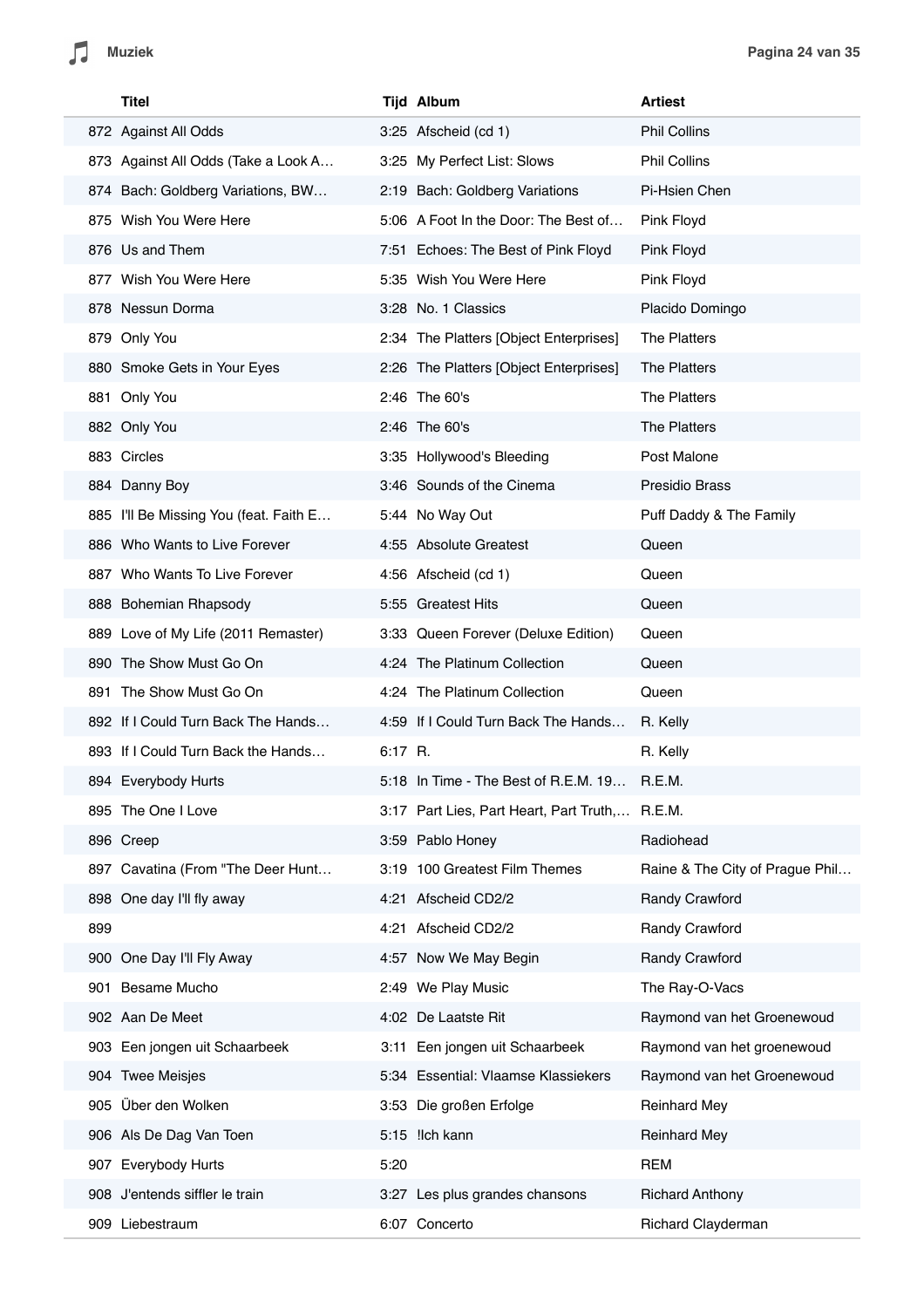|     | Titel                                | <b>Tijd Album</b>                                         | <b>Artiest</b>                |
|-----|--------------------------------------|-----------------------------------------------------------|-------------------------------|
|     | 910 "Moonlight" Sonata Sonata No     | 4:38 Concerto                                             | Richard Clayderman            |
|     | 911 Ballade Pour Adeline             | 2:30 Essential Love Songs                                 | Richard Clayderman            |
|     | 912 Beethoven: Für Elise (Letter for | 4:15 The World's Most Popular Piani                       | Richard Clayderman            |
|     | 913 Don't Cry for Me, Argentina      | 3:33 The World's Most Popular Piani                       | <b>Richard Clayderman</b>     |
|     | 914 Exodus                           | 2:57 The World's Most Popular Piani                       | Richard Clayderman            |
|     | 915 Unchained Melody                 | 3:38 Universal Masters Collection: Cl                     | <b>Righteous Brothers</b>     |
|     | 916 Open einde                       | 4:51 Afscheid CD2/2                                       | Rob De Nijs                   |
|     | 917 Zo zal het zijn                  | 4:04 Rob 100                                              | Rob de Nijs                   |
|     | 918 Vanaf Vandaag                    | 4:05 Rob 100                                              | Rob de Nijs                   |
|     | 919 Alles Wat Ademt                  | 3:51 Vallen En Opstaan                                    | Rob de Nijs                   |
|     | 920 Angels                           | 4:25 Angels                                               | Robbie Williams               |
| 921 |                                      | 4:49 In Classical Mood - Reflections                      | Robert Haydon Clark: Consort  |
|     | 922 Finito, Finito, Finita           | 3:03 PAISELLU MIU                                         | Rocco Granata                 |
|     | 923 Cry To Me                        | 2:41 Smos #10                                             | Rocco&Claudia                 |
|     | 924 Sailing                          | 4:39 Some Guys Have All the Luck                          | <b>Rod Stewart</b>            |
|     | 925 Copland: Appalachian Spring -    | 3:01 In Classical Mood - Reflections                      | Roger Best; William Boughton: |
|     | 926 Without Your Love                | 3:18 Mcvicar (Original Sound Track)                       | <b>Roger Daltrey</b>          |
|     | 927 The Last Farewell                | 3:56 100 Hits of the '70S                                 | Roger Whittaker               |
|     | 928 Satie: Pièces Froides #2 (Danse  | 1:43 Satie: Piano Music                                   | Roland Pöntinen               |
|     | 929 Paint It Black                   | 4:28 Shine a Light (Original Motion Pi The Rolling Stones |                               |
|     | 930 Oh, Pretty Woman                 | 2:59 The All-Time Greatest Hits                           | Roy Orbison                   |
|     | 931 A True Love Goodbye              | 2:28 Ballroom Dance Music: Twist                          | Roy Orbison                   |
|     | 932 Only the Lonley                  | 2:25 Evergreens of 1960                                   | Roy Orbison                   |
|     | 933 You'll Never Walk Alone (Remas   | 2:07 One of the Lonely Ones (Remas                        | Roy Orbison                   |
|     | 934 In Dreams                        | 2:50 The Ultimate Collection                              | Roy Orbison                   |
|     | 935 In Dreams (1987 Version)         | 2:50 The Very Best of Roy Orbison                         | Roy Orbison                   |
|     | 936 Pavane for a Dead Princess       | 6:09 Liedjes om bij Stil te Staan Disc 5                  | Royal Philharmonic Orchestra  |
|     | 937 Albatros                         | 3:44 Perform Classic Fleetwood Mac                        | Royal Philharmonic Orchestra  |
|     | 938 Sadness                          | 3:37 A Soul Symphony                                      | <b>Rudi Reyners</b>           |
|     | 939 A Soul Symphony                  | 6:44 A Soul Symphony                                      | <b>Rudi Reyners</b>           |
|     | 940 Dein ist mein ganzes Herz        | 3:37 Fernsehwunschkonzert mit Rud                         | <b>Rudolf Schock</b>          |
|     | 941 Cancion Mixteca                  | 4:16 Paris, Texas (Original Motion Pi                     | <b>Ry Cooder</b>              |
|     | 942 Als Jij Dat Wil                  | 3:43 Essential: Vlaamse Klassiekers                       | Salim Seghers                 |
|     | 943 Don't Cry for Me Argentina (Evit | 5:44 In Concert (Live) [with Andrea B                     | Sarah Brightman               |
|     | 944 No Llores Por Mi Argentina (Do   | 5:32 Love Changes Everything - The                        | Sarah Brightman               |
|     | 945 First of May                     | 2:57 Very Best of Sarah Brightman: 1                      | Sarah Brightman               |
|     | 946 De kringloop van het leven / Na  | 4:02 The Lion King (Originele Vlaam                       | Sarah Devos & Lebo M          |
|     | 947 Angel                            | 4:27 Afscheid (cd 1)                                      | Sarah McLachlan               |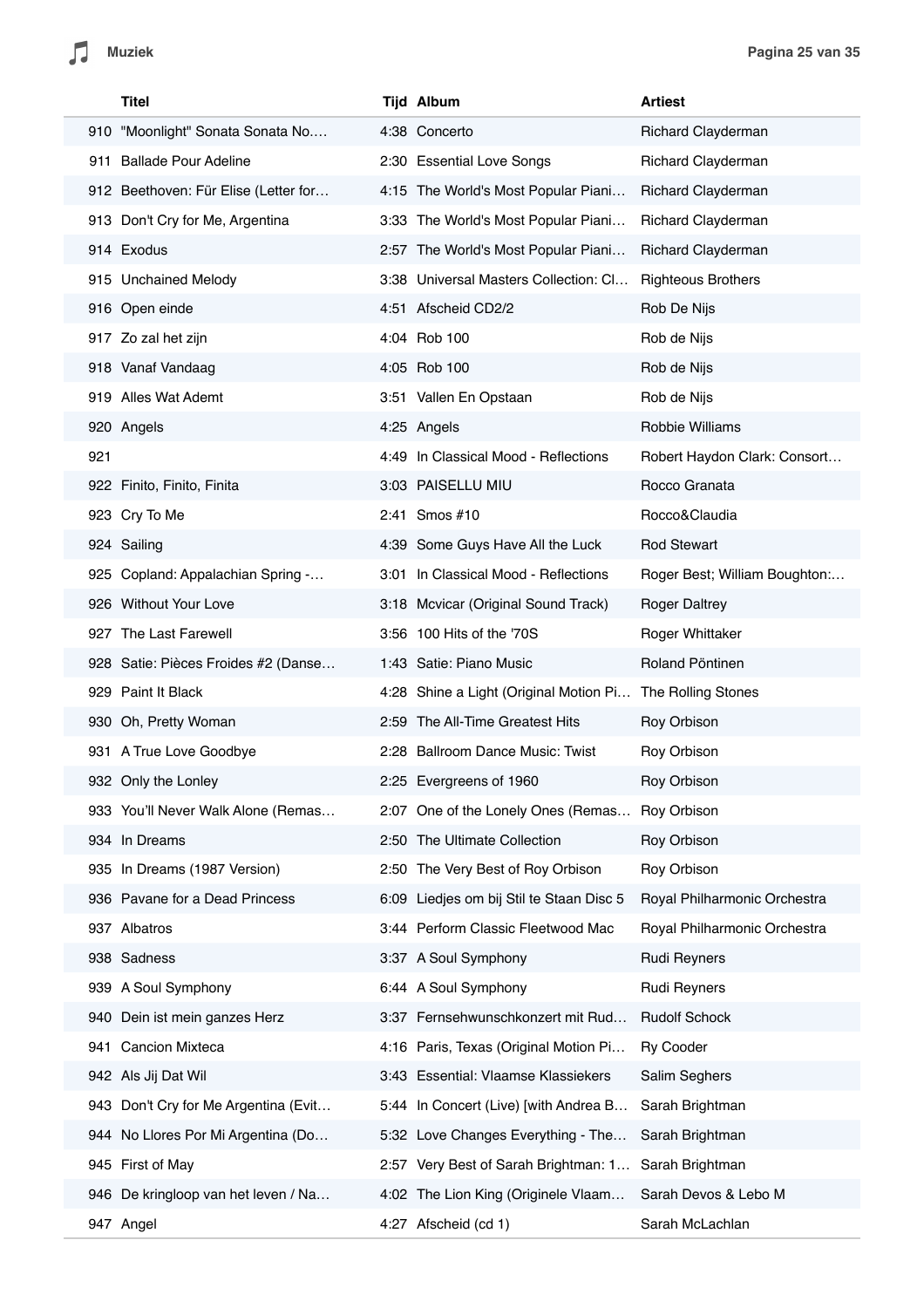| Titel                                   | <b>Tijd Album</b>     |                                       | <b>Artiest</b>                |
|-----------------------------------------|-----------------------|---------------------------------------|-------------------------------|
| 948 Angel                               |                       | 4:31 Closer - The Best of Sarah McL   | Sarah McLachlan               |
| 949 Misty                               |                       | 2:59 Women - The Best Jazz Vocals     | Sarah Vaughan                 |
| 950 With or Without You                 | 4:37 Dream On         |                                       | Scala & Kolacny Brothers      |
| 951 With or Without You                 |                       | 5:47 Et si on était des anges         | Scala & Kolacny Brothers      |
| 952 Haydn / Kyrie                       | 2:27 Choral Works     |                                       | <b>Scaldis Cantat</b>         |
| 953 Haydn / Gloria                      | 5:07 Choral Works     |                                       | <b>Scaldis Cantat</b>         |
| 954 Haydn / Credo                       | 8:03 Choral Works     |                                       | <b>Scaldis Cantat</b>         |
| 955 Haydn / Sanctus                     | 1:35 Choral Works     |                                       | <b>Scaldis Cantat</b>         |
| 956 Haydn / Benedictus                  | 4:17 Choral Works     |                                       | <b>Scaldis Cantat</b>         |
| 957 Haydn / Agnus Dei                   | 4:38 Choral Works     |                                       | <b>Scaldis Cantat</b>         |
| 958 Haydn / Anima Nostra                | 5:58 Choral Works     |                                       | <b>Scaldis Cantat</b>         |
| 959 Mozart / Ave Vermu K 618            | 2:18 Choral Works     |                                       | <b>Scaldis Cantat</b>         |
| 960 Mozart / Notturno K 346             | 1:38 Choral Works     |                                       | <b>Scaldis Cantat</b>         |
| 961 Mozart / Notturno K 549             | 2:32 Choral Works     |                                       | <b>Scaldis Cantat</b>         |
| 962 Schubert / Gott ist mein Hirt D 706 | 4:59 Choral Works     |                                       | <b>Scaldis Cantat</b>         |
| 963 Schubert / Ständchen D 921          | 5:12 Choral Works     |                                       | <b>Scaldis Cantat</b>         |
| 964 Schumann / Zigeunerleben            | 3:34 Choral Works     |                                       | <b>Scaldis Cantat</b>         |
| 965 Mendelssohn / Midsummer Nigh        | 4:07 Choral Works     |                                       | <b>Scaldis Cantat</b>         |
| 966 Gebed voor het vaderland 1'29       |                       | 1:29 Lied van mijn land 1             | Scheldekoor Antwerpen         |
| 967 Serenade (Transcription by Liszt)   | 3:26 Classic History  |                                       | Schubert                      |
| 968 Piano Concerto in A minor op.54     | 4:21 Classic History  |                                       | Schumann                      |
| 969 You & I (Live)                      | 5:19 Acoustica (Live) |                                       | Scorpions                     |
| 970 You and I                           | 6:12                  |                                       | Scorpions                     |
| 971 Stay                                |                       | 3:47 Hormonally Yours                 | Shakespears Sister            |
| 972 Evening of Roses (Arr. Cello, Cl    | 3:00 Inspiration      |                                       | Sheku Kanneh-Mason, Oliver J  |
| 973 En Aranjuez Con Tu Amor             | 4:49 No. 1 Classics   |                                       | Siegfried Jerusalem           |
| 974 Svefn-g-englar                      | 10:04 Ágætis Byrjun   |                                       | Sigur Rós                     |
| The sound of silence<br>975             | 3:03 Afscheid CD2/2   |                                       | Simon & Garfunkel             |
| 976 The Sound of Silence                |                       | 3:05 The Best of Simon & Garfunkel    | Simon & Garfunkel             |
| 977 Bridge Over Troubled Water          |                       | 4:53 The Best of Simon & Garfunkel    | Simon & Garfunkel             |
| 978 Someone Somewhere (In Sum           |                       | 4:35 The Best of Simple Minds Disc 1  | Simple Minds                  |
| 979 I Am Stretched On Your Grave        |                       | 5:33 I Do Not Want What I Haven't Got | Sinéad O'Connor               |
| In This Heart<br>980                    |                       | 3:11 Universal Mother                 | Sinead O'Connor               |
| This Wheel's on Fire<br>981             |                       | 4:04 Twice Upon A Time [The Singles]  | Siouxsie And The Banshees     |
| 982 Ave Verum Corpus, K. 618            |                       | 3:53 Mozart 250 (iTunes Exclusive)    | Sir Colin Davis, London Symph |
| 983 Dear Mary                           | 2:42 Rose Marie       |                                       | Slim Whitman                  |
| 984 Being With You                      | 4:02 35th Anniversary |                                       | Smokey Robinson and The Mira  |
| 985 Parachute                           |                       | 4:31 Stuck Together With God's Glue   | Something Happens             |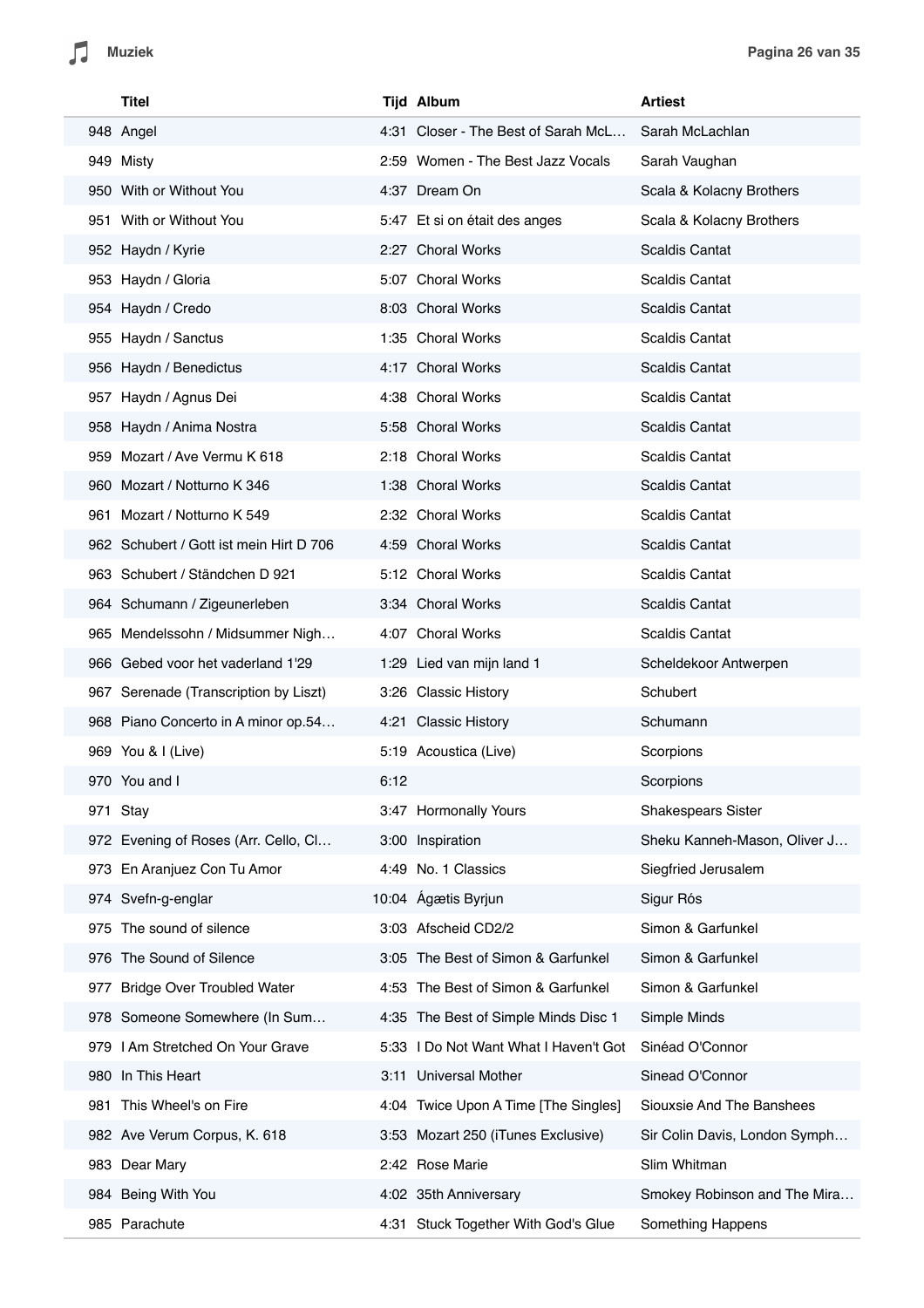|      | Titel                                  |      | <b>Tijd Album</b>                       | <b>Artiest</b>                |
|------|----------------------------------------|------|-----------------------------------------|-------------------------------|
|      | 986 Somewhere Over the Rainbow         |      | 3:37 Somewhere Over the Rainbow -       | Somewhere Over The Rainbow    |
|      | 987 Mozart: Le Nozze Di Figaro, K 4    |      | 3:59 In Classical Mood - Reflections    | Sona Ghazarian; Roberto Pater |
|      | 988 Divertimiento, Op.62               |      | 6:32 Classical Moments For Relaxati     | Sor                           |
|      | 989 Schindler's List: Theme from Sc    |      | 4:12 Music from Steven Spielberg M      | Soundtrack & Theme Orchestra  |
|      | 990 002 Soundtracks - Top Gun The      | 4:11 |                                         | Soundtracks                   |
| 991. | 002 Soundtracks - Top Gun The          | 4:11 |                                         | Soundtracks                   |
|      | 992 Ces petits riens                   |      | 3:21 Breakfast On the Morning Tram      | <b>Stacey Kent</b>            |
|      | 993 Goeiemorgend, Goeiendag (Live)     |      | 3:44 Goeiemorgend, Goeiendag (Liv       | Stan van Samang               |
|      | 994 Een Ster                           |      | 3:48 Liefde Voor Publiek                | Stan van Samang               |
|      | 995 Sadness                            |      | 4:04 Rock 'n Roll Show (International   | Stash                         |
|      | 996 Papa                               |      | 3:14 Het Beste Van Stef Bos (Noord      | <b>Stef Bos</b>               |
|      | 997 Vaarwel                            |      | 4:52 Minder Meer                        | Stef Bos                      |
|      | 998 Aber dich gibt's nur einmal für m  |      | 3:20 Die schönsten Liebeslieder         | Stefanie Hertel               |
|      | 999 Fragile                            |      | 3:54 The Very Best of Sting and the     | Sting                         |
|      | 1000 Strato vani - Hemelsblauw '05 (   |      | 3:29 Strato-Vani 3                      | Strato-Vani                   |
|      | 1001 Strato vani - Lara's Theme '04 (  |      | 3:23 Strato-Vani 2                      | Stratovani                    |
|      | 1002 De Lichtjes Van de Schelde        |      | 3:08 Vlaamse Klassiekers                | The Sunsets                   |
|      | 1003   Dreamed a Dream                 |      | 3:11   Dreamed a Dream                  | Susan Boyle                   |
|      | 1004 Amazing Grace                     |      | 3:33   Dreamed a Dream                  | Susan Boyle                   |
|      | 1005 Somewhere Between                 |      | 3:32 Somewhere Between                  | Suzy Bogguss                  |
|      | 1006 And the Birds Were Singing (e     |      | 2:55 Sahnestücke Volksmusik             | <b>Sweet People</b>           |
|      | 1007 Twist In My Sobriety              |      | 4:51 Ancient Heart                      | Tanita Tikaram                |
|      | 1008 Recuerdos De La Alhambra          |      | 5:04 Classical Moments For Relaxati     | Tarrega                       |
|      | 1009 Sleeping Beauty "Walz"            |      | 4:33 Classic History                    | Tchaikovski                   |
|      | 1010 Old and Wise                      |      | 4:55 Eye In the Sky                     | The Alan Parsons Project      |
|      | 1011 Here Comes the Sun (2019 Mix)     |      | 3:06 Abbey Road (2019 Mix)              | The Beatles                   |
|      | 1012 Let It Be                         |      | 4:03 Let It Be                          | The Beatles                   |
|      | 1013 Blackbird                         |      | 2:18 The Beatles (White Album)          | The Beatles                   |
|      | 1014 Try To Remember                   |      | 2:56 Ultimate Collection                | The Brothers Four             |
|      | 1015 Dance Me to the End of Love (B    |      | 3:05 Barton Hollow (Deluxe Version)     | The Civil Wars                |
|      | 1016 Who'll Come With Me               |      | 3:07 Die schönsten Songs der Kelly      | The Kelly Family              |
|      | 1017 Oh It Hurts                       |      | 3:35 From Their Hearts                  | The Kelly Family              |
|      | 1018 Tom Dooley                        |      | 3:04 The Very Best of the Kingston Trio | The Kingston Trio             |
|      | 1019 California Dreamin' (Single Versi |      | 2:39 Gold                               | The Mamas & The Papas         |
|      | 1020 I Should Live in Salt             |      | 4:08 Trouble Will Find Me               | The National                  |
|      | 1021 A Thousand Years                  |      | 4:37 The Piano Guys                     | The Piano Guys                |
|      | 1022 I'm So Excited                    |      | 3:48 The Best of Disco                  | The Pointer Sisters           |
|      | 1023 Unchained Melody                  |      | 3:37 Gold                               | The Righteous Brothers        |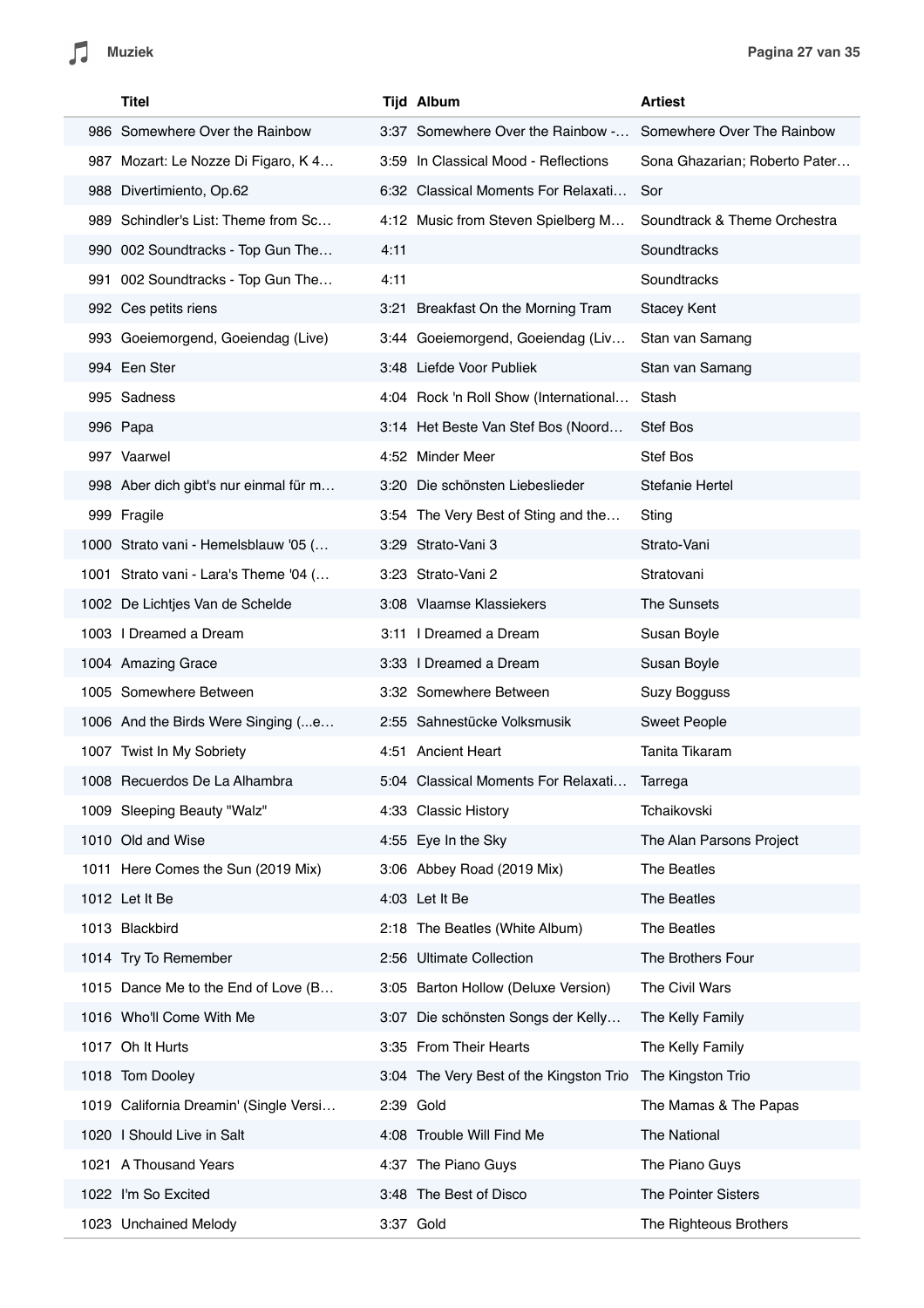|           | Titel                                  |      | <b>Tijd Album</b>                     | <b>Artiest</b>        |
|-----------|----------------------------------------|------|---------------------------------------|-----------------------|
|           | 1024 Waiting On a Friend               |      | 4:34 Jump Back - The Best of the Ro   | The Rolling Stones    |
|           | 1025 Angie                             |      | 4:31 Made In the Shade (Remastered)   | The Rolling Stones    |
|           | 1026 Tell Me (Full Version)            |      | 3:49 The Rolling Stones Singles Coll  | The Rolling Stones    |
|           | 1027 Feest                             |      | 4:19 Avenue de la Scene               | The Scene             |
|           | 1028 Little "B"                        |      | 5:01 Platinum Collection (Remastered) | The Shadows           |
|           | 1029 Erbarme Dich from 'ST Matthew     | 7:31 |                                       | Thijs Van Leer        |
|           | 1030 September Song                    |      | 3:11 Comme un manouche sans guit      | <b>Thomas Dutronc</b> |
|           | 1031 Tropopause                        |      | 2:54 Angels In America                | Thomas Newman         |
| 1032 Hurt |                                        |      | 2:30 The Very Best of Timi Yuro       | Timi Yuro             |
|           | 1033 Green, Green Grass Of Home        |      | 3:03 Tom Jones: The 50 Greatest So    | Tom Jones             |
|           | 1034 Closing Time                      |      | 4:21 Closing Time                     | <b>Tom Waits</b>      |
|           | 1035 Picture In a Frame (Remastered)   |      | 3:40 Mule Variations (Remastered)     | Tom Waits             |
|           | 1036 Smile                             |      | 2:56 Album onbekend (14/05/2013 1     | <b>Tony Bennett</b>   |
|           | 1037 Stranger In Paradise              |      | 3:07 The Very Best Crooners           | <b>Tony Bennett</b>   |
|           | 1038 Als De Liefde Niet Bestond        |      | 2:31 Als de Liefde                    | <b>Toon Hermans</b>   |
|           | 1039 11 Horizon                        |      | 3:33 En Route                         | Tourist               |
|           | 1040 We Begrijpen Mekaar               |      | 3:28 We Begrijpen Mekaar              | <b>Tourist LeMC</b>   |
|           | 1041   Follow Rivers (Live @ Giel! - V |      | 3:35   Follow Rivers - Single         | Triggerfinger         |
|           | 1042 Ik Mis je Zo                      |      | 3:05 Turalura                         | Triggerfinger         |
|           | 1043 Cuando Caliente El Sol            |      | 2:29 Trini Lopez, The Very Best Of    | <b>Trini Lopez</b>    |
|           | 1044 My Best Friend                    |      | 5:31 Away for a While                 | Triosence             |
|           | 1045 Together                          |      | 6:10 Away for a While                 | Triosence             |
|           | 1046 Maybe There's a Princess Waiting  |      | 4:40 Away for a While                 | Triosence             |
|           | 1047 Dream of Dancing                  |      | 5:27 Away for a While                 | Triosence             |
|           | 1048 When Time Stands Still            |      | 4:05 Away for a While                 | Triosence             |
|           | 1049 Visit Home                        |      | 4:19 Away for a While                 | Triosence             |
|           | 1050 You're My Spring                  |      | 5:26 Away for a While                 | Triosence             |
|           | 1051 Be. Hardi-Hood Blues              |      | 6:02 Away for a While                 | Triosence             |
|           | 1052 Only One Evening                  |      | 6:17 Away for a While                 | Triosence             |
|           | 1053 Falling Grace                     |      | 6:43 Away for a While                 | Triosence             |
|           | 1054 Springville                       |      | 7:45 Away for a While                 | Triosence             |
|           | 1055 My One and Only Love              |      | 3:05 Away for a While                 | Triosence             |
| 1056 One  |                                        |      | 4:36 Achtung Baby                     | U <sub>2</sub>        |
|           | 1057 With or Without You               |      | 4:56 U218 Singles                     | U <sub>2</sub>        |
|           | 1058 Elvis Presley - Always On My Mi   |      | 3:38 Afscheid (cd 1)                  | VA                    |
|           | 1059 Edith Piaf - Non, Je Ne Regrette  |      | 2:23 Afscheid (cd 1)                  | VA                    |
|           | 1060 Mevlana                           |      | 12:08 Early Music For Meditation      | VA                    |
|           | 1061 Avon: Nevestinko oro              |      | 3:17 Early Music For Meditation       | VA                    |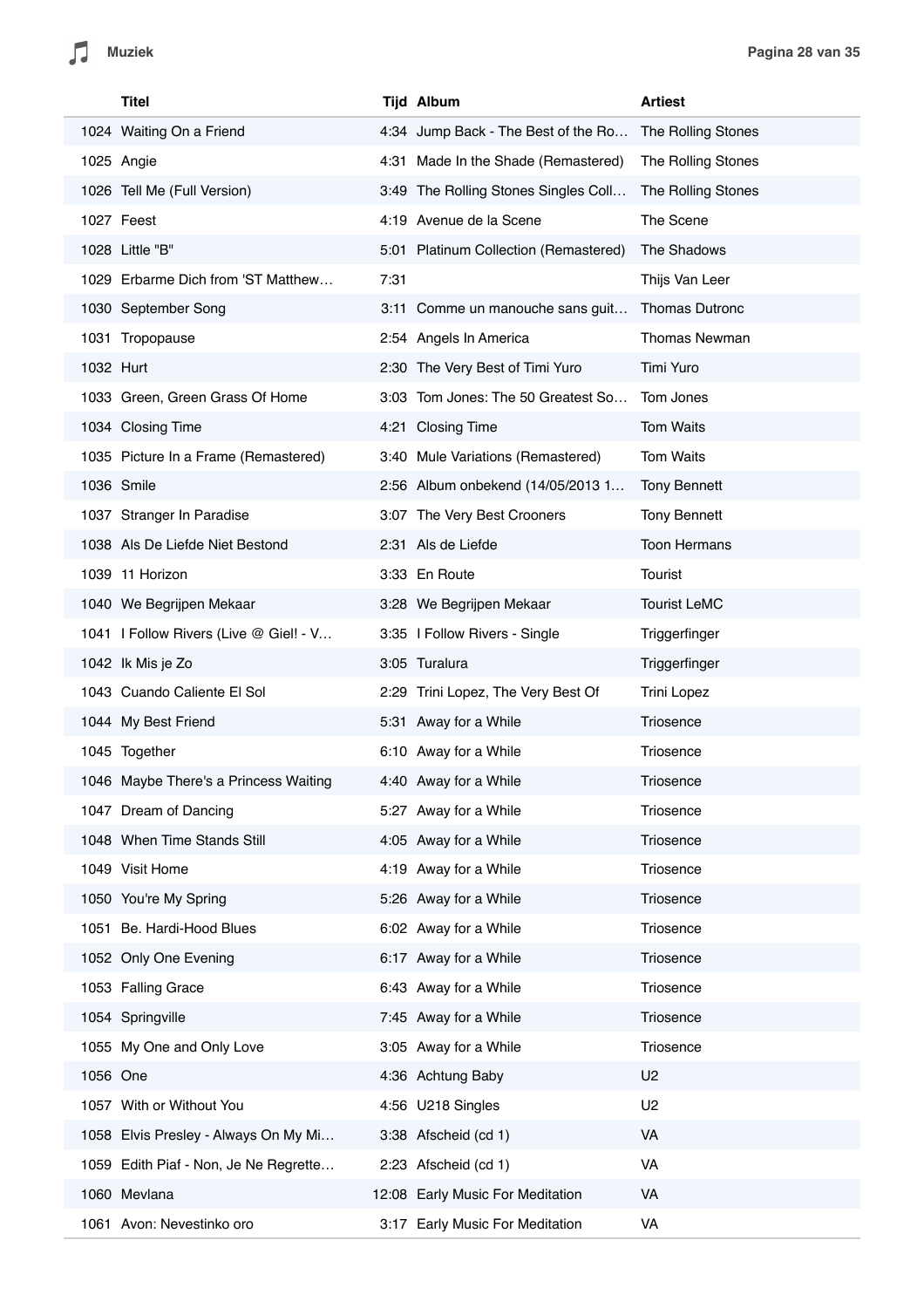|      | Titel                                   |      | <b>Tijd Album</b>                     | <b>Artiest</b> |
|------|-----------------------------------------|------|---------------------------------------|----------------|
|      | 1062 Avon: Lamento di Tristano: La R    |      | 4:32 Early Music For Meditation       | <b>VA</b>      |
|      | 1063 Avon: Guardame las vacas           |      | 2:18 Early Music For Meditation       | VA             |
|      | 1064 Byrd: Pavan                        |      | 3:04 Early Music For Meditation       | VA             |
|      | 1065 Canova da Milano: Ricercar         |      | 1:34 Early Music For Meditation       | VA             |
|      | 1066 Carmina Burana: Axe Phebus a       |      | 5:50 Early Music For Meditation       | VA             |
|      | 1067 Carmina Burana: Katerine colla     |      | 3:30 Early Music For Meditation       | VA             |
|      | 1068 Arcadelt: La pastorella mia        |      | 2:58 Early Music For Meditation       | VA             |
|      | 1069 Anon: Perla mya cara               |      | 2:29 Early Music For Meditation       | VA             |
|      | 1070 Dall'aquila: La traditora          |      | 2:25 Early Music For Meditation       | VA             |
|      | 1071 Buxtehude: Nun komm der Heid       |      | 2:27 Early Music For Meditation       | VA             |
|      | 1072 Sephardic Songs: A la nana         |      | 3:13 Early Music For Meditation       | VA             |
|      | 1073 Francesco da Milano: Fantasia      |      | 1:58 Early Music For Meditation       | VA             |
|      | 1074 Monteverdi: Possente spirto (ex    |      | 3:01 Early Music For Meditation       | VA             |
|      | 1075 Monteverdi: Arianna - Lament(e     |      | 2:25 Early Music For Meditation       | VA             |
|      | 1076 Josquin Desprez: Mille regretz     |      | 1:55 Early Music For Meditation       | VA             |
|      | 1077 Tabourot: Belle qui teins ma vie   |      | 2:02 Early Music For Meditation       | VA             |
|      | 1078 Introitus- Adorate Deum            |      | 4:06 Gregorian Chant For Meditation   | VA             |
|      | 1079 Introitus- Da Pacem                |      | 4:37 Gregorian Chant For Meditation   | VA             |
|      | 1080 Introitus- Dominus Iluminatio Mea  |      | 5:49 Gregorian Chant For Meditation   | VA             |
| 1081 | Introitus- Laetetur Cor                 |      | 4:08 Gregorian Chant For Meditation   | VA             |
|      | 1082 Gradualia-Dirigatur                |      | 3:13 Gregorian Chant For Meditation   | VA             |
|      | 1083 Gradualia-Dominae. Dominus         |      | 3:26 Gregorian Chant For Meditation   | VA             |
|      | 1084 Gradualia- Lacta Cogitatum         |      | 3:57 Gregorian Chant For Meditation   | VA             |
|      | 1085 Gradualia- Introitus- Laetatus Sum |      | 3:18 Gregorian Chant For Meditation   | VA             |
|      | 1086 Versus Alleluiatici- Adorabo       |      | 2:21 Gregorian Chant For Meditation   | VA             |
|      | 1087 Versus Alleluiatici- De Profundis  | 3:20 | Gregorian Chant For Meditation        | VA             |
|      | 1088 Versus Alleluiatici- Deus, ludex I |      | 2:54 Gregorian Chant For Meditation   | VA             |
|      | 1089 Versus Alleluiatici- Laudate Deum  |      | 1:53 Gregorian Chant For Meditation   | VA             |
|      | 1090 Offertoria- De Profundis           |      | 3:32 Gregorian Chant For Meditation   | VA             |
| 1091 | Offertoria- Dominae, Convertere         |      | 2:22 Gregorian Chant For Meditation   | VA             |
|      | 1092 Offertoria- Lubilate Deo Univers   | 7:50 | <b>Gregorian Chant For Meditation</b> | VA             |
| 1093 | Offertoria- Lustitiae Domini            | 4:19 | Gregorian Chant For Meditation        | VA             |
|      | 1094 Communiones- Circuibo              | 2:09 | Gregorian Chant For Meditation        | VA             |
|      | 1095 Communiones- Dicit Dominus: I      |      | 3:56 Gregorian Chant For Meditation   | VA             |
|      | 1096 Communiones- Dominus Firma         |      | 2:28 Gregorian Chant For Meditation   | VA             |
| 1097 | Communiones- Qui Manducat               | 2:20 | Gregorian Chant For Meditation        | VA             |
|      | 1098 Communiones- Gustate Et Videt      | 3:29 | Gregorian Chant For Meditation        | VA             |
|      | 1099 Bedankt Lieve Ouders               |      | 4:10 Hollands Glorie                  | Vader Abraham  |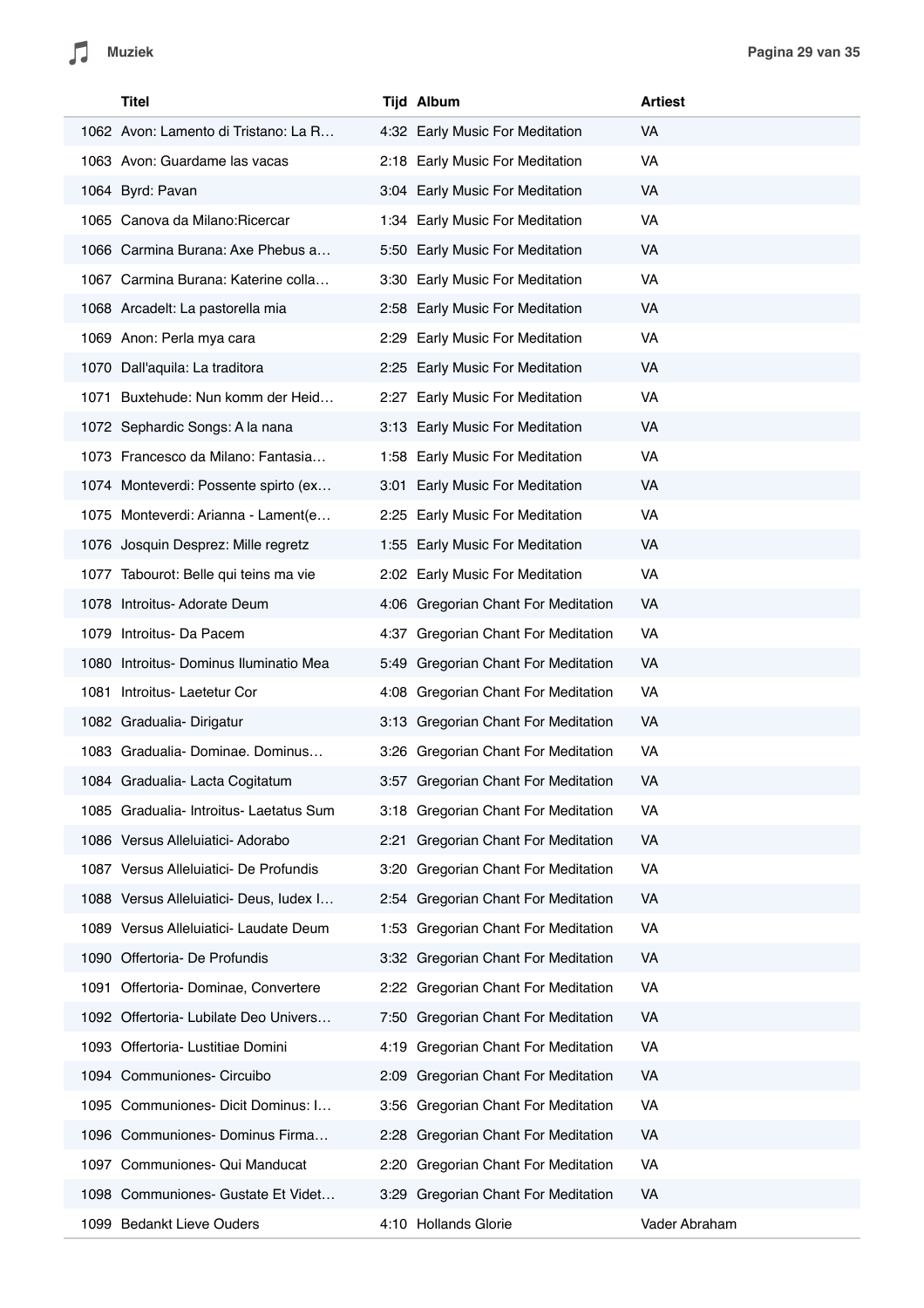|  | Titel                                   | <b>Tijd Album</b>                              | <b>Artiest</b>         |
|--|-----------------------------------------|------------------------------------------------|------------------------|
|  | 1100 Have I Told You Lately?            | 4:22 At the Movies - Soundtrack Hits           | Van Morrison           |
|  | 1101 Message                            | 7:10 Direct                                    | Vangelis               |
|  | 1102 Heaven And Hell - Part II          | 3:02 Heaven And Hell                           | Vangelis               |
|  | 1103 Conquest Of Paradise               | 5:32 No. 1 Classics                            | Vangelis               |
|  | 1104 Conquest of Paradise               | 4:48 1492 - Conquest of Paradise (S            | Vangelis               |
|  | 1105 As Far As Florence                 | 5:20 No. 1 Classics                            | Various                |
|  | 1106 Gymnopédie Nr.1                    | 3:50 Classical Moments For Relaxati            | <b>Various Artists</b> |
|  | 1107 Clarinet Concerto In A Major, K    | 7:46 Classical Moments For Relaxati            | <b>Various Artists</b> |
|  | 1108 Serenade From Swan Song            | 4:38 Classical Moments For Relaxati            | <b>Various Artists</b> |
|  | 1109 Prelude Nr.1 In C Major, BWV 8     | 1:54 Classical Moments For Relaxati            | <b>Various Artists</b> |
|  | 1110 Elégie For Cello & Piano In C Mi   | 7:00 Classical Moments For Relaxati            | <b>Various Artists</b> |
|  | 1111 Intermezzo From Manon Lescaut      | 5:56 Classical Moments For Relaxati            | <b>Various Artists</b> |
|  | 1112 Liebestraum Nr 3 For Piano In A    | 4:48 Classical Moments For Relaxati            | <b>Various Artists</b> |
|  | 1113 Solveig's Song From Peer Gynt      | 4:07 Classical Moments For Relaxati            | <b>Various Artists</b> |
|  | 1114 Cantiléne                          | 3:14 Classical Moments For Relaxati            | <b>Various Artists</b> |
|  | 1115 Asturias From Spanish Suite, O     | 6:41 Classical Moments For Relaxati            | <b>Various Artists</b> |
|  | 1116 Poco Allegretto From Symphony      | 5:18 Classical Moments For Relaxati            | <b>Various Artists</b> |
|  | 1117 Sonate Nr 8, Op 13 In C Minor "    | 5:15 Classical Moments For Relaxati            | <b>Various Artists</b> |
|  | 1118 Prelude From Lohengrin, Act1       | 9:09 Classical Moments For Relaxati            | <b>Various Artists</b> |
|  | 1119 Dolanes Melodie                    | 3:34 Musik Für Millionen (3)                   | <b>Various Artists</b> |
|  | 1120 We'll meet again                   | 3:01 Afscheid CD2/2                            | Vera Lynn              |
|  | 1121 Land of Hope & Glory               | 2:57 Land of Hope & Glory                      | Vera Lynn              |
|  | 1122 White Cliffs Of Dover              | 3:03 We'll Meet Again: The Best Of V           | Vera Lynn              |
|  | 1123 We'll Meet Again                   | 3:00 We'll Meet Again: The Best Of V Vera Lynn |                        |
|  | 1124 La Traviata "Gypsy Chorus: Noi     | 2:52 Classic History                           | Verdi                  |
|  | 1125 Stay with me till morning          | 3:48 Afscheid CD2/2                            | Vicki Brown            |
|  | 1126 Violin Concerto op.8 N° 12 in C    | 3:01 Classic History                           | Vivaldi                |
|  | 1127 Concerto for 2 violins in A minor: | 4:12 Vivaldi For Relaxation                    | Vivaldi                |
|  | 1128 Le Quattro Stagioni: Largo e se    | 2:43 Vivaldi For Relaxation                    | Vivaldi                |
|  | 1129 Guitar Concerto in A: Larghetto    | 7:08 Vivaldi For Relaxation                    | Vivaldi                |
|  | 1130 Le Quattro Stagioni: Adagio        | 2:39 Vivaldi For Relaxation                    | Vivaldi                |
|  | 1131 Flute Concerto in D major: Il gar  | 3:20 Vivaldi For Relaxation                    | Vivaldi                |
|  | 1132 Flute Concerto in D minor: Largo   | 3:18 Vivaldi For Relaxation                    | Vivaldi                |
|  | 1133 Le Quattro Stagioni: Adagio molto  | 2:51 Vivaldi For Relaxation                    | Vivaldi                |
|  | 1134 Cello Concerto in C minor: Adagio  | 2:49 Vivaldi For Relaxation                    | Vivaldi                |
|  | 1135 Cello Concerto in D minor: Largo   | 2:56 Vivaldi For Relaxation                    | Vivaldi                |
|  | 1136 Le Quattro Stagioni: Largo         | 2:26 Vivaldi For Relaxation                    | Vivaldi                |
|  | 1137 Dresden Concerto in G major: A     | 3:31 Vivaldi For Relaxation                    | Vivaldi                |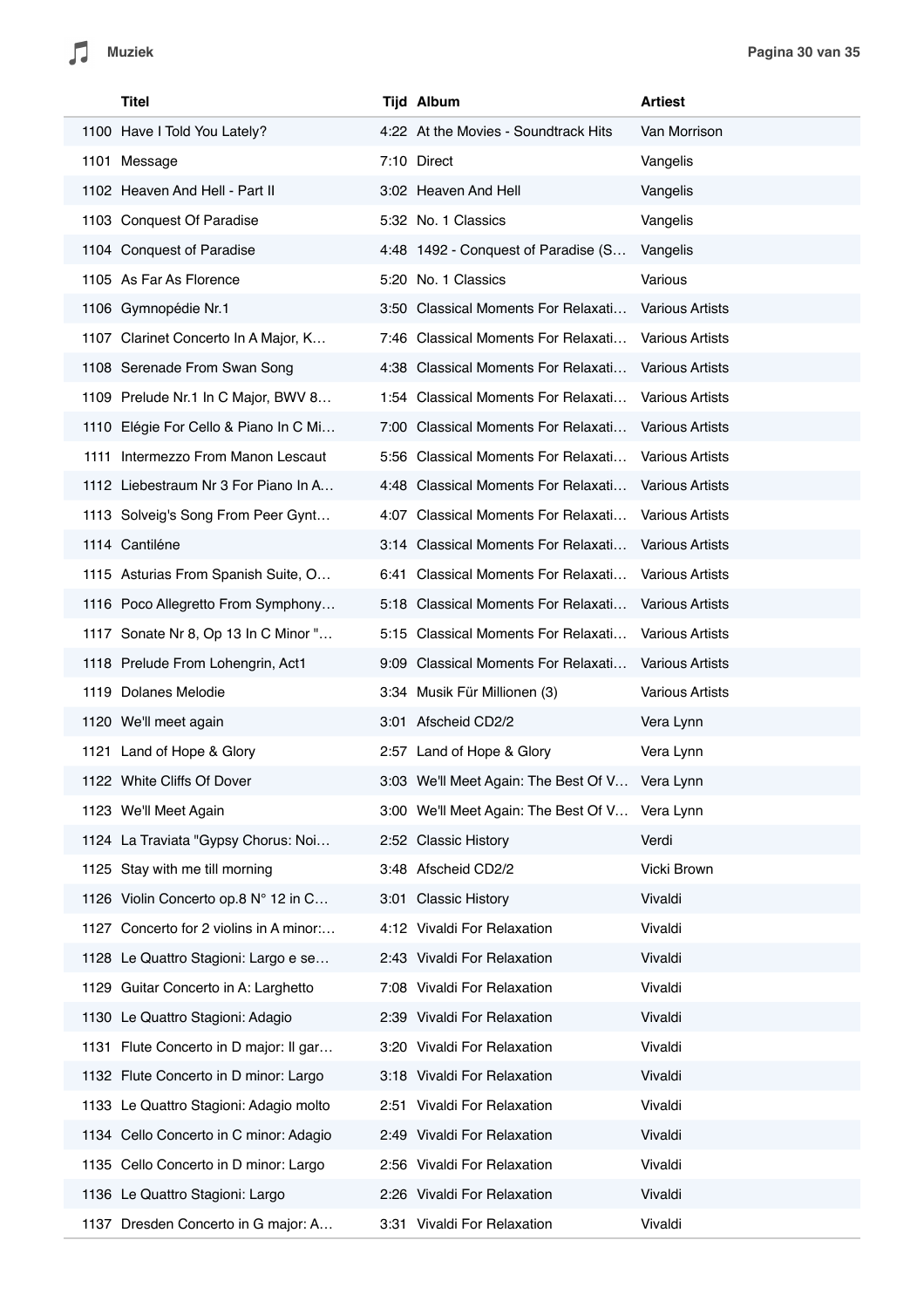| Titel                                   |      | <b>Tijd Album</b>                        | <b>Artiest</b>                 |
|-----------------------------------------|------|------------------------------------------|--------------------------------|
| 1138 Dresden Concerto in A major: L     |      | 3:10 Vivaldi For Relaxation              | Vivaldi                        |
| 1139 Gloria in D: Et in terra pax       |      | 5:24 Vivaldi For Relaxation              | Vivaldi                        |
| 1140 Concerto in G for 2 Mandolines:    |      | 3:56 Vivaldi For Relaxation              | Vivaldi                        |
| 1141 Concerto in D for Guitar: Largo    |      | 5:24 Vivaldi For Relaxation              | Vivaldi                        |
| 1142 Pie Jesu (Arr. Barnaby Smith fro   |      | 3:40 Equinox (Deluxe Edition)            | VOCES8                         |
| 1143 Afscheid                           |      | 4:36 Volumia!                            | Volumia!                       |
| 1144 Hou me vast                        |      | 3:45 Volumia!                            | Volumia!                       |
| 1145 Ave Maria                          |      | 3:56 Vox Angeli                          | Vox Angeli                     |
| 1146 The Flying Dutchman (Der Flieg     |      | 2:31 Classic History                     | Wagner                         |
| 1147 Symphony No. 5 in C Minor, Op      |      | 8:10 Beethoven for All: Symphonies       | West Eastern Divan Orchestra   |
| 1148 I'll See You Again                 |      | 5:18 Where We Are                        | Westlife                       |
| 1149 I Will Always Love You             |      | 4:24 Whitney - The Greatest Hits         | Whitney Houston                |
| 1150 I Will Always Love You             | 4:31 |                                          | <b>Whitney Houston</b>         |
| 1151 De Ebbenhout Blues                 |      | 3:07 Essential: Vlaamse Klassiekers      | Wigbert                        |
| 1152 Adagio                             |      | 3:17 Liedjes om bij Stil te Staan Disc 5 | Wiliam Davies/London Promena   |
| 1153 Op De Purperen Hei                 |      | 3:58 Een Leven Vol Muziek                | Will Ferdy                     |
| 1154 Het Schrijverke                    |      | 3:18 Liedjes Uit Liefde                  | Will Ferdy                     |
| 1155 Ik Mis Je Zo                       |      | 4:29 Afscheid (cd 1)                     | Will Tura                      |
| 1156 My way                             |      | 4:32 Afscheid CD2/2                      | Will Tura                      |
| 1157 Ik Mis Je Zo                       |      | 4:31 Essential: Vlaamse Klassiekers      | Will Tura                      |
| 1158 Hoop Doet Leven                    |      | 4:05 Het Beste Van Will Tura             | Will Tura                      |
| 1159 Ik Mis Je Zo                       |      | 4:30 Het Beste Van Will Tura, Vol. 2     | Will Tura                      |
| 1160 Hemelsblauw                        |      | 3:40 Het Beste Van Will Tura, Vol. 3     | Will Tura                      |
| 1161 Hoop Doet Leven                    |      | 4:06 Het Beste Van Will Tura, Vol. 3     | Will Tura                      |
| 1162 Ik Mis Je Zo (kerk versie)         |      | 1:14 Hoop Doet Leven                     | Will Tura                      |
| 1163 Mijn Winterroosje                  |      | 3:16 No. 5!                              | Will Tura                      |
| 1164 Alleen gaan                        |      | 4:32 Onvergetelijk (Unforgettable)       | Will Tura                      |
| 1165 On the Road Again                  |      | 2:28 Forrest Gump (The Soundtrack)       | Willie Nelson                  |
| 1166 On the Road Again                  |      | 2:33 Legend - The Best of Willie Nels    | <b>Willie Nelson</b>           |
| 1167 Always On My Mind                  |      | 3:32 Legend - The Best of Willie Nels    | <b>Willie Nelson</b>           |
| 1168 Zeven Anjers, Zeven Rozen (19      |      | 2:58 Essential: Vlaamse Klassiekers      | <b>Willy Sommers</b>           |
| 1169 Laat De Zon In Je Hart             |      | 3:35 Ik Denk Aan Jou                     | <b>Willy Sommers</b>           |
| 1170 Het Dorp                           |      | 3:15 Afscheid (cd 1)                     | Wim Sonneveld                  |
| Memories<br>1171                        |      | 3:51 The Silent Force                    | Within Temptation              |
| 1172 See You Again (feat. Charlie Puth) |      | 3:50 Furious 7 (Original Motion Pictur   | Wiz Khalifa                    |
| 1173 Klarinetconcert KV 622: Adiago     |      | 8:40 Romantic Classics Vol. 1            | <b>Wolfgang Amadeus Mozart</b> |
| 1174 24 Hours                           |      | 9:57 Acoustic Shapes                     | Wolfgang Haffner/Hubert Nuss/  |
| 1175 Comptine D'un Autre Été: L'aprè    |      | 2:21 Le Fabuleux Destin d'Amélie Po      | Yann Tiersen                   |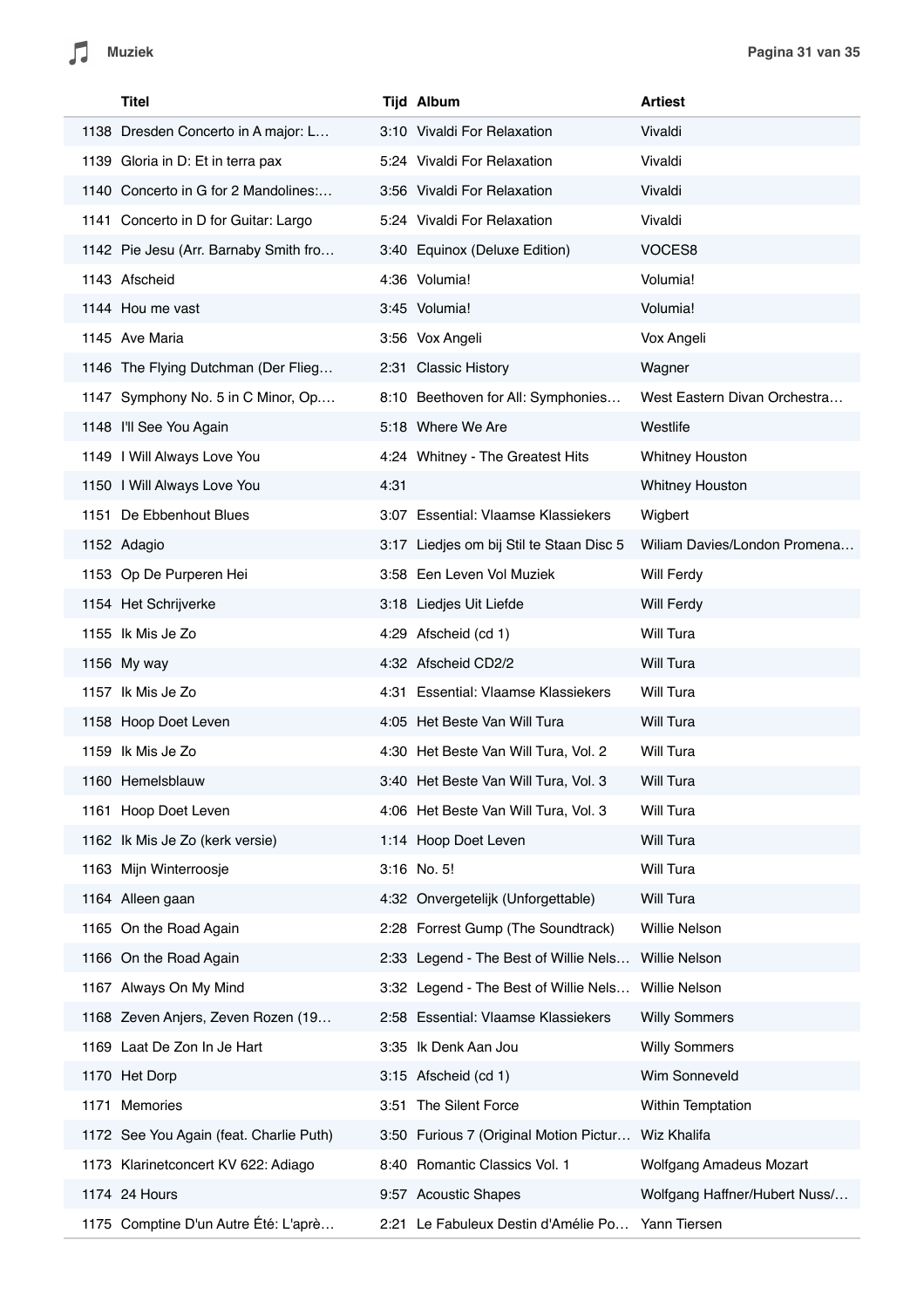|      | Titel                                                                            |      | <b>Tijd Album</b>                   | <b>Artiest</b>               |
|------|----------------------------------------------------------------------------------|------|-------------------------------------|------------------------------|
|      | 1176 Diep In Mij                                                                 |      | 3:39 Afscheid (cd 1)                | Yasmine                      |
|      | 1177 Afscheid                                                                    |      | 3:37 Liedjes En Liefde              | Yasmine                      |
|      | 1178 Winter Memories                                                             |      | 3:02 Winter Memories - Single       | Yvan Guilini                 |
|      | 1179 Wintermemories                                                              |      | 3:02 Yvan Guilini & His Music       | Yvan Guilini                 |
|      | 1180 In the Waiting Line (feat. Sophie                                           |      | 4:32 Simple Things                  | Zero 7                       |
|      | 1181 Here Without You                                                            |      | 3:56 Afscheid (cd 1)                | 3 Doors Down                 |
|      | 1182 Kryptonite                                                                  |      | 3:54 The Better Life                | 3 Doors Down                 |
|      | 1183 1902 Mahler - Symphony No. 5                                                |      | 9:49 100 Masterpieces Vol. 10 (1894 | 1902 Mahler - Symphony No. 5 |
|      | 1184 Nummer 6                                                                    |      | 2:52 Album onbekend (13/05/2012 2   |                              |
|      | 1185 Jasmijn                                                                     |      | 2:35 Album onbekend (14/05/2013 1   |                              |
|      | 1186 Suite for orchestra No 3 in D major, BWV 60668: Bach: Brandenburg Concertos |      |                                     |                              |
|      | 1187 Passion According to St Matthe                                              |      | 1:54 Ernst Pepping: Passionsbericht |                              |
|      | 1188 Wir setzen uns mit Tränen nieder                                            |      | 6:53 Ernst Pepping: Passionsbericht |                              |
|      | 1189 Pater, si non potest, communion                                             |      | 3:45 Passie en Pasen: Gregoriaans   |                              |
|      | 1190 Pascha Nostrum, alleluia in mod                                             |      | 6:23 Passie en Pasen: Gregoriaans   |                              |
|      | 1191 Coldplay - Fix You (HD)                                                     | 4:54 |                                     |                              |
|      | 1192 Colours-Donovan                                                             | 2:45 |                                     |                              |
|      | 1193 The Shadows: Atlantis (1963)                                                | 2:49 |                                     |                              |
|      | 1194 Track 01                                                                    | 7:03 |                                     |                              |
|      | 1195 Berceuse, for violin & piano (or                                            | 4:29 |                                     |                              |
|      | 1196 Track 02                                                                    | 5:43 |                                     |                              |
|      | 1197 01 Begin_Track JohnnyMathis_                                                | 2:57 |                                     |                              |
|      | 1198 Track 03                                                                    | 8:29 |                                     |                              |
|      | 1199 Track 04                                                                    | 7:52 |                                     |                              |
|      | 1200 Accordeon jazz                                                              | 2:46 |                                     |                              |
| 1201 | Thin red line                                                                    | 1:47 |                                     |                              |
|      | 1202 Track 05                                                                    | 5:57 |                                     |                              |
|      | 1203 02 Track Platters_Remember                                                  | 2:51 |                                     |                              |
|      | 1204 Estrellas de Paris                                                          | 3:21 |                                     |                              |
|      | 1205 Track 06                                                                    | 6:22 |                                     |                              |
|      | 1206 Track 07                                                                    | 3:57 |                                     |                              |
|      | 1207 Stabat Mater for soprano & strin                                            | 5:18 |                                     |                              |
|      | 1208 04 Track Stef Bos_Papa                                                      | 3:13 |                                     |                              |
|      | 1209 03 Track PerryComo_EndOfTime                                                | 3:10 |                                     |                              |
|      | 1210 Adagio for strings (Barber)                                                 | 8:41 |                                     |                              |
|      | 1211 06 extra_afsluiter_Track Platters                                           | 2:55 |                                     |                              |
|      | 1212 05 Afsluiter_Track VeraLynn_W                                               | 3:01 |                                     |                              |
|      | 1213 Adagio in G Minor (Albinoni)                                                | 8:56 |                                     |                              |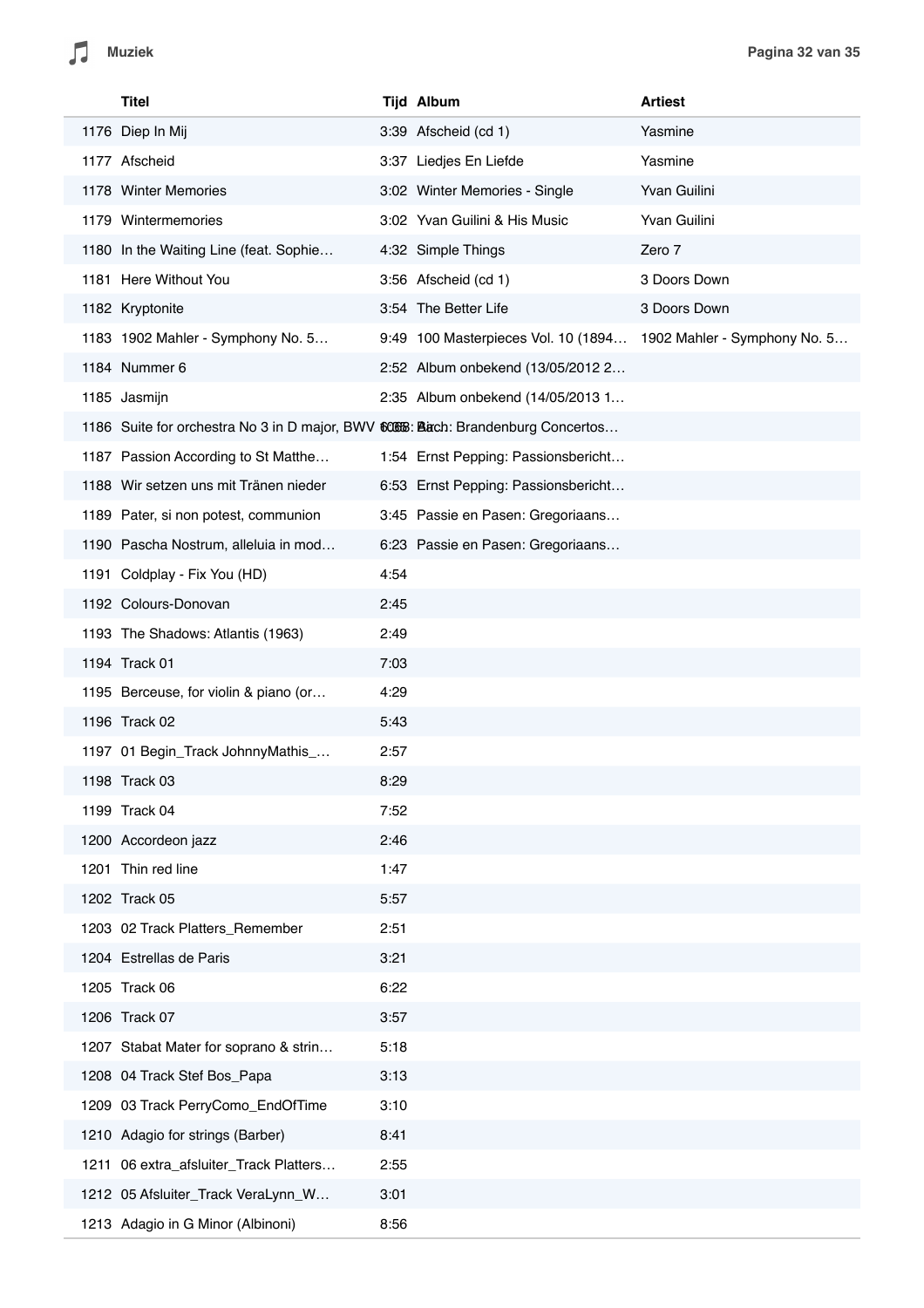|      | Titel                                   |       | <b>Tijd Album</b><br><b>Artiest</b> |
|------|-----------------------------------------|-------|-------------------------------------|
|      | 1214 Air - Sexy Boy (full length)       | 5:01  |                                     |
|      | 1215 Als Je Weg Bent - TBMS Recor       | 4:33  |                                     |
|      | 1216 Angus & Julia Stone - (Sam Smi     | 2:58  |                                     |
|      | 1217 Bart Peeters - Wat nog komen zou   | 3:01  |                                     |
|      | 1218 beloftelied                        | 2:51  |                                     |
|      | 1219 Bran Van 3000 - Drinking in LA     | 3:56  |                                     |
|      | 1220 Dana Winner - Ik Hou van Jou       | 3:34  |                                     |
| 1221 | Dana Winner' STAY WITH ME T             | 3:55  |                                     |
|      | 1222 Devi Prayer                        | 21:24 |                                     |
|      | 1223 Dire Straits - Why Worry HQ        | 8:32  |                                     |
|      | 1224 Djivan Gasparyan - Dle Yaman       | 4:02  |                                     |
|      | 1225 Eddy Wally Jou herken ik met       | 3:24  |                                     |
|      | 1226 Elvis Presley - My Boy             | 3:07  |                                     |
|      | 1227 Enya - Aniron (Extended) HD        | 7:10  |                                     |
|      | 1228 France Gall - Il jouait du piano d | 5:22  |                                     |
|      | 1229 Frans Bauer - Ga niet weg          | 3:13  |                                     |
|      | 1230 Frans bauwer - Trein naar niem     | 3:35  |                                     |
|      | 1231 Fugees - Killing Me Softly (Radi   | 4:00  |                                     |
|      | 1232 German Military Marches - Wah      | 2:47  |                                     |
|      | 1233 German Military Marches - Wah      | 2:47  |                                     |
|      | 1234 German Military Marches - Wah      | 2:47  |                                     |
|      | 1235 Gladiator - Now We Are Free Su     | 8:08  |                                     |
|      | 1236 The Gloaming - The Sailor's Bo     | 4:15  |                                     |
|      | 1237 Gymnopedies2                       | 15:45 |                                     |
|      | 1238 I MUVRINI A TE CORSICA             | 5:24  |                                     |
|      | 1239 IL SILENZIO - Trumpet Solo         | 3:20  |                                     |
|      | 1240 Israel Kamakawiwo'ole - Somew      | 4:50  |                                     |
|      | 1241 James Vincent McMorrow - Cav       | 3:43  |                                     |
|      | 1242 Jerry Vale - Always in my heart    | 2:25  |                                     |
|      | 1243 Jerry Vale - This Is My Song       | 2:22  |                                     |
|      | 1244 Klaproos - Miek en Roel.           | 2:37  |                                     |
|      | 1245 Lied van mijn land                 | 3:38  |                                     |
|      | 1246 Lou Reed Vanishing Act (HQ)        | 5:23  |                                     |
|      | 1247 Louis Neefs - Toch ben je oma      | 3:31  |                                     |
|      | 1248 MANTRA Deva Premal Moola M         | 38:40 |                                     |
|      | 1249 March of the Belgian Paratroop     | 4:59  |                                     |
|      | 1250 Massive Attack - Teardrop. [HQ]    | 5:33  |                                     |
|      | 1251 May Each Day2                      | 4:36  |                                     |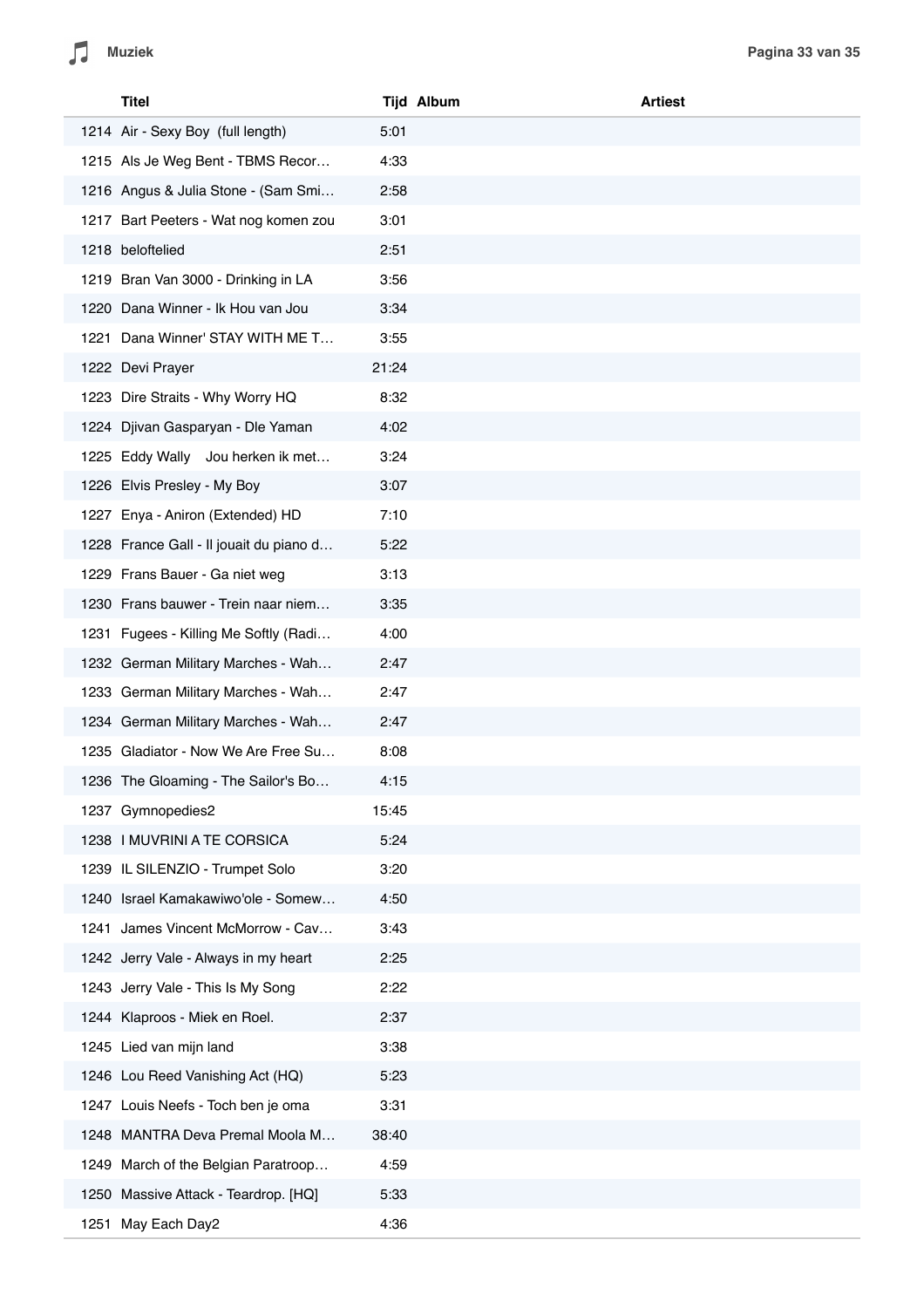| Titel                                    |       | <b>Tijd Album</b> | <b>Artiest</b> |
|------------------------------------------|-------|-------------------|----------------|
| 1252 Myroslav Skoryk - A Melody          | 3:12  |                   |                |
| 1253 Naar wat de dennen fluisteren       | 3:44  |                   |                |
| 1254 Natalia & Gabriel Rios - Hallelujah | 4:30  |                   |                |
| 1255 Natalia & amp_ Gabriel Rios - H     | 4:30  |                   |                |
| 1256 Nirvana - The Man Who Sold Th       | 3:32  |                   |                |
| 1257 Once Upon A Time In The West        | 3:19  |                   |                |
| 1258 Once Upon A Time In The West        | 3:42  |                   |                |
| 1259 Out Of AfricaSoundtrack Suite (     | 14:05 |                   |                |
| 1260 Over the Rainbow - fade out         | 3:21  |                   |                |
| 1261 Peter Alexander - Adieu             | 2:54  |                   |                |
| 1262 Peter Alexander - Deine Liebe (     | 3:03  |                   |                |
| 1263 Robert Long Liedje voor als ik e    | 3:34  |                   |                |
| 1264 Ronny Temmer - De ranke roos        | 2:50  |                   |                |
| 1265 Roy Orbison - In Dreams             | 2:51  |                   |                |
| 1266 Ry Cooder Paris, Texas              | 5:02  |                   |                |
| 1267 Schubert - Ständchen D957           | 3:53  |                   |                |
| 1268 Schubert - Maria Callas - Ave M     | 6:16  |                   |                |
| 1269 Silvy De Bie - You Raise Me Up      | 3:14  |                   |                |
| 1270 The Skye Boat Song - Outlande       | 2:24  |                   |                |
| 1271 Stan Van Samang - Hemel voor        | 3:12  |                   |                |
| 1272 Time to Say Goodbye (Lyrics)        | 4:08  |                   |                |
| 1273 Tranen in mijn hart - Dana Winner   | 4:10  |                   |                |
| 1274 Vache Hovsepyan -[1977]- Dud        | 3:45  |                   |                |
| 1275 Vache Hovsepyan -[1977]- Dud        | 4:29  |                   |                |
| 1276 Wim Brioen Prelude BWV 998          | 2:40  |                   |                |
| 1277 00 - onthaal - Yiruma - River Flo   | 33:04 |                   |                |
| 1278 1 ravel                             | 9:01  |                   |                |
| 1279 01 Allegro                          | 3:27  |                   |                |
| 1280 01-AudioTrack 01                    | 6:55  |                   |                |
| 1281 01. Yiruma - River Flows In You     | 3:48  |                   |                |
| 1282 2 beethoven                         | 6:35  |                   |                |
| 1283 02 Spring Op. 8, No. 1 - Largo e    | 2:15  |                   |                |
| 1284 002 Top gun bewerkte versie         | 2:16  |                   |                |
| 1285 02-AudioTrack 02                    | 2:29  |                   |                |
| 1286 02. Tarrega - Recuerdos De La       | 4:06  |                   |                |
| 1287 03 Allegro                          | 4:02  |                   |                |
| 1288 3 haydn                             | 4:21  |                   |                |
| 1289 3-Walking In the Air - The Snow     | 2:21  |                   |                |